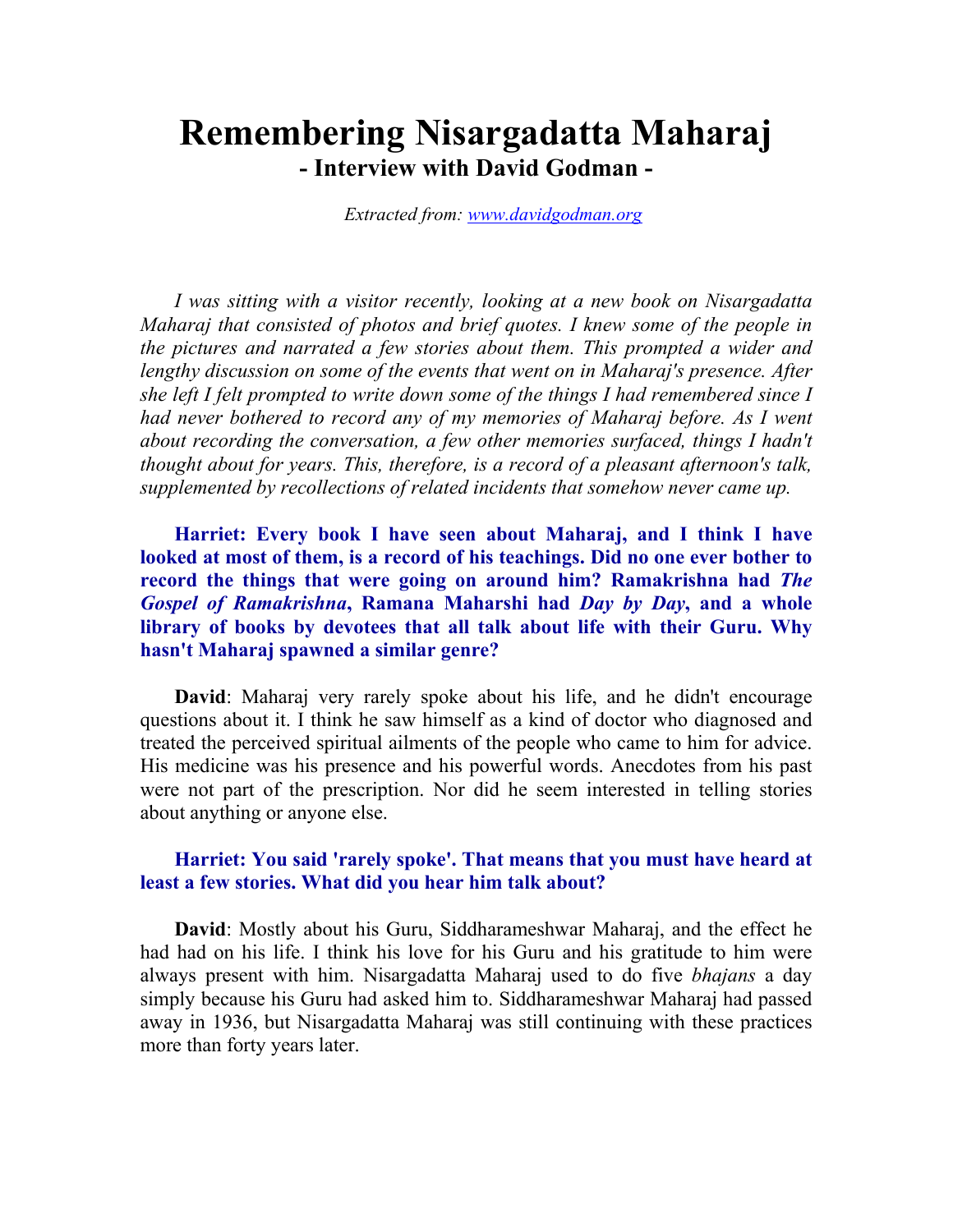I once heard him say, 'My Guru asked me to do these five bhajans daily, and he never cancelled his instructions before he passed away. I don't need to do them any more but I will carry on doing them until the day I die because this is the command of my Guru. I continue to obey his instructions, even though I know these bhajans are pointless, because of the respect and gratitude I feel towards him.'

#### Harriet: Did he ever talk about the time he was with Siddharameshwar, about what passed between them?

David: Not on any of the visits I made. Ranjit Maharaj once came to visit during one of his morning sessions. They chatted in Marathi for a few minutes and then Ranjit left.

Maharaj simply said, 'That man is a *jnani*. He is a disciple of my Guru, but he is not teaching.'

 End of story. That visit could have been a springboard to any number of stories about his Guru or about Ranjit, but he wasn't interested in talking about them. He just got on with answering the questions of his visitors.

## Harriet: What else did you glean about his background and the spiritual tradition he came from?

David: He was part of a spiritual lineage that is known as the Navnath Sampradaya. This wasn't a secret because he had photos or pictures of many of the teachers from his lineage on his walls. He did a Guru puja every morning at the end of which he put kum kum on the foreheads of all the teachers in his lineage and on the photos of everyone else he thought was enlightened. I should mention that his walls were covered with portraits. Ramana Maharshi was there, and so were many other famous saints who were not part of his lineage. Mixed in with them were other pictures, such as one of Sivaji, a famous Marathi warrior from a few hundred years ago.

 I once asked him why Sivaji had made it onto his walls, and he said, 'My son wants me to keep it there. It's the logo on our brand of beedis. He thinks that if it is mixed in with all the other pictures that I do puja to, sales will increase.'

#### Harriet: What did he say about all these photos of the people from his lineage? Did he never explain who they were?

**David:** Never. I only found out what their names were a few years later when I came across a book by R. D. Ranade, who was in a Karnataka branch of the sampradaya. He, or rather his organization, brought out a souvenir that contained the same photos I had seen on Maharaj's walls, along with a brief description of who they were.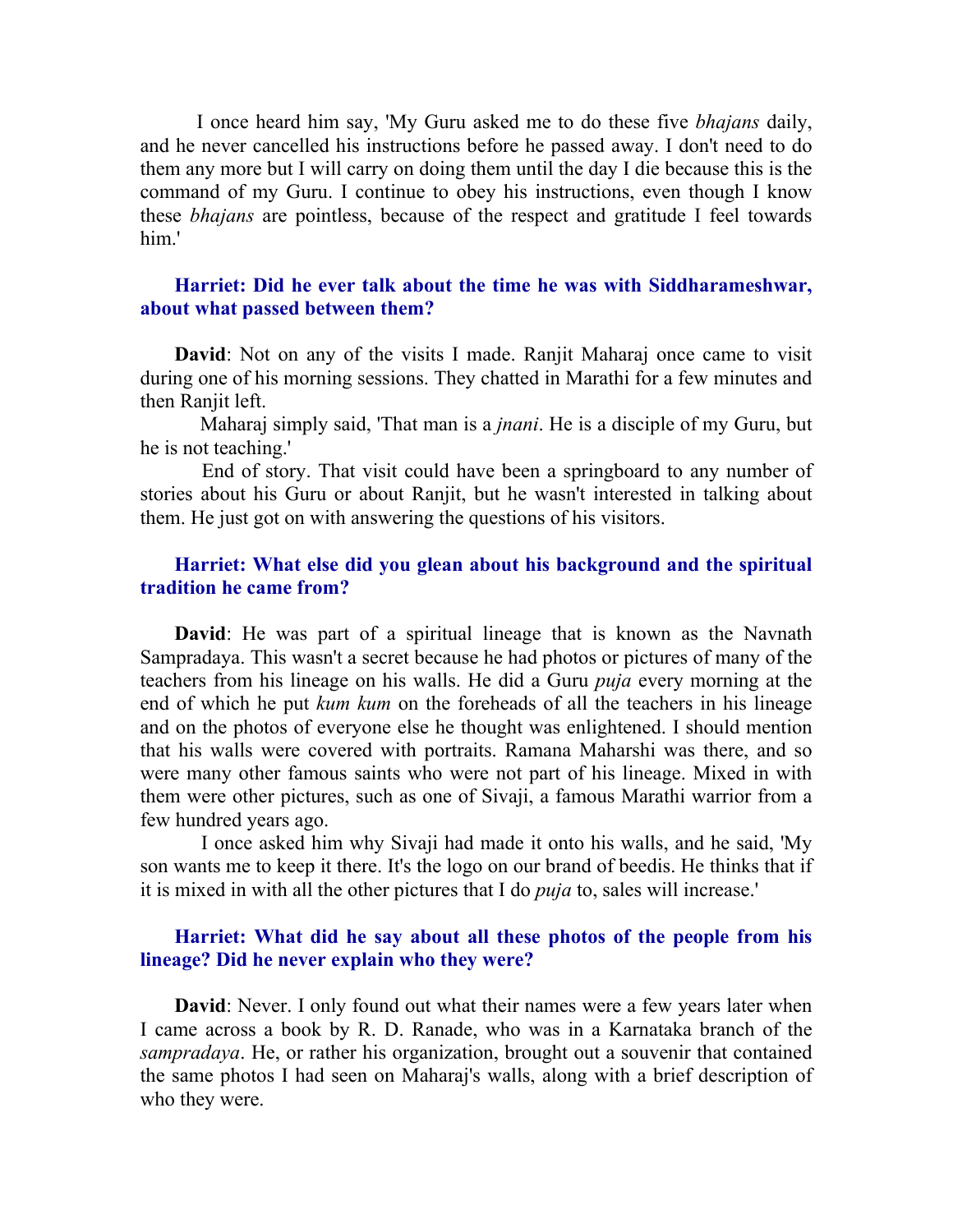I do remember one interesting story that Maharaj told about the sampradaya. He had been answering questions in his usual way when he paused to give us a piece of history:

 'I sit here every day answering your questions, but this is not the way that the teachers of my lineage used to do their work. A few hundred years ago there were no questions and answers at all. Ours is a householder lineage, which means everyone had to go out and earn his living. There were no meetings like this where disciples met in large numbers with the Guru and asked him questions. Travel was difficult. There were no buses, trains and planes. In the old days the Guru did the traveling on foot, while the disciples stayed at home and looked after their families. The Guru walked from village to village to meet the disciples. If he met someone he thought was ready to be included in the *sampradaya*, he would initiate him with mantra of the lineage. That was the only teaching given out. The disciple would repeat the mantra and periodically the Guru would come to the village to see what progress was being made. When the Guru knew that he was about to pass away, he would appoint one of the householder-devotees to be the new Guru, and that new Guru would then take on the teaching duties: walking from village to village, initiating new devotees and supervising the progress of the old ones.'

 I don't know why this story suddenly came out. Maybe he was just tired of answering the same questions again and again.

#### Harriet: I have heard that Maharaj occasionally gave out a mantra to people who asked. Was this the same mantra?

David: Yes, but he wasn't a very good salesman for it. I once heard him say, 'My Guru has authorised me to give out this mantra to anyone who asks for it, but I don't want you to feel that it is necessary or important. It is more important to find out the source of your beingness.'

 Nevertheless, some people would ask. He would take them downstairs and whisper it in his or her ear. It was Sanskrit and quite long, but you only got one chance to remember it. He would not write it down for you. If you didn't remember it from that one whisper, you never got another chance.

## Harriet: What other teaching instructions did Siddharameshwar give him? Was he the one who encouraged him to teach by answering questions, rather than in the more traditional way?

David: I have no idea if he was asked to teach in a particular way. Siddharameshwar told him that he could teach and give out the Guru mantra to anyone who asked for it, but he wasn't allowed to appoint a successor. You have to remember that Nisargadatta wasn't realised himself when Siddharameshwar passed away.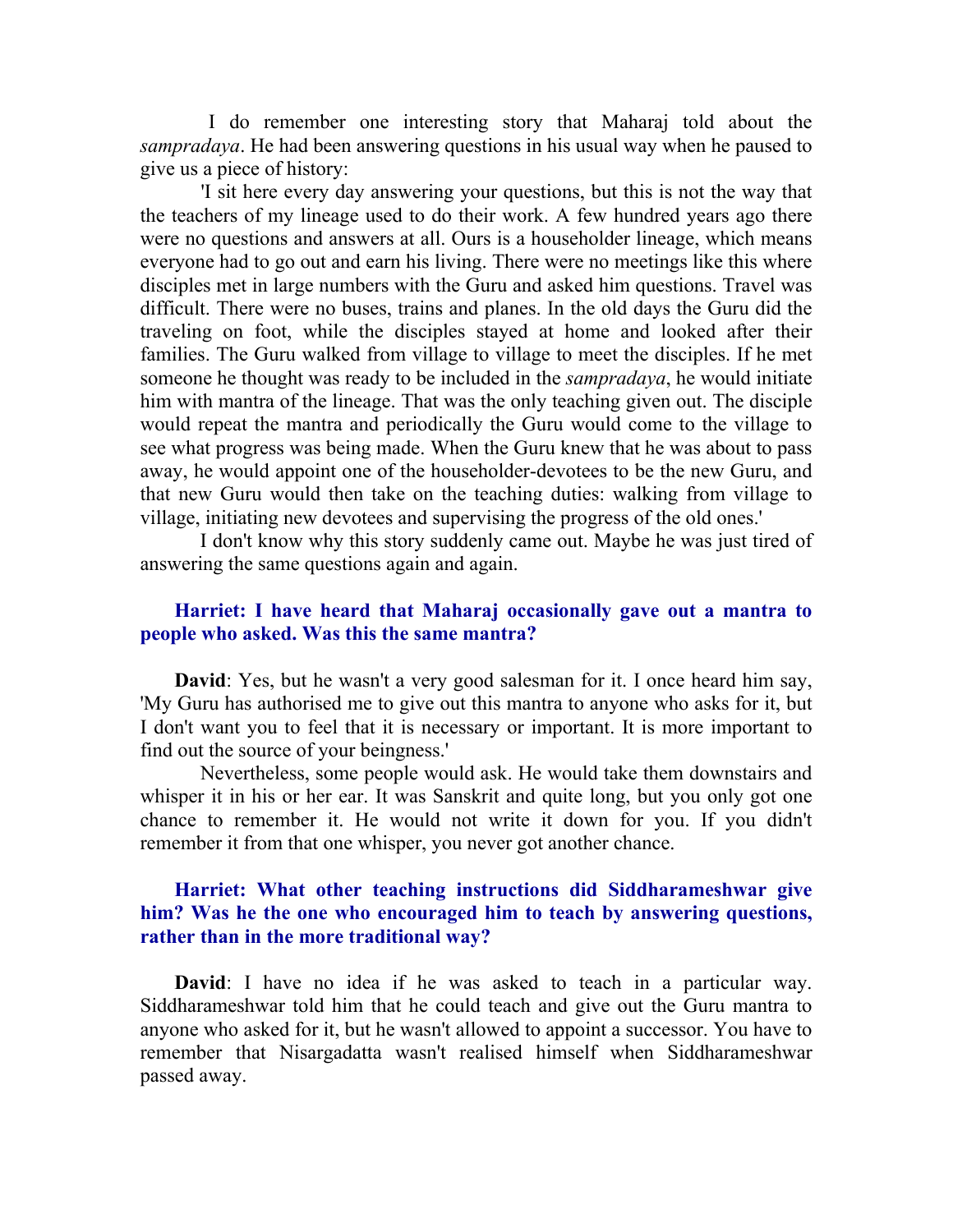Harriet: What about personal details? Did Maharaj ever talk about his childhood or his family? Ramana Maharshi often told stories about his early life, but I don't recollect reading a single biographical incident in any of Maharaj's books.

David: That's true. He just didn't seem interested in talking about his past. The only story I remember him telling was more of a joke than a story. Some man came in who seemed to have known him for many years. He talked to Maharaj in Marathi in a very free and familiar way. No translations were offered but after about ten minutes all the Marathi-knowing people there simultaneously broke out into laughter. After first taking Maharaj's permission, one of the translators explained what it was all about.

 'Maharaj says that when he was married, his wife used to give him a very hard time. She was always bossing him around and telling him what to do. "Maharaj do this, Maharaj go to the market and buy that."'

 She didn't call him Maharaj, of course, but I can't remember what she did call him.

 The translator continued: 'His wife died a long time ago, when Maharaj was in his forties. It is usual for men of this age who are widowed to marry again, so all Maharaj's relatives wanted him to find another wife. He refused, saying, "The day she died I married freedom".'

 I find it hard to imagine anyone bossing Maharaj around, or even trying to. He was a feisty character who stood no nonsense from anyone.

## Harriet: From what I have heard 'feisty' may be a bit of a euphemism. I have heard that he could be quite bad-tempered and aggressive at times.

David: Yes, that's true, but I just think that this was part of his teaching method. Some people need to be shaken up a bit, and shouting at them is one way of doing it.

 I remember one woman asking him, rather innocently, 'I thought enlightened people were supposed to be happy and blissful. You seem to be grumpy most of the time. Doesn't your state give you perpetual happiness and peace?'

 He replied, 'The only time a jnani truly rejoices is when someone else becomes a jnani'.

#### Harriet: How often did that happen?

David: I don't know. That was another area that he didn't seem to want to talk about.

 I once asked directly, 'How many people have become realised through your teachings?'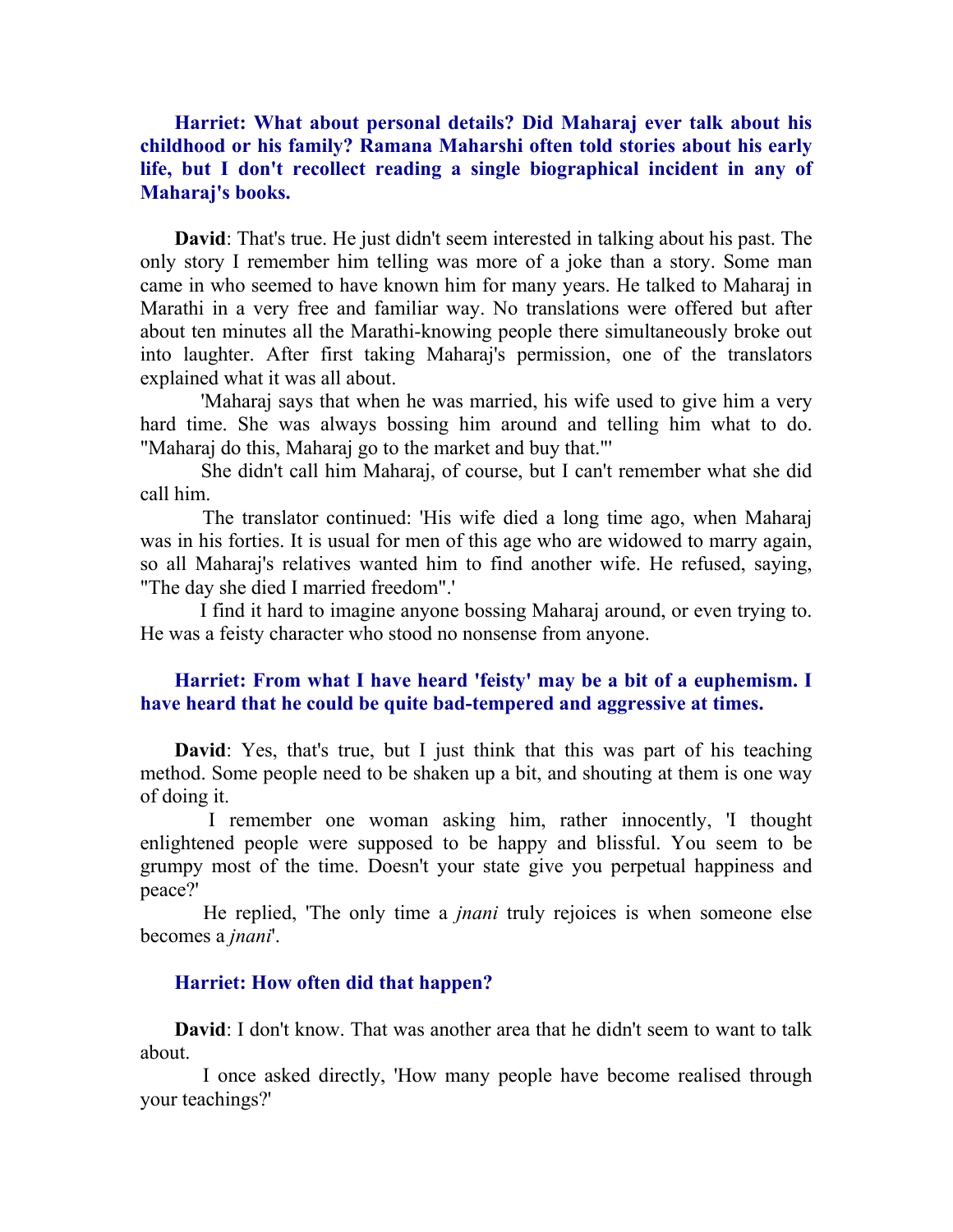He didn't seem to welcome the question: 'What business is that of yours?' he answered. 'How does knowing that information help you in any way?'

 'Well,' I said, 'depending on your answer, it might increase or decrease my level of optimism. If there is a lottery with only one winning ticket out of ten million, then I can't be very optimistic about winning. But if it's a hundred winning tickets out of a thousand, I would feel a lot better about my chances. If you could assure me that people are waking up here, I would feel good about my own chances. And I think feeling good about my chances would be good for my level of earnestness.'

 'Earnestness' was one of the key words in his teachings. He thought that it was good to have a strong desire for the Self and to have all one's faculties turned towards it whenever possible. This strong focus on the truth was what he termed earnestness.

 I can't remember exactly what Maharaj said in reply except that I know he didn't divulge any numbers. He didn't seem to think that it was any of mine or anyone else's business to know such information.

## Harriet: Maybe there were so few, it would have been bad for your 'earnestness' to be told.

David: That's a possibility because I don't think there were many.

#### Harriet: Did you ever find out, directly or indirectly?

David: Not that day. However, I bided my time and waited for an opportunity to raise the question again. One morning Maharaj seemed to be more-than-usually frustrated about our collective inability to grasp what he was talking about.

 'Why do I waste my time with you people?' he exclaimed. 'Why does no one ever understand what I am saying?'

 I took my chance: 'In all the years that you have been teaching how many people have truly understood and experienced your teachings?'

 He was quiet for a moment, and then he said, 'One. Maurice Frydman.' He didn't elaborate and I didn't follow it up.

 I mentioned earlier that at the conclusion of his morning puja he put kum kum on the forehead of all the pictures in his room of the people he knew were enlightened. There were two big pictures of Maurice there, and both of them were daily given the kum kum treatment. Maharaj clearly had a great respect for Maurice. I remember on one of my early visits querying Maharaj about some statement of his that had been recorded in  $I$  am That. I think it was about fulfilling desires.

 Maharaj initially didn't seem to agree with the remarks that had been attributed to him in the book, but then he added, 'The words must be true because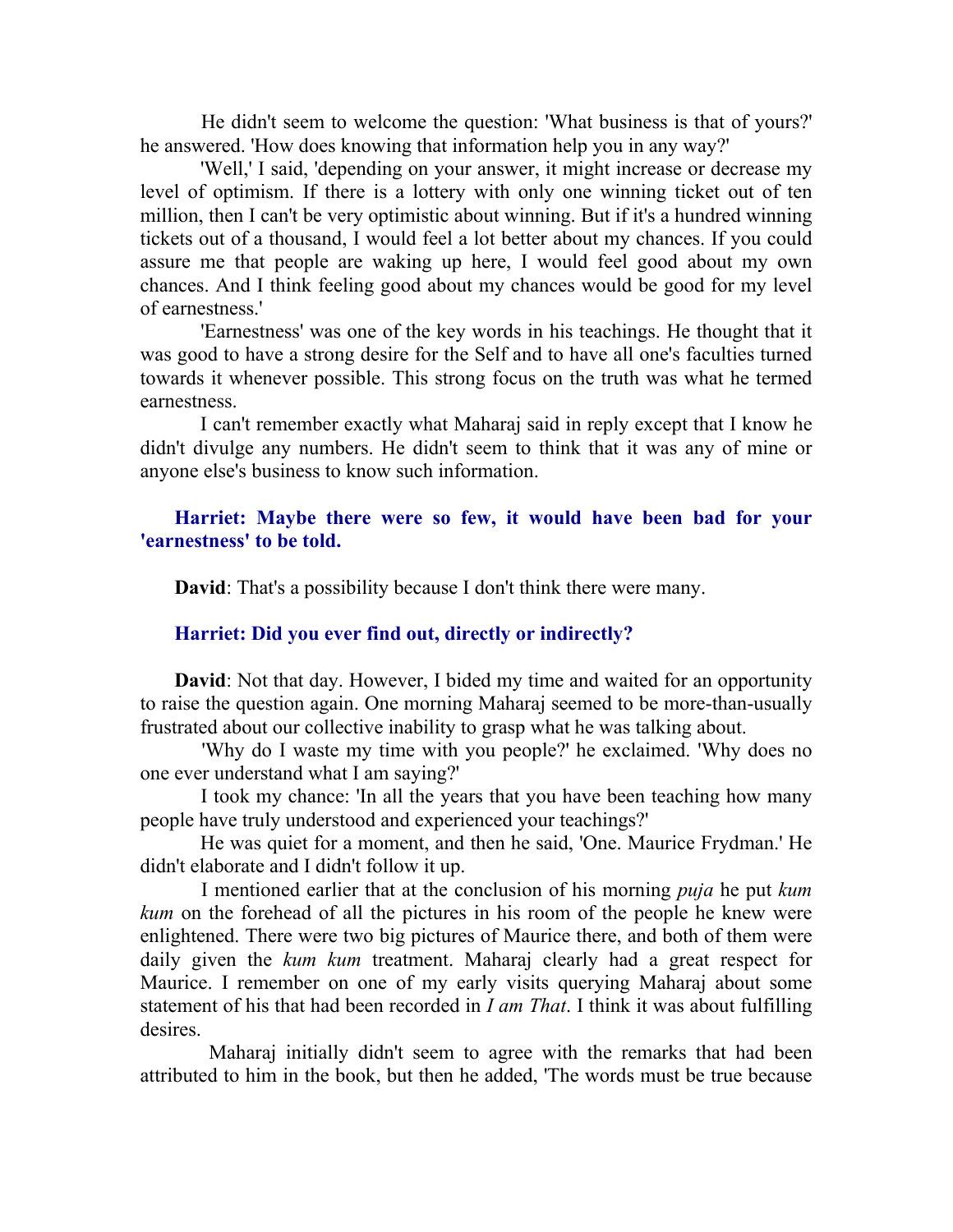Maurice wrote them. Maurice was a *jnani*, and the *jnani*'s words are always the words of truth.'

 I have met several people who knew Maurice, and all of them have extraordinary stories to tell about him. He visited Swami Ramdas in the 1930s and Ramdas apparently told him that this would be his final birth. That comment was recorded in Talks with Sri Ramana Maharshi in the late 1930s, decades before he had his meetings with Maharaj. He was at various stages of his life a follower of Ramana Maharshi, Gandhi, and J. Krishnamurti. While he was a Gandhian he went to work for the raja of a small principality and somehow persuaded him to abdicate and hand over all his authority to people he had formerly ruled as an absolute monarch. His whole life is full of astonishing incidents such as these that are virtually unknown. I have been told by someone who used to be a senior Indian government official in the 1960s that it was Frydman who persuaded the then India Prime Minister Nehru to allow the Dalai Lama and the other exiled Tibetans to stay in India. Frydman apparently pestered him continuously for months until he finally gave his consent. None of these activities were ever publicly acknowledged because Frydman disliked publicity of any kind and always tried to do his work anonymously.

## Harriet: What were Frydman's relations with Ramana Maharshi like? Did he leave a record?

David: There are not many stories in the Ramanasramam books, and in the few incidents that do have Maurice's name attached to them, Ramana is telling him off, usually for trying to give him special treatment. In an article that Maurice wrote very late in his life, he lamented the fact that he didn't fully appreciate and make use of Bhagavan's teachings and presence while he was alive.

 However, he did use his extraordinary intellect and editing skills to bring out Maharshi's Gospel in 1939. This is one of the most important collections of dialogues between Bhagavan and his devotees. The second half of the book contains Frydman's questions and Bhagavan's replies to them. The quality of the questioning and the editing is quite extraordinary.

 A few hundred years ago a French mathematician set a difficult problem and challenged anyone to solve it. Isaac Newton solved it quickly and elegantly and sent off the solution anonymously. The French mathematician immediately recognized that Newton was the author and apparently said, 'A lion is recognized by his claws'.

 I would make the same comments about the second half of Maharshi's Gospel. Though Frydman's name has never appeared on any of the editions of the book, I am absolutely certain that he was the editor and the questioner.

## Harriet: So far as you are aware Maharaj never publicly acknowledged anyone else's enlightenment?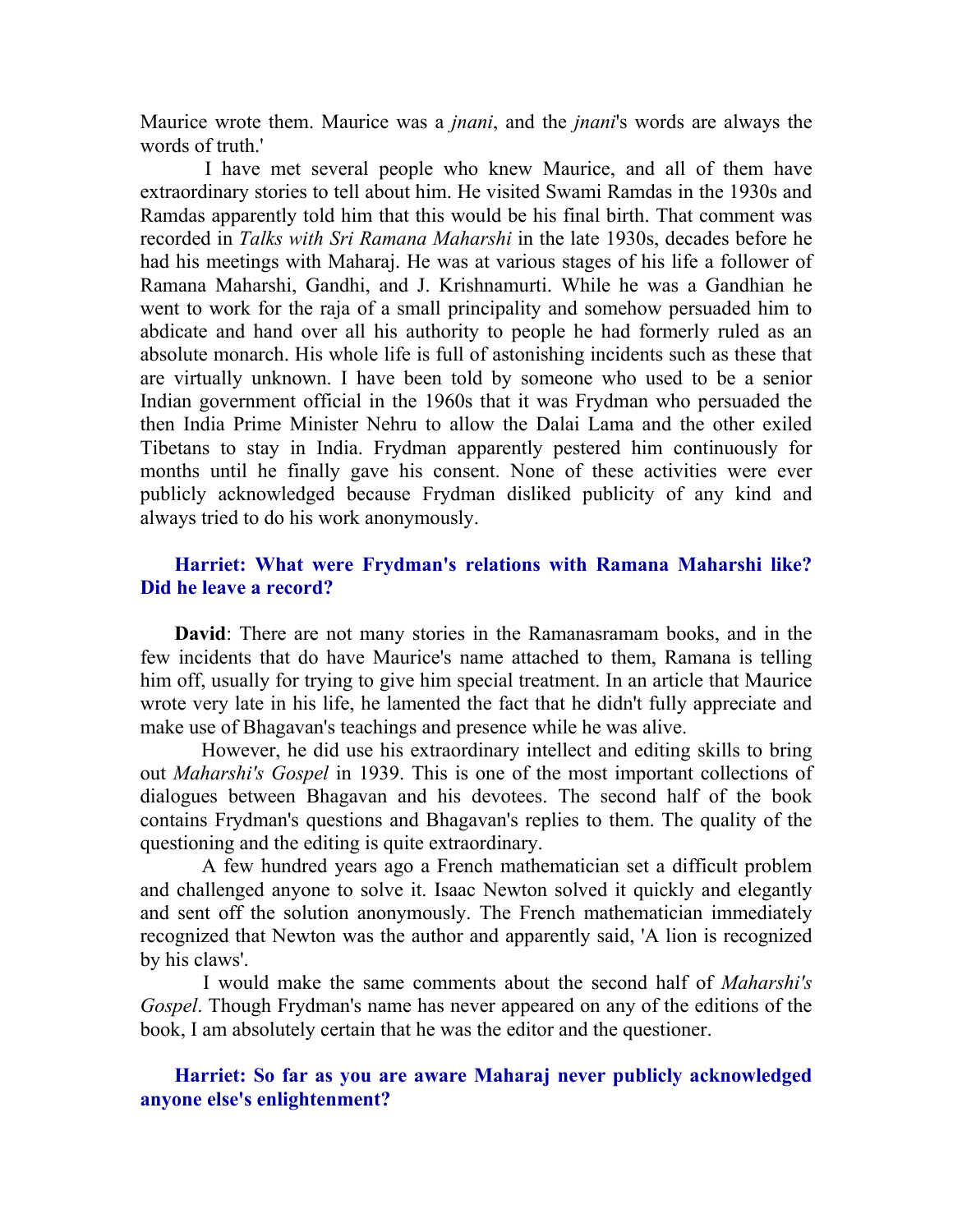David: There may have been others but the only other one I know about, since I witnessed it first-hand, was a Canadian – at least I think he was Canadian – called Rudi. I had listened to some tapes before I first went to Maharaj and this man Rudi featured prominently on them. I have to say that he sounded utterly obnoxious. He was pushy, argumentative and aggressive; apparently Maharaj threw him out on several occasions. I had never met Rudi; I only knew him from the tapes I had heard.

Then one day Maharaj announced, 'We have a *jnani* coming to visit us this morning. His name is Rudi.' I laughed because I assumed that Maharaj was making fun of his pretensions to enlightenment. Maharaj could be quite scathing about people who claimed to be enlightened, but who weren't. Wolter Keers, a Dutch advaita teacher, was someone who fell into that category. Every so often he would come to Bombay to see Maharaj, and on every visit Maharaj would tell him off for claiming to be enlightened when he wasn't. On one visit he started lecturing Wolter before he had even properly entered the room. There was a wooden stairway that led directly into the room where Maharaj taught. As Wolter's head appeared above the top step, Maharaj suspended his other business and started laying into him.

 'You are not enlightened! How dare you teach in the West, claiming that you are enlightened?'

 On one of my other visits Wolter was due to arrive and Maharaj kept asking when he was going to appear.

'Where is he? I want to shout at him again. When is he going to arrive?'

 On that particular visit I had to leave before Wolter came so I don't know what form the lecture took, but I suspect that it was a typically hot one.

 Anyway, let's get back to Rudi. When Maharaj announced that a 'jnani' was due, I assumed that Rudi was going to get the Wolter treatment. However, much to my amazement, Maharaj treated him as the genuine article when he finally showed up.

 After spending a good portion of the morning wondering when Rudi was going to appear, Maharaj then asked him why he had bothered to come at all.

 'To pay my respects to you and to thank you for what you have done for me. I am leaving for Canada and I came to say goodbye.'

 Maharaj didn't accept this explanation: 'If you have come to this room, you must have some doubt left in you. If you were doubt-free, you wouldn't bother to come at all. I never visit any other teachers or Gurus because I no longer have any doubts about who I am. I don't need to go anywhere. Many people come to me and say, "You must visit this or that teacher. They are wonderful," but I never go because there is nothing I need from anyone. You must want something you haven't got or have a doubt to come here. Why have you come?'

 Rudi repeated his original story and then kept quiet. I was looking at him and he seemed to me to be a man who was in some inner state of ecstasy or bliss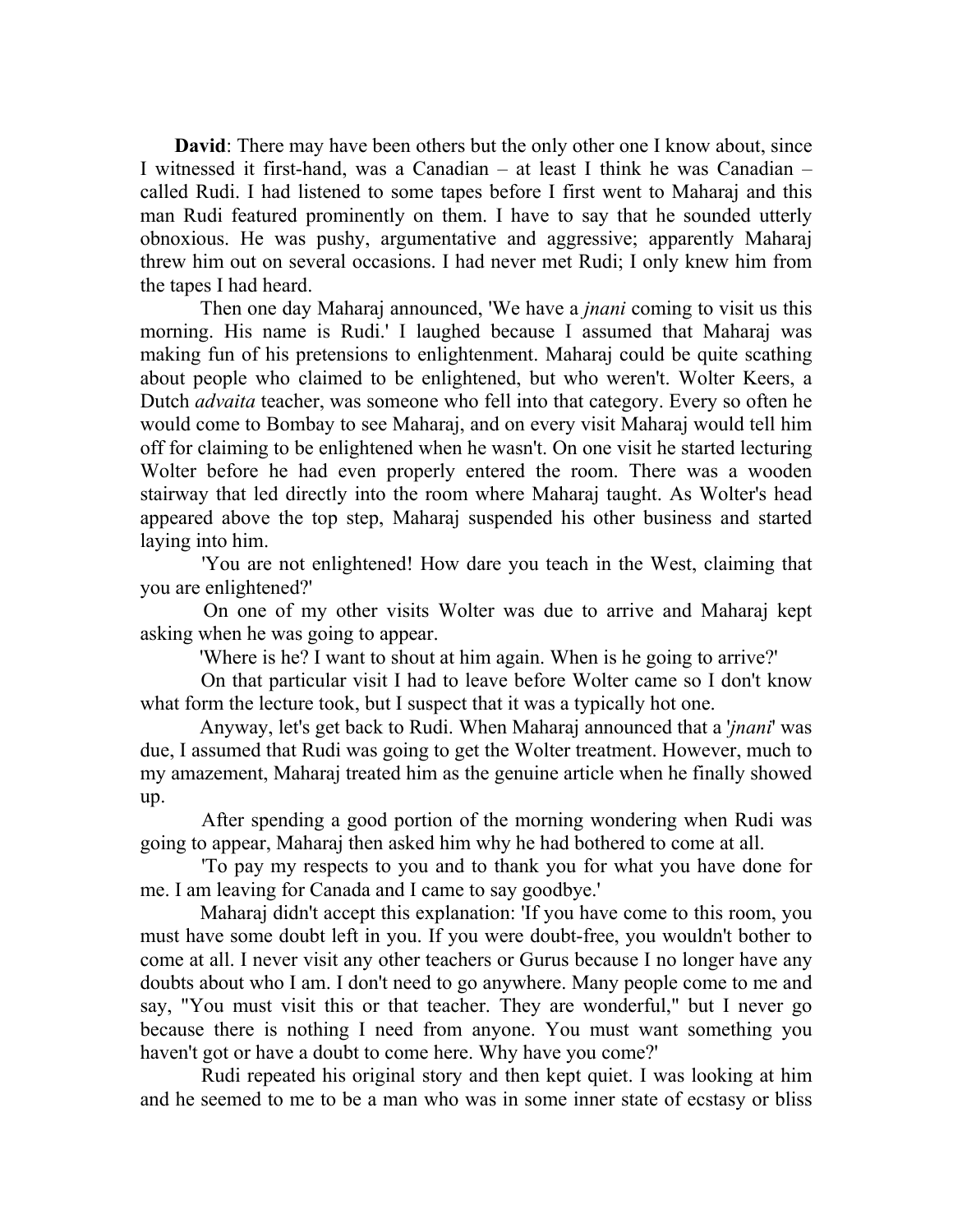that was so compelling, he found it hard even to speak. I still wasn't sure whether Maharaj was accepting his credentials, but then the woman he had arrived with asked Maharaj a question.

 Maharaj replied, 'Ask your friend later. He is a jnani. He will give you correct answers. Keep quiet this morning. I want to talk to him.'

 It was at this point that I realised that Maharaj really did accept that this man had realised the Self. Rudi then asked Maharaj for advice on what he should do when he returned to Canada. I thought that it was a perfectly appropriate question for a disciple to ask a Guru on such an occasion, but Maharaj seemed to take great exception to it.

 'How can you ask a question like that if you are in the state of the Self? Don't you know that you don't have any choice about what you do or don't do?'

 Rudi kept quiet. I got the feeling that Maharaj was trying to provoke him into a quarrel or an argument, and that Rudi was refusing to take the bait.

 At some point Maharaj asked him, 'Have you witnessed your own death?' and Rudi replied 'No'.

 Maharaj then launched into a mini-lecture on how it was necessary to witness one's own death in order for there to be full realisation of the Self. He said that it had happened to him after he thought that he had fully realised the Self, and it wasn't until after this death experience that he understood that this process was necessary for final liberation. I hope somebody recorded this dialogue on tape because I am depending on a twenty-five-year-old memory for this. It seems to be a crucial part of Maharaj's experience and teachings but I never heard him mention it on any other occasion. I have also not come across it in any of his books.

 Maharaj continued to pester Rudi about the necessity of witnessing death, but Rudi kept quiet and just smiled beatifically. He refused to defend himself, and he refused to be provoked. Anyway, I don't think he was in any condition to start and sustain an argument. Whatever state he was in seemed to be compelling all his attention. I got the feeling that he found articulating even brief replies hard work.

 Finally, Rudi addressed the question and said, 'Why are you getting so excited about something that doesn't exist?' I assumed he meant that death was unreal, and as such, was not worth quarrelling about.

Maharaj laughed, accepted the answer and gave up trying to harass him.

'Have you ever had a teacher like me?' demanded Maharaj, with a grin.

'No,' replied Rudi, 'and have you ever had a disciple like me?'

 They both laughed and the dialogue came to an end. I have no idea what happened to Rudi. He left and I never heard anything more about him. As they say at the end of fairy stories, he probably lived happily ever after.

Harriet: You say that Maharaj never visited other teachers because he no longer had any doubts. Did he ever talk about other teachers and say what he thought of them?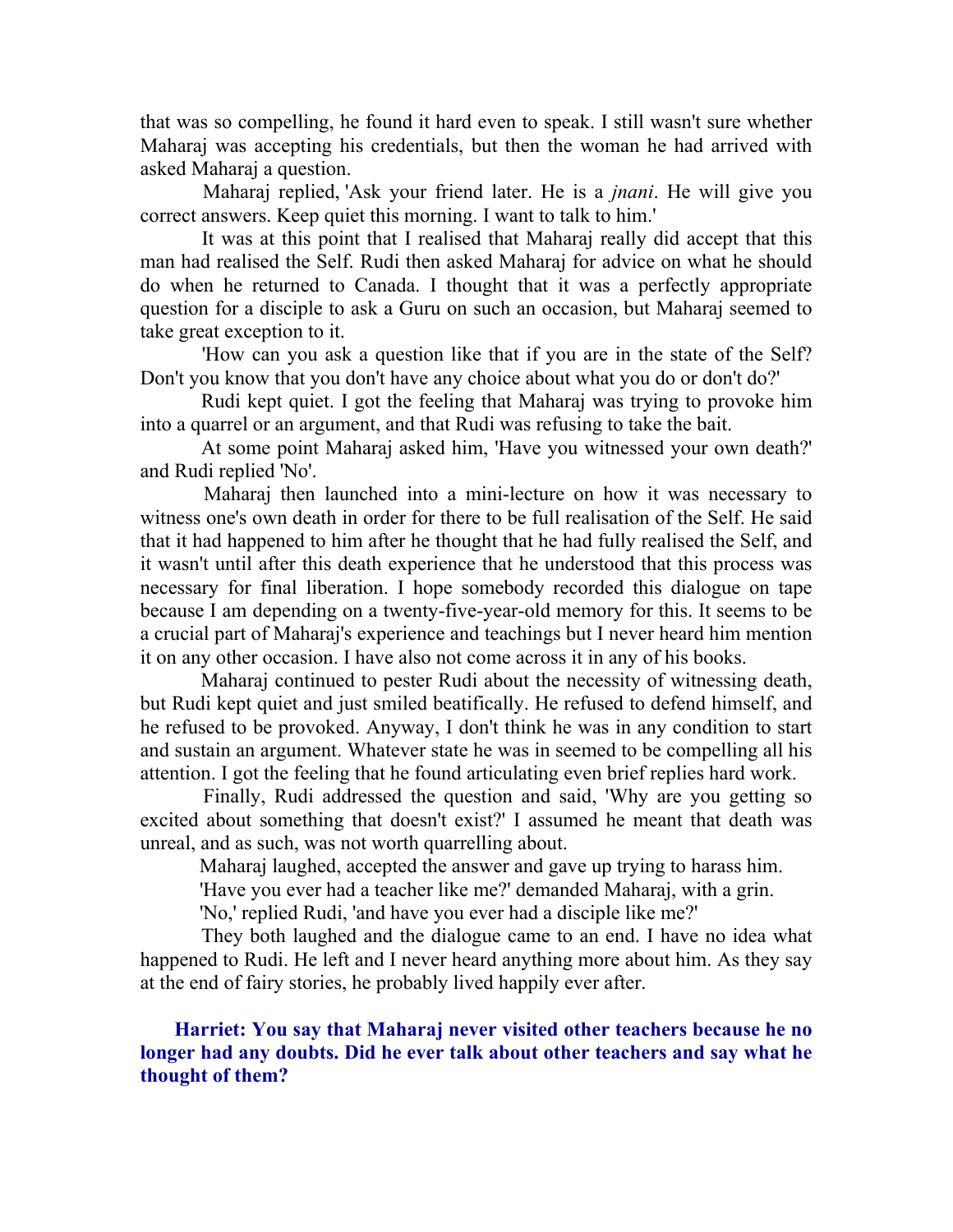David: He seemed to like J. Krishnamurti. He had apparently seen him walking on the streets of Bombay many years before. I don't think that Krishnamurti noticed him. Afterwards, Maharaj always spoke well of Krishnamurti and he even encouraged people to go and see him. One day Maharaj took a holiday and told everyone to go and listen to Krishnamurti instead. That, I think, shows a high level of approval.

 The most infamous teacher of the late 1970s was Osho, or Rajneesh as he was in those days. I once heard Maharaj say that he respected the state that Rajneesh was in, but he couldn't understand all the instructions he was giving to all the thousands of foreigners who were then coming to India to see him. Although the subject only came up a couple of times while I was there, I got the feeling he liked the teacher but not the teachings. When Rajneesh's foreign 'sannyasins' showed up in their robes, he generally gave them a really hard time. I watched him throw quite a few of them out, and I saw him shout at some of them before they had even managed to get into his room.

 I heard a story that he also encountered U. G. Krishnamurti in Bombay. I will tell you the version I heard and you can make up your own mind about it. It was told to me by someone who spent a lot of time with U. G. in the 1970s.

 It seems that Maurice Frydman knew U. G. and also knew that he and Maharaj had never met, and probably didn't know about each other. He wanted to test the theory that one jnani can spot another jnani by putting them both in the same room, with a few other people around as camouflage. He organised a function and invited both of them to attend. U. G. spent quite some time there, but Maharaj only came for a few minutes and then left.

 After Maharaj had left Maurice went up to U. G. and said, 'Did you see that old man who came in for a few minutes. Did you notice anything special? What did you see?'

 U. G. replied, 'I saw a man, Maurice, but the important thing is, what did you see?'

 The next day Maurice went to see Maharaj and asked, 'Did you see that man I invited yesterday?' A brief description of what he looked like and where he was standing followed.

Then Maurice asked, 'What did you see?'

 Maharaj replied, 'I saw a man Maurice, but the important thing is, what did you see?'

 It's an amusing story and I pass it on as I heard it, but I should say that U. G.'s accounts of his meetings with famous teachers sometimes don't ring true to me. I have heard and read his accounts of his meetings with both Ramana Maharshi and Papaji, and in both accounts Bhagavan and Papaji are made to do and say things that to me are completely out of character.

 When Maharaj told Rudi that he had no interest in visiting other teachers, it was a very true statement. He refused all invitations to go and check out other Gurus. Mullarpattan, one of the translators, was a bit of a Guru-hopper in the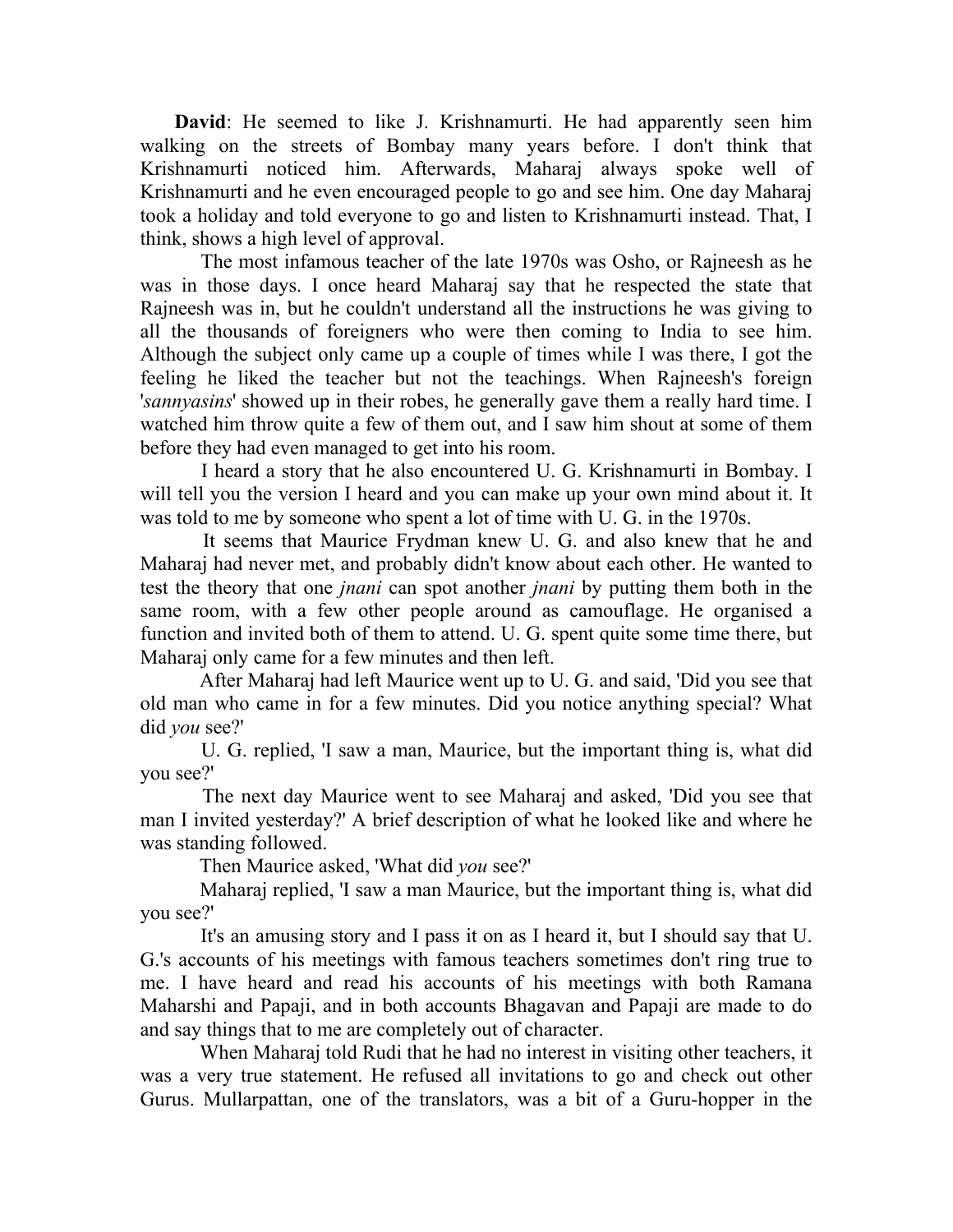1970s, and he was always bringing reports of new teachers to Maharaj, but he could never persuade him to go and look at them. So, reports of meetings between Maharaj and other teachers are not common. Papaji ended up visiting Maharaj and had a very good meeting with him. In his biography he gives the impression that he only went there once, but I heard from people in Bombay that Papaji would often take his devotees there. He visited quite a few teachers in the 1970s, often when he was accompanying foreigners who had come to India for the first time. It was his version of showing them the sights. They would never ask questions; they would just sit quietly and watch what was going on.

## Harriet: What was Maharaj's attitude to Ramana Maharshi and his teachings? Did you ever discuss Bhagavan's teachings with him?

David: He had enormous respect for both his attainment and his teachings. He once told me that one of the few regrets of his life was that he never met him in person. He did come to the ashram in the early 1960s with a group of his Marathi devotees. They were all on a South Indian pilgrimage tour and Ramanasramam was one of the places he visited.

 With regard to the teachings he once told me, 'I agree with everything that Ramana Maharshi said, with the exception of this business of the heart-centre being on the right side of the chest. I have never had that experience myself.'

 I discussed various aspects of Bhagavan's teachings with him and always found his answers to be very illuminating.

He asked me once, 'Have you understood Ramana Maharshi's teachings?'

 Since I knew he meant 'Had I actually experienced the truth of them?', I replied, 'The more I listen to Maharaj, the more I understand what Bhagavan is trying to tell me'.

 I felt that this was true at both the theoretical and experiential levels. His explanations broadened and deepened my intellectual understanding of Bhagavan's teachings and his presence also gave me experiential glimpses of the truth that they were all pointing towards.

 I have to mention Ganesan's visit here. V. Ganesan is the grandnephew of Ramana Maharshi and in the 1970s he was the de facto manager of Ramanasramam. Nowadays, his elder brother Sundaram is in charge. Ganesan came to visit Maharaj for the first time in the late 1970s. As soon as he arrived Maharaj stood up and began to collect cushions. He made a big pile of them and made Ganesan sit on top of the heap. Then, much to everyone's amazement, Maharaj cleared a space on the floor and did a full-length prostration to him.

 When he stood up, he told Ganesan, 'I never had a chance to prostrate to your great-uncle Ramana Maharshi, so I am prostrating to you instead. This is my prostration to him.'

## Harriet: That's an extraordinary story! Were you there that day?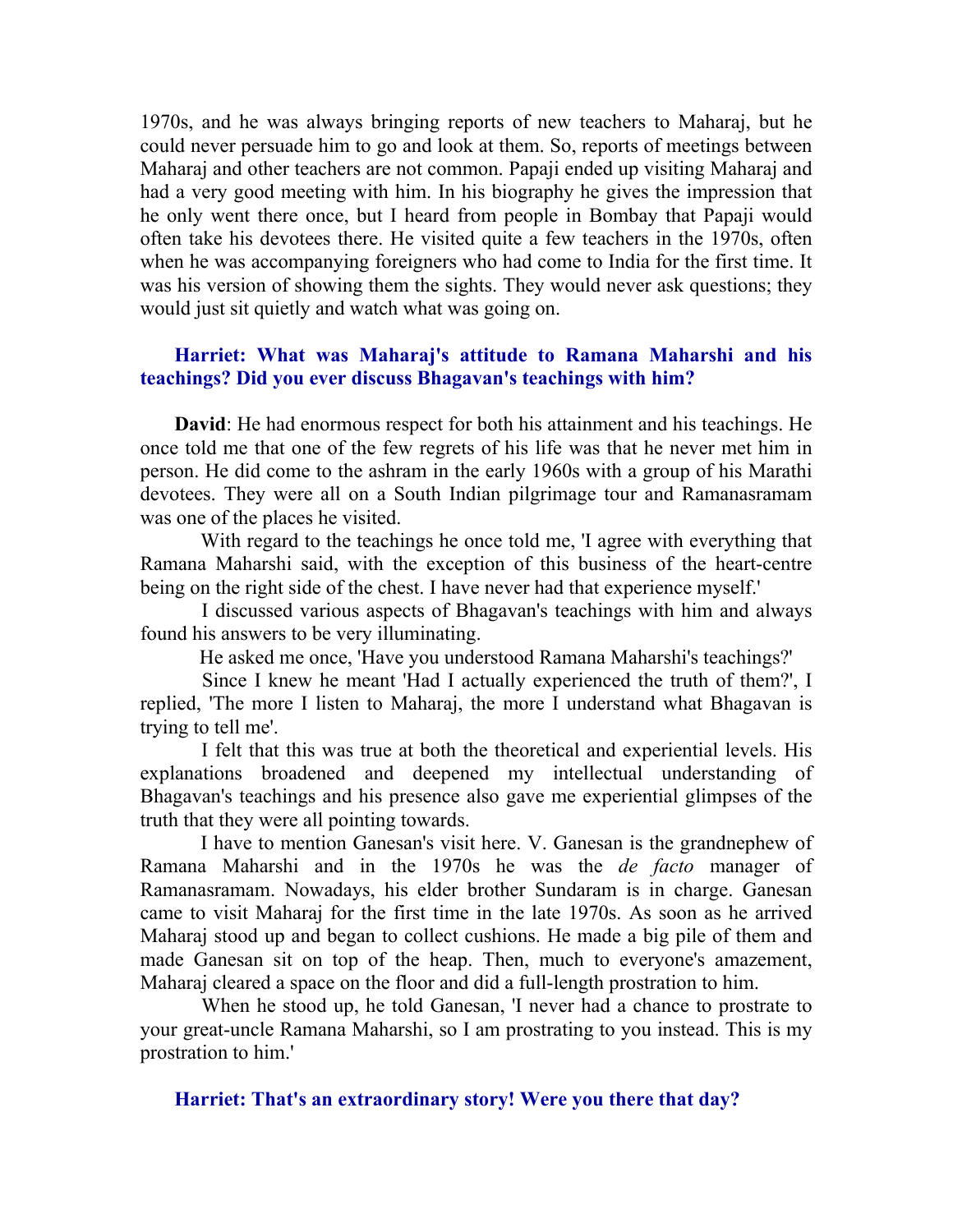David: Yes, I was sitting just a few feet away. But the truly extraordinary thing for me was what happened next. Maharaj and Ganesan chatted for a while, about what I can't remember.

 Then Maharaj made an astonishing offer: 'If you stay here with me for two weeks, I guarantee you will leave in the same state as your great-uncle Ramana Maharshi.'

 Ganesan left that day and didn't come back. I couldn't believe he had turned down an offer like that. If someone of the stature of Maharaj had made an offer like that to me, I would have immediately nailed myself to the floor. Nothing would have induced me to go away before the time was up.

When I returned to Ramanasramam I asked Ganesan why he hadn't stayed.

'I didn't think he was serious,' he replied. 'I just thought he was joking.'

 It was during this visit that Maharaj asked Ganesan to start giving talks in Ramanasramam. 'I have been to Ramanasramam,' he said, 'and you have wonderful facilities there. Many pilgrims come, but no one is giving them any teachings. It is a sacred and holy place but people are leaving it and coming here because no one is teaching there. Why should they have to travel a thousand miles to sit in this crowded room when you have such a great place? You need to start giving talks there. You need to start explaining what Ramana Maharshi's teachings are.'

 Ganesan was unwilling to follow that advice either, or at least not at the time. There is a strong tradition that no one is allowed to teach in Ramanasramam. Ramana Maharshi is still the teacher there and no one is allowed to replace him. It is not just a question of having a new Guru there; the ashram management does not even encourage anyone to publicly explain what Ramana Maharshi's teachings mean. Ganesan didn't want to rock the boat and incur the ire of his family and the devotees who might object, so he kept quiet. It is only in the last few years that he has started teaching, but he is doing it in his own house, rather than in the ashram itself. The ashram is still very much a teacher-free zone.

 I talked to Ganesan recently about Maharaj and he told me a nice story about a Frenchwoman whom to he took there.

 'When I started to visit Maharaj some of Bhagavan's devotees criticized me for abandoning Bhagavan and going to another Guru. Many of them seemed to think that going to see Maharaj indicated that I didn't have sufficient faith in Bhagavan and his teachings. I didn't see it that way. I have visited many great saints, and I never felt that I was abandoning Bhagavan or being disrespectful to him by going on these trips. A Frenchwoman, Edith Deri, was one of the women who complained in this way. We were in Bombay together and I somehow convinced her to accompany me on a visit to Maharaj. She came very reluctantly and seemed determined not to enjoy the visit.

 'When we arrived Maharaj asked her if she had any questions. She said that she hadn't.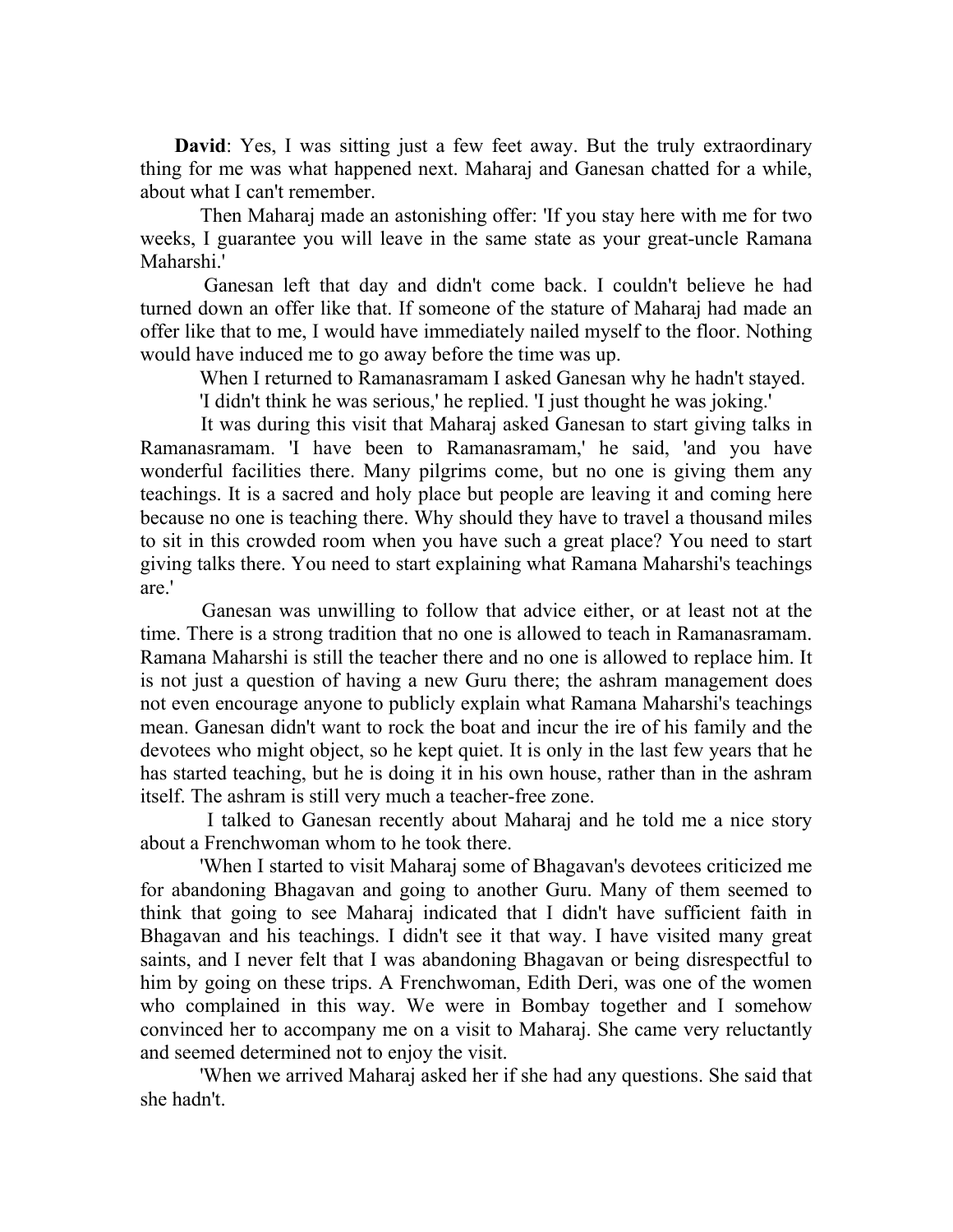'"So why have you come to see me?" he asked.

'"I have nothing to say," she replied. "I don't want to talk while I am here."

 '"But you must say something," said Maharaj. "Talk about anything you want to. Just say something."

 '"If I say something, you will then give some reply, and everyone will then applaud because you have given such a wonderful answer. I don't want to give you the opportunity to show off."

 'It was a very rude answer, but Maharaj didn't show any sign of annoyance.

 'Instead, he replied, "Water doesn't care whether it is quenching thirst or not".

 'And then he repeated the sentence, very slowly and with emphasis. He often repeated himself like this when he had something important to say.

 'Edith told me later that this one sentence completely destroyed her skepticism and her negativity. The words stopped her mind, blew away her determination to be a spoilsport, and put her into a state of peace and silence that lasted for long after her visit.'

## Harriet: I have read on many occasions that Ramana Maharshi preferred to teach in silence. I never get that impression with Nisargadatta Maharaj. Did people ever get a chance to sit in silence with him?

David: During the years that I visited it was possible to meditate in his room in the early morning. I forget the exact timings, but I think that it was for an hour and a half. Maharaj would be there, but he would be going about his normal morning activities. He would potter around doing odd jobs; he would appear with just a towel around his waist if he was about to have a bath; sometimes he would sit and read a newspaper. I never got the feeling that he was making a conscious effort to teach in silence in the way that Ramana Maharshi did by looking at people and transmitting some form of grace. However, he did seem to be aware of the mental states of all the people who were sitting there, and he not infrequently complained about them.

 'I know who is meditating here and who is not,' he suddenly announced one morning, 'and I know who is making contact with his beingness. Only one person is doing that at the moment. The rest of you are all wasting your time.' Then he carried on with whatever he was doing.

 It was true that many people didn't go there to meditate. They just saw it as an opportunity to be with him in his house. They might be sitting cross-legged on his floor, but most of the time they would be peeping to see what he was doing instead of meditating.

 One morning he got tired of being spied on this way and exploded: 'Why are you people cluttering up my floor like this? You are not meditating; you are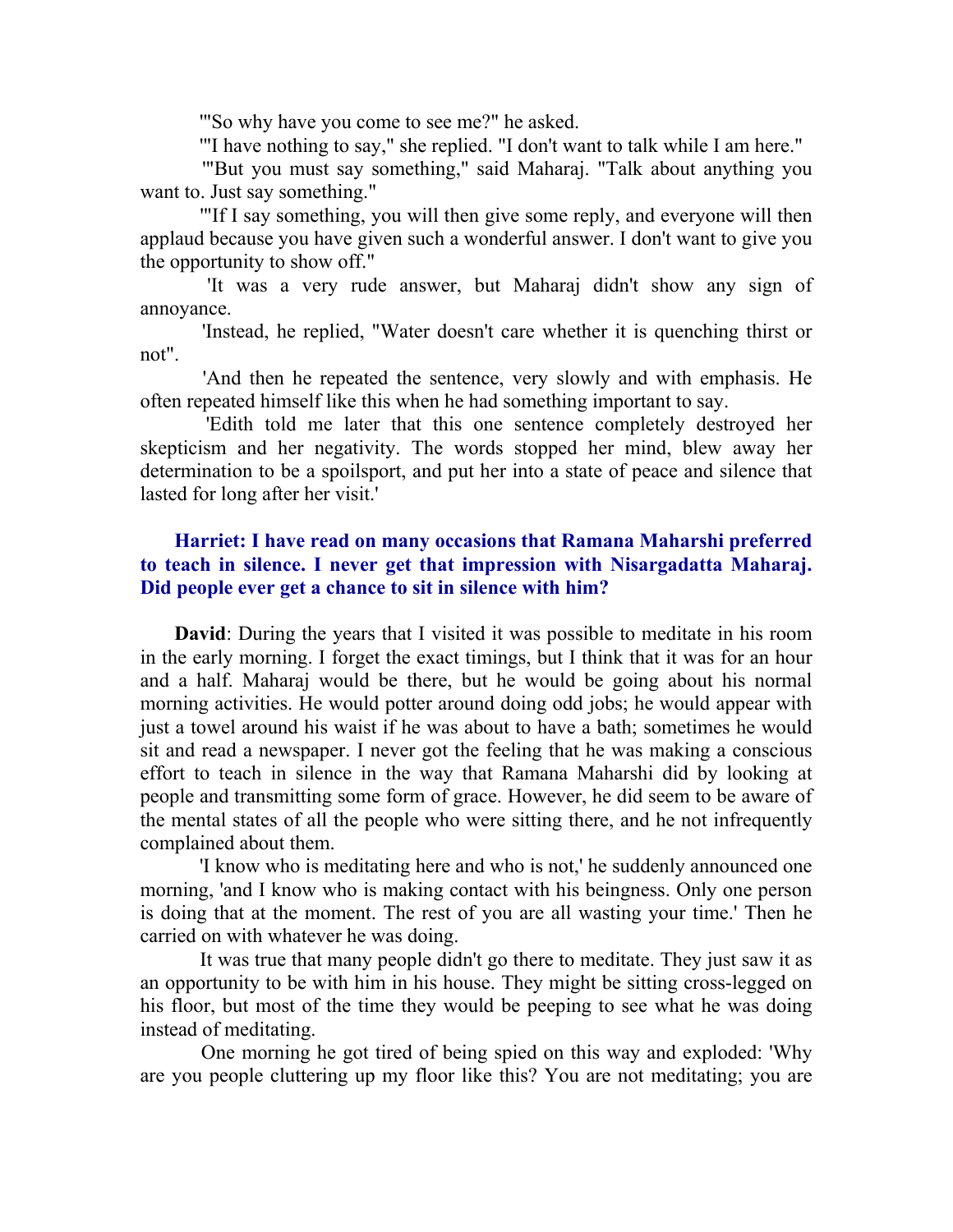just getting in the way! If you want to go and sit somewhere, go and sit on the toilet for an hour! At least you will be doing something useful there.'

## Harriet: What about the other times of the day, when he was available for questioning? Did he ever sit in silence during those periods?

David: There were two periods when it was possible to question him: one in the late morning and one in the evening. Translators would be available at both sessions. He encouraged people to talk during these sessions, or at least he did when I first started going to see him. Later on, he would use these sessions to give long talks on the nature of consciousness. He never sat quietly if no one had anything to say. He would actively solicit questions, but if no one wanted to talk to him, he would start talking himself.

 I only ever had one opportunity to sit with him in complete silence and that was at the beginning of the summer monsoon. When the monsoon breaks in Bombay, usually around the end of the first week of June, there are very heavy rains that bring the city to a standstill. The storm drains are generally clogged, and for a day or so people are walking round in knee-deep water. And not just water. The sewers overflow and the animals that live in them drown. Anyone brave enough to go for a paddle would be wading through sewage, waterlogged garbage and the corpses of whatever animals had recently drowned. Public transport comes to a halt since in many places the water level is too high to drive through.

 One afternoon two of us waded through the floodwaters to Maharaj's door. We were both staying in a cheap lodge about 200 yards away, so it wasn't that much of a trek. We scrubbed off the filth with water from a tap on the ground floor and made our way up to Maharaj's room. He seemed very surprised to see us. I think he thought that the floods would keep everyone away. He said in Marathi that there would be no session that afternoon because none of the translators would be able to make it. I assume he wanted us to leave and go home, but we both pretended that we didn't understand what he was trying to tell us. After one or two more unsuccessful attempts to persuade us to go, he gave up and sat in a corner of the room with a newspaper in front of his face so that we couldn't even look at him. I didn't care. I was just happy to be sitting in the same room as him. I sat there in absolute silence with him for over an hour and it was one of the most wonderful experiences I ever had with him. I felt an intense rock-solid silence descend on me that became deeper and deeper as the minutes passed. There was just a glow of awareness that filled me so completely, thoughts were utterly impossible. You don't realise what a monstrous imposition the mind is until you have lived without it, completely happily, completely silently, and completely effortlessly for a short period of time. For most of this time I was looking in the direction of Maharaj. Sometimes he would turn a page and glance in our direction, and when he did he still seemed to be irritated that we hadn't left. I was smiling inwardly at his annoyance because it wasn't touching me in any way. I had no self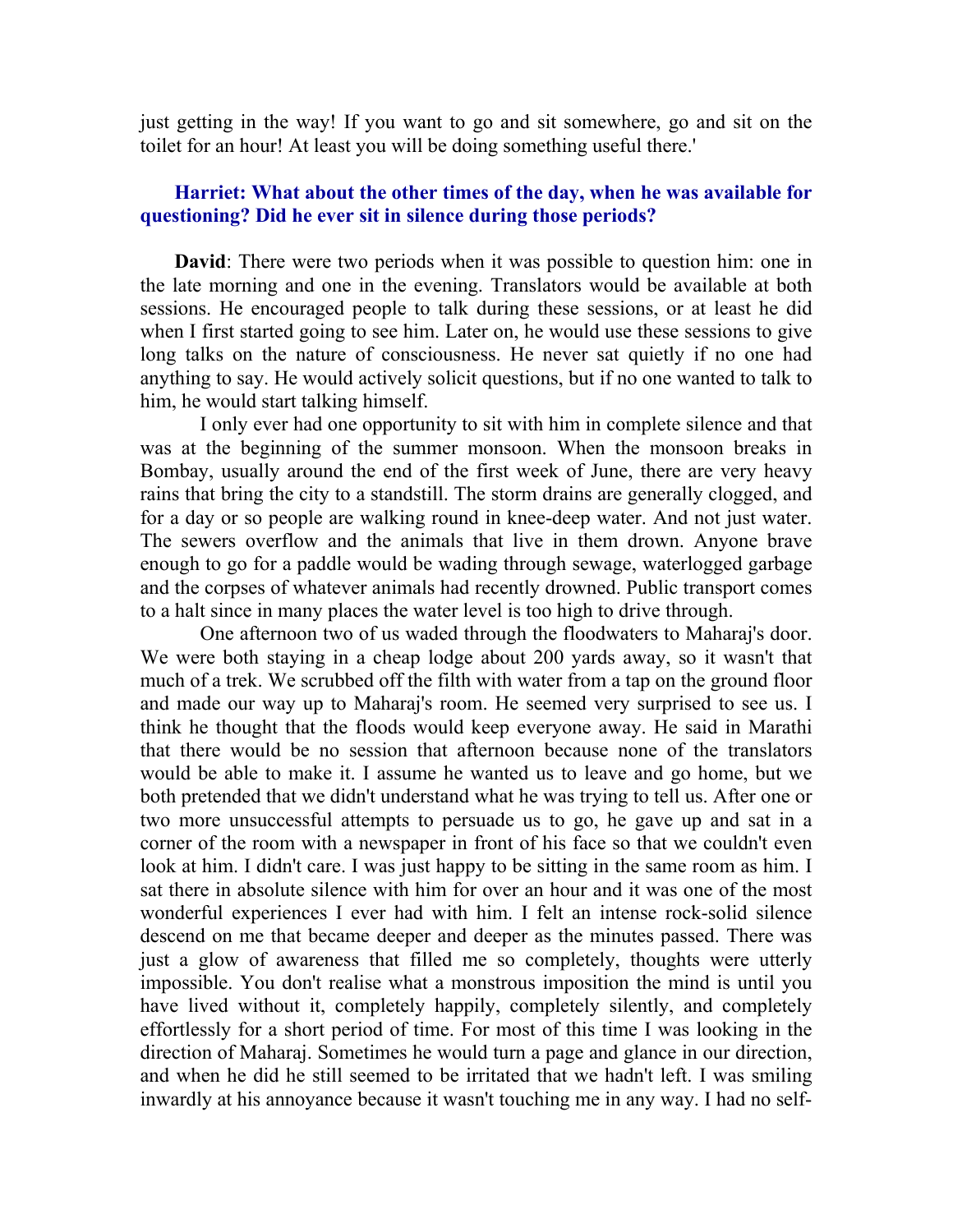consciousness, no embarrassment, no feeling of being an imposition. I was just resting contentedly in my own being.

 After just over an hour of this he got up and shooed us both out. I prostrated and left. Later on, I wondered why he didn't sit in silence more often since there was clearly a very powerful quietening energy coming off him when he was silent. Ramana Maharshi said that speaking actually interrupted the flow of the silent energy he was giving out. I have often wondered if the same thing happened with Maharaj.

#### Harriet: And what was your conclusion?

David: I realised that it was not his nature to keep quiet. His teaching method was geared to arguing and talking. That's what he felt most comfortable doing.

## Harriet: Can you elaborate on that a little more?

**David:** I should qualify what I am about to say by stating that most of it is just my own opinion, based on observing him deal with the people who came to him. It doesn't come from anything I heard him say himself.

 When people first came to see him, he would encourage them to talk about their background. He would try to find out what spiritual path you were on, and what had brought you to him. In the face of Maharaj's probing questions visitors would end up having to justify their world-view and their spiritual practices. This would be one level of the interaction. At a deeper and more subtle level Maharaj would be radiating an energy, a *sakti*, that quietened your mind and made you aware of what lay underneath the mind and all its ideas and concepts. Now imagine these two processes going on simultaneously. With his mind the questioner has just constructed and articulated a version of his world-view. Underneath, though, he will be feeling the pull of his beingness, the knowledge of what is truly real, as opposed to the ideas that he merely thinks to be real. Maharaj's energy will be enhancing awareness of that substratum all the time. At some point the questioner will become acutely aware of what seem to be two competing realities: the conceptual structure he has just outlined, and the actual experience that underlies it. There was a certain look that appeared on some people's faces when this happened: a kind of indecisive 'which way should I go?' look. Sometimes the questioner would realise immediately that all his ideas and beliefs were just concepts. He would drop them and rest in the beingness instead. This, for me, was the essence of Maharaj's teaching technique. He wouldn't try to convince you by argument. He would instead make you argue yourself into a position that you felt to be true, and then he would undercut that position by giving you a taste of the substratum that underlay all concepts. If you were ready for it, you would drop your attachment to your concepts and rest in what lay underneath them. If not, you would blunder ahead, going deeper and deeper into the minefield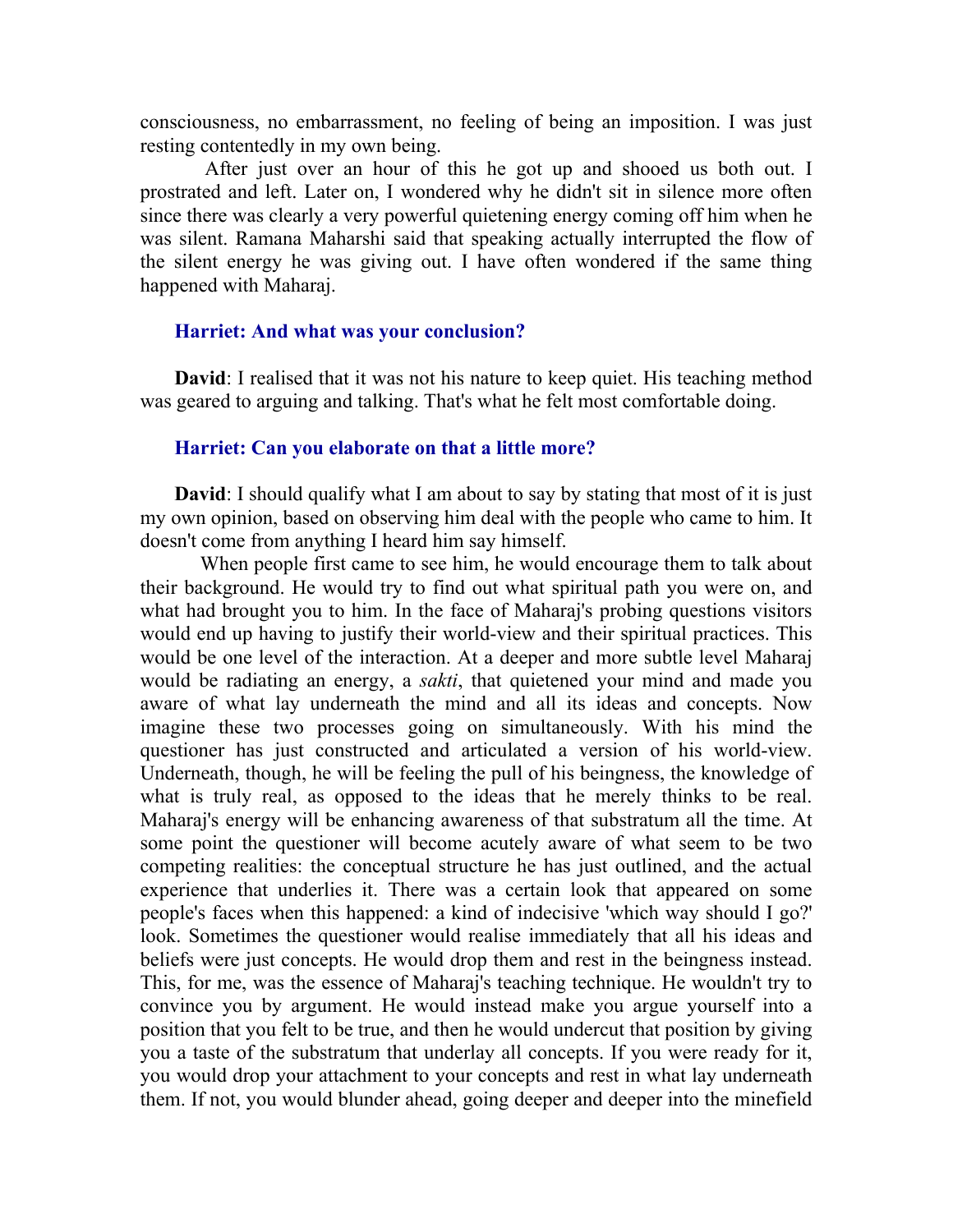of the mind. Some people got it quickly. Others, who were desperate for a structure to cling to, would come back again and again with questions that were designed merely to refine their understanding of his teachings.

 Talking to visitors and arguing with them was an essential part of this technique. For it to work effectively Maharaj required that visitors talk about themselves and their world-view because he needed them to see that all these ideas were just concepts having no ultimate reality. He needed people to look at their concepts, understand their uselessness and then reject them in favour of direct experience.

 I should mention here the limitations he put on the types of question that he was willing to answer. He would sometimes tell new people, 'I am not interested in what you have heard or read. I am not interested in second-hand information that you have acquired from somewhere else. I am only interested in your own experience of yourself. If you have any questions about that, you can ask me.'

 Later, after you had had your initial dialogues with him, he would introduce an even more stringent test for questions: 'I am not interested in answering questions that assume the existence of an individual person who inhabits a body. I don't accept the existence of such an entity, so for me such questions are entirely hypothetical.'

 This second constraint was a real conversation killer. You couldn't say, 'How do I get enlightened?' or 'What do I do?' because all such questions presuppose the existence of an 'I', an assumption that Maharaj always used to reject.

 I still have vivid memories of him listening as translators explained in Marathi what some questioner had said. As he understood the gist of what the question was Maharaj's face would sometimes turn to a scowl. He would clench his fist, bang it on the floor and shout 'Kalpana! Kalpana!' which means 'Concept! Concept!' That would sometimes be the only answer the questioners would get. Maharaj was definitely not interested in massaging visitor's concepts. He wanted people to drop them, not discuss them.

 When this second restriction effectively cut off most of the questions that people like to ask Gurus, Maharaj would fill the vacuum by giving talks about the nature of consciousness. Day after day he would continue with the same topic, often using the same analogies. He would explain how it arises, how it manifests and how it subsides. In retrospect I think he was doing what the ancient rishis of India did when they told their disciples 'You are Brahman'. When a jnani who is established in *Brahman* as *Brahman* says to a disciple, 'You are *Brahman*,' he is not merely conveying a piece of information. There is a power and an authority in the words that, in certain cases, makes the listener become and experience Brahman as he hears the words. This is a power and an authority that only *jnanis* have. Other people can say 'You are consciousness,' 'You are *Brahman*,' endlessly, but these will just be pieces of information that you can store in your mind. When a *jnani* tells you this, the full authority of his state and the full force that lies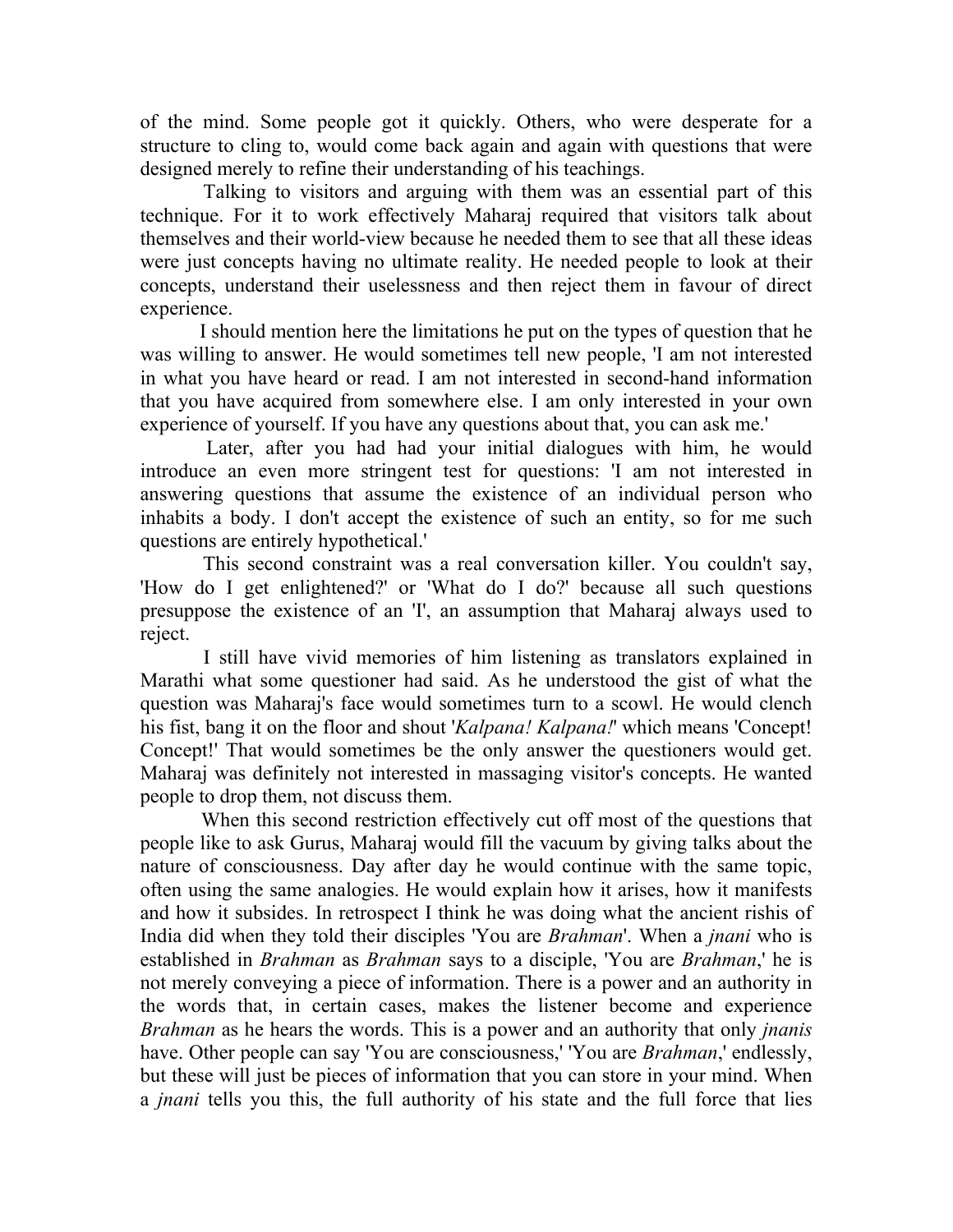behind it are conveyed in the statement. If you take delivery of that information in the heart, in consciousness, then you experience that state for yourself. If you take delivery in your mind, you just store it there as an interesting piece of information.

 When Maharaj told you endlessly 'You are consciousness,' if you received that information in utter inner silence, it activated an awareness of consciousness to such an extent that you felt, 'He isn't just telling me something; he is actually describing what I am, right now in this moment'.

#### Harriet: Did this ever happen to you?

David: Yes, and I think that this is what he was referring to when he talked about 'getting the knowledge'. It wasn't an intellectual knowledge he was talking about, and it wasn't Self-realisation either. It was a state in which concepts temporarily dissolved leaving a simple awareness of the being that underlay them. While they lasted the states were very useful; they gave you the conviction and the direct experience that there was something real and enduring that exists whether the mind is there or not.

## Harriet: All this is very interesting, but as you have said, a lot of it is your own personal conjecture. Did Maharaj ever confirm himself that this is what he was doing, or trying to do, with the people who came to him?

David: Not directly. He never explained or analysed his teaching methods, or not while I was there. Most of what I have just said comes from my own experience and my own interpretation of what I saw going on there. Other people may have other theories to explain what was going on. However, the facts of the matter are indisputable. People came to Maharaj, had talks or arguments with him, and at some point dropped their accumulation of ideas because they had been convinced that a direct experience invalidated all the long-held cherished notions they had accumulated.

 Let me tell you about one conversation I had with because it gives some good circumstantial evidence for what I have just been trying to explain. Firstly, I should mention that I sometimes used to argue with Maharaj simply because I knew that he liked people to argue with him. He seemed to like the cut and thrust of debate, and if no one had anything to say or ask, I would pick up the ball and start a discussion with him.

 I can't remember any more exactly what we talked about on this particular day, but I do remember that we spoke for about five minutes, during which time I was ostensibly pointing out what I claimed were contradictions in his teachings. He, meanwhile, was doing his best to convince me that no contradictions were involved. It was all very good-humoured and I think he knew that I was only disputing with him because, firstly, we both liked talking and arguing about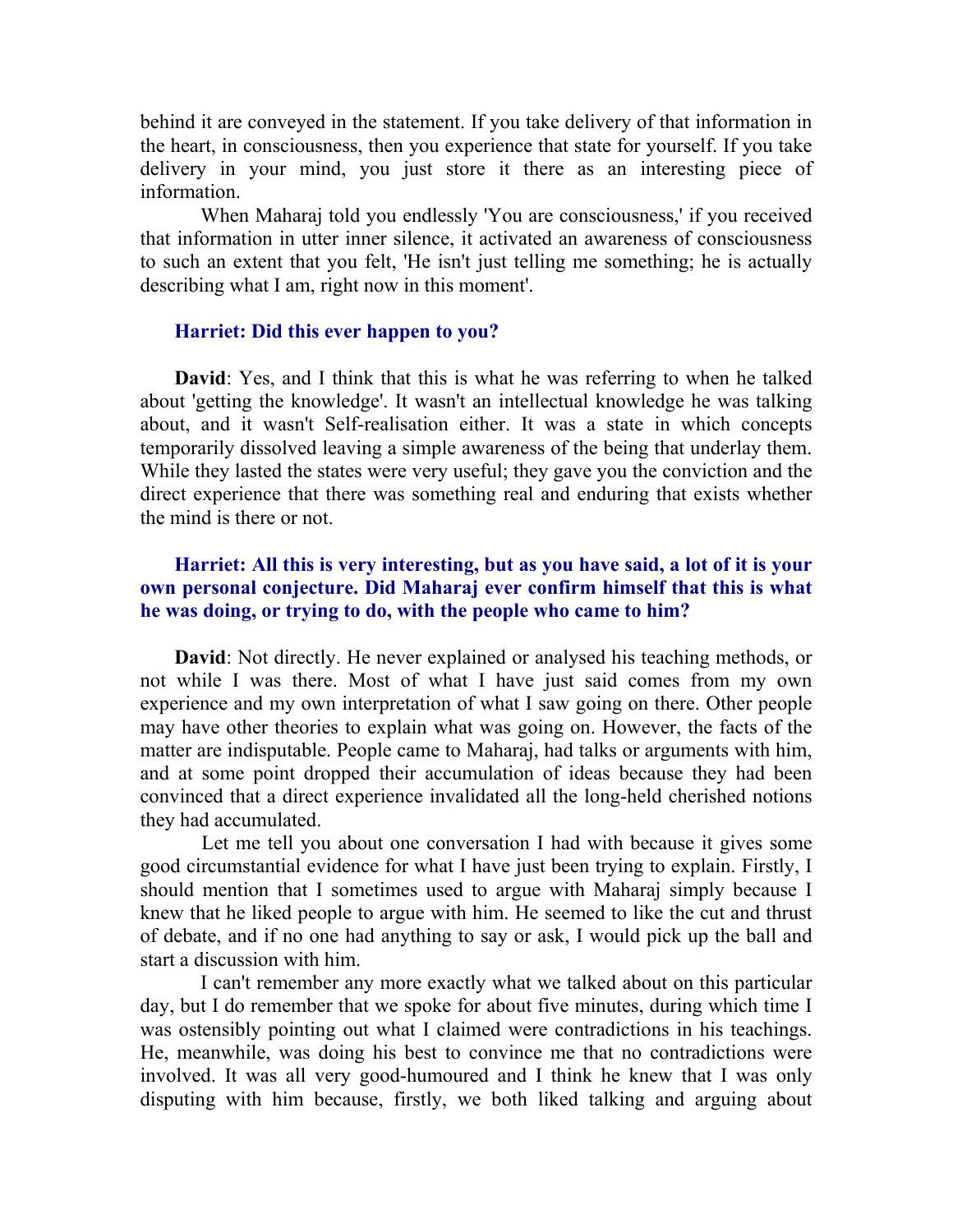spiritual topics and, secondly, no one else had any urgent questions to ask. After about five minutes, though, he decided to bring the discussion to a close.

 'I don't think you really understand the purpose of my dialogues here. I don't say things simply to convince people that they are true. I am not speaking about these matters so that people can build up a philosophy that can be rationally defended, and which is free of all contradictions. When I speak my words, I am not speaking to your mind at all. I am directing my words directly at consciousness. I am planting my words in your consciousness. If you disturb the planting process by arguing about the meaning of the words, they won't take root there. Once my words have been planted in consciousness, they will sprout, they will grow, and at the appropriate moment they will bear fruit. It's nothing to do with you. All this will happen by itself. However, if you think about the words too much or dispute their meaning, you will postpone the moment of their fruition.'

 All this was said in a very genial tone. However, at this point, he got very, very serious.

 Glowering at me he said very sternly, 'Enough talking. Be quiet and let the words do their work!'

End of conversation.

 I always recollect this exchange with happiness and optimism. I feel I have been graced by his presence and further graced by the words of truth he has planted within me. I think those words will always be with me and I know that at the appropriate moment they will bloom.

## Harriet: Have you obeyed his instructions? Have you stopped thinking about the teachings?

David: Until you showed up today I hadn't really thought about the teachings for years. I haven't even read many of the new books of dialogues that have come out about him. That answer I gave a few minutes ago, 'The more I listen to Maharaj, the more I understand what Bhagavan is trying to tell me,' is in one of the books but I didn't find out until a few years ago.

 My former wife Vasanta was reading the book and she said, 'There is someone here from Ramanasramam. Do you know who it is?'

 She read a few lines and I realised that it was me. I used to read I am That cover to cover about once a year, but I don't even do that any more. Sometimes, if I am in the Ramanasramam library, I pick up I am That and read the opening sequence of chapter twenty-three. It is a beautiful description of the *jnani's* state that I never tire of reading. Other than that, I rarely read or think about the teachings any more.

 Having said that, I think it would be correct to say that I have more than enough other concepts in my head which are all acting as a herbicide on the words of truth that Maharaj planted within me. However, I have great faith in the irresistible power of Maharaj's words. Sooner or later they will bear fruit.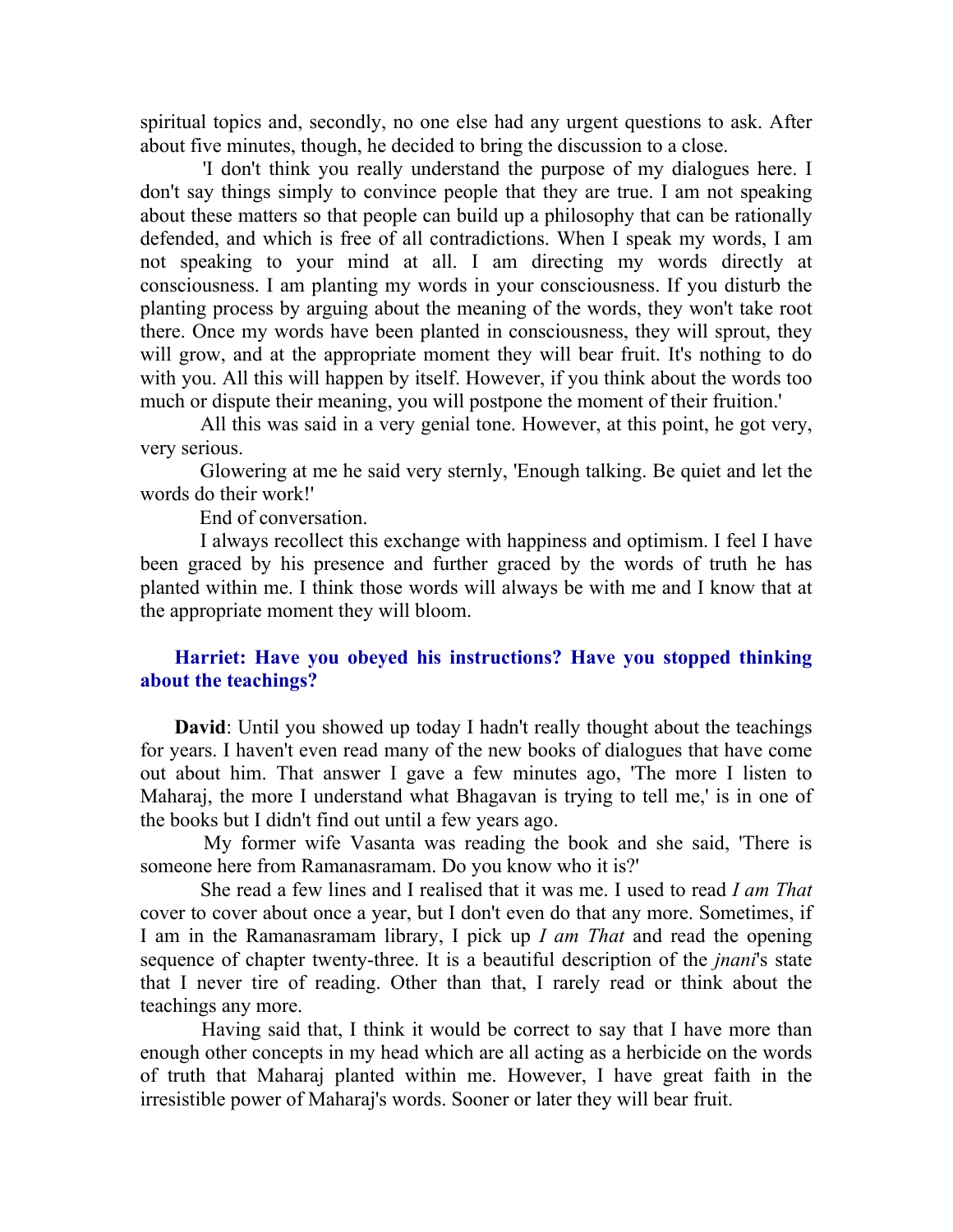Harriet: Ramesh Balsekar used to say, 'The only effective effort is the immediate apperception of reality'. Some people would take that to mean that if you don't get the direct experience as the Guru, in this case Maharaj, is talking to you, you are not going to get it at all. Are you sure you are not just suffering from a case of wishful thinking?

David: There is something in what you say. If you could keep your intellect out of the way when Maharaj was speaking, his words, and the authority behind them, would do their work. When he spoke he wasn't asking you to join in the process at all. How could he be asking you to do anything when he knew that you didn't exist? He wasn't asking you to understand, and he wasn't saying, 'Do this and you will be enlightened'. He wasn't addressing you at all. He was directing his words at the consciousness within you in an attempt to make you aware of who you really were. However, if his words didn't immediately produce results, he knew that they might deliver the goods later on. Remember what happened in his own case. Siddharameshwar told him that he was Brahman. Nisargadatta struggled with this for three years until he finally dropped his doubts and realised it to be the truth.

There is a power in a *jnani*'s words and that power does not dissipate two seconds after the *jnani* has uttered them. It lingers and it carries on being effective; it carries on doing its work.

#### Harriet: Did Maharaj himself corroborate this?

David: Yes. I can't remember how the subject came up, but I heard him say, 'The words of enlightened beings have a power that makes them endure. The great saints of the past gave out their teachings, and those teachings have survived because there is an inherent power and authority in them. Other people may have been saying the same thing at the same time, but the words of those people have disappeared because there was no power in them. The words of *jnanis* have endured because they have the power and authority of the Self behind them.'

 I mentioned this answer to Papaji when I was interviewing him a few years ago. He gave it his whole-hearted endorsement.

## Harriet: When you say that the words 'have endured' does that mean that they have simply endured in books, as remembered quotations, or do they still have the power to awaken people, even centuries after they were spoken? Is not the immediate presence of the Guru necessary for that?

David: I think I would have to say that a living human Guru is necessary for all but the most mature to realise the Self. However, once you have seen a real Guru and been with him, his presence is always with you. You can tune into his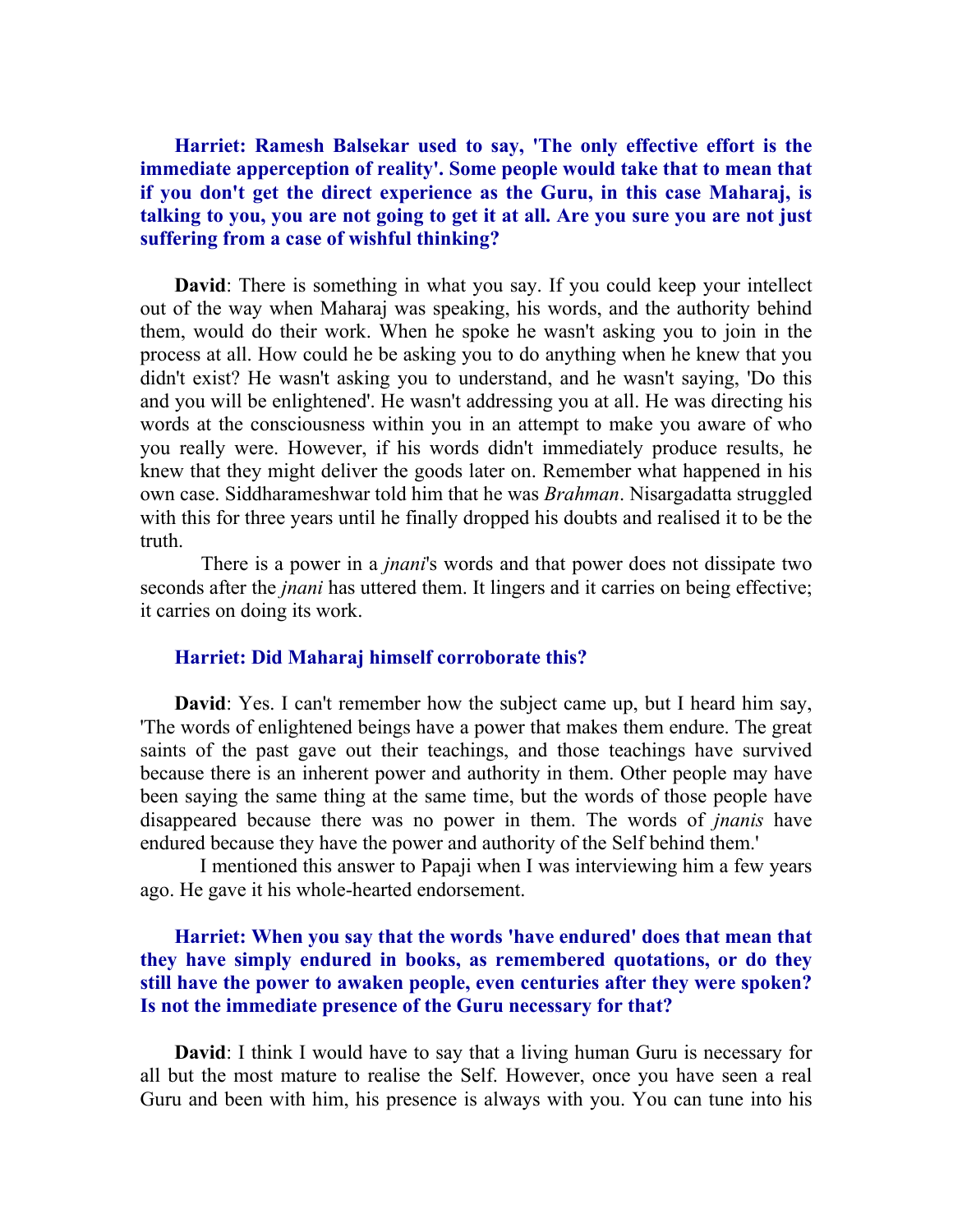presence, his grace, and his power in any number of ways: through his photo, through thinking about him, and through reading his words.

## Harriet: Again, I feel compelled to ask, 'Is this your own opinion or do you have some support from Maharaj to back it up?

David: I remember a conversation I had with Maharaj on my first visit. I can't remember how we got round to the subject, but we ended up talking about the power of the Guru and the various channels it manifested through. I had been deeply impressed and deeply moved by *I am That*, and I told him so.

Me: For several months I have been reading I am That. Through those words I felt a very strong connection with you and the teachings. Can one have a connection with a Guru simply by reading his words, or is it necessary to come in person to see him?

Maharaj: The words will do their work wherever you hear or read them. You can come here and listen to them in person, or you can read them in a book. If the teacher is enlightened, there will be a power in them.

Me: In my particular case I read the words of a Guru who was still alive, and those words compelled me to come here and see you. Perhaps your words had such a strong effect because you are still alive and teaching. I made contact with a living teacher, a living presence. What about a hypothetical case of someone picking up I am That in fifty years' time, and in a country several thousand miles away. That person will never have a chance to see you. Will those words still have the power to transform and awaken?

Maharaj: Time and space exist in your mind, not in the Self. There is no limit to the power of the Self. The power of the Self is always present, always working, always the same. What varies is the readiness and willingness of people to turn their attention to it. If someone picks up this book ten thousand miles away in a thousand years' time, those words will do their work if the reader is in the right state to listen to and assimilate the words.

 He didn't actually say that one could get enlightened by reading the words of a dead Guru, but he was quite clear that the words of an enlightened being, even in book form, were charged with a power that future generations could tune into. I think I asked this particular question because of my relationship with Ramana Maharshi. I was the 'hypothetical' person in the question who had discovered the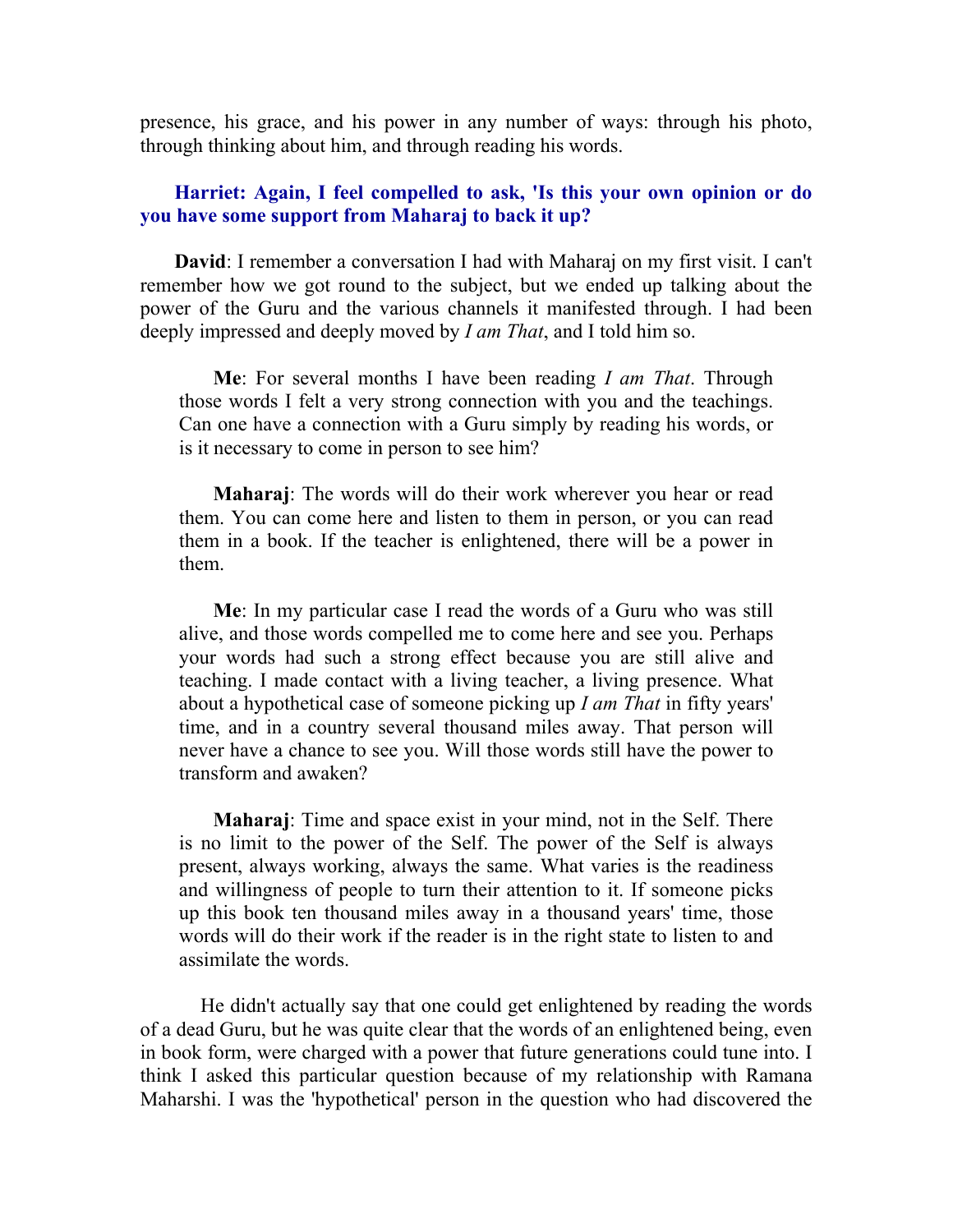words of great but deceased Guru. I suppose I really wanted to know whether Ramana Maharshi could be the Guru for someone like me who had been born years after he passed away. Maharaj didn't really answer that question for me, but he did convince me that a considerable part of the power and the authority of Guru could be found in his recorded teachings.

 Over time, I came to the conclusion that a living human Guru really is necessary for the vast majority of people, but at the same time I have a great respect for the power that resides in the recorded words of such people.

## Harriet: Was this particular dialogue recorded? I think it would be quite an important one for the many people such as myself who have only discovered Maharaj in the years since he passed away.

David: I doubt it. It was a very quiet afternoon session, and only a few of us were there. There were never any organised recordings. People who had a tape recorder would bring it along and make a recording from wherever they were sitting in the room. In the last couple of years several people were doing this, but when I first went, hardly anyone was doing it.

## Harriet: You spoke about 'readiness' and 'willingness to listen' as being key factors. Did Maharaj ever speak about how or why some people got the direct experience, while most people didn't?

David: I did talk to him once about this. It was on one of my later visits. I had gone there with a friend of mine, Cary McGraw, and I discovered that it was Cary's birthday that day. When he told me, we were sitting in a café on Grant Road in the interval between the end of the *bhajans* and the start of the morning question-and-answer session. While Maharaj's room was being swept and cleaned, we all had to disappear for half an hour or so. Most of us would go for a tea or coffee break on Grant Road.

 I asked Cary what he would like for a birthday present and he replied, 'Go back in there and have a good argument with Maharaj. I used to love to listen to you when you used to harass him about his teachings, but nowadays you hardly open your mouth at all. Go back in there and get him fired up about something. That will be my birthday treat.'

 I didn't feel much like asking anything, and I definitely didn't feel like embarking on a full-blown debate. I think by that time Maharaj had finally subdued my argumentative tendencies; I was quite content just to sit at the back and listen to what everyone else had to say.

 We went back in, but I had no idea what to talk about. When everyone had settled down, Cary gave me a nudge and I suddenly found myself talking about why some people get enlightened and others not.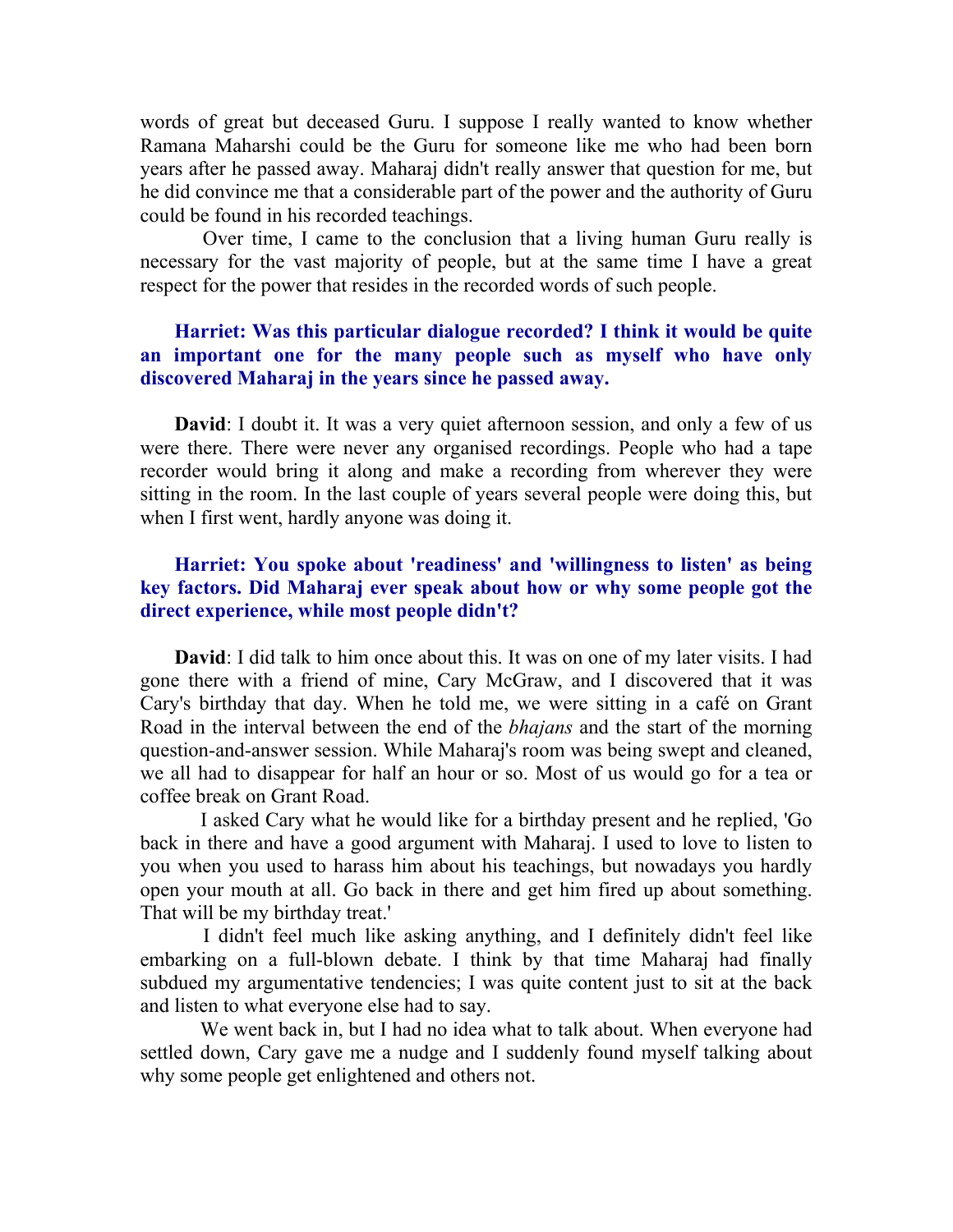'Ramana Maharshi,' I said, 'got enlightened in a few minutes. It took you three years from the moment you met you Guru until you realised the Self. Other people try for fifty years and don't succeed. Why is it like this? Are the people who try all their lives and fail doing something wrong?'

 Most other Hindu teachers would answer a question like this by saying that some people had more or less finished their work in previous lives and were therefore able to realise the Self very quickly in this life. This wasn't an option for Maharaj because he steadfastly refused to accept that reincarnation took place at all. This itself was a little strange to me because in the period that I used to visit him the dust jacket of I am That reproduced a dialogue with him in which he explained in quite some detail how reincarnation took place. However, in the era that I visited him I never once heard him accept the validity of reincarnation, and he frequently said it didn't happen. My question was really, 'If one discounts the theory of reincarnation, which you seem to do, how can someone like Ramana Maharshi get enlightened with no desire for it, no effort and no practice, while everyone else struggles unsuccessfully for decades and fails?'

 'It's the chemical,' announced Maharaj. 'Some people are born with a pure chemical and some are not. Those with a pure chemical get enlightened, and those with an impure chemical don't.'

 'The chemical' was one of Maharaj's idiosyncratic analogies or metaphors. I think it was derived from the chemical on a roll of film. We are all issued with a 'chemical' at the moment of conception, said Maharaj, and that is our destiny for this life. In one sense it is like a roll of film, a script that has been given to us for this life. Traditional Hinduism teaches that we have *prarabdha* karma, an unchangeable destiny for this life that is an inevitable result of actions that have been performed in previous lives. Maharaj couldn't incorporate past-life activities into his 'chemical' theory, but he did have an alternative selection of factors to offer.

 I can't remember whether it was during this particular conversation or on some other day, but I remember asking him about the components of 'the chemical'. He replied that it was a combination of a wide variety of factors: parents' genes, astrological configurations at the time of conception, the future environment that one was going to be brought up in – these were just a few that he mentioned. These all coalesced at a particular moment and issued a body, or rather an embryo, with its appointed destiny.

 'This is all very deterministic,' I said. 'If the purity of the chemical determines whether or not we get enlightened, why should we even care about it or not? What is the point of trying or not trying, wanting or not wanting, if the purity of the chemical has already decided the matter for us in advance? We may as well all go home.'

 Maharaj replied, 'No, it is not completely determined in advance. The vast majority of people in the world are born with a dirty chemical. Nothing they do or don't do will make any difference. Enlightenment is not for them, and most of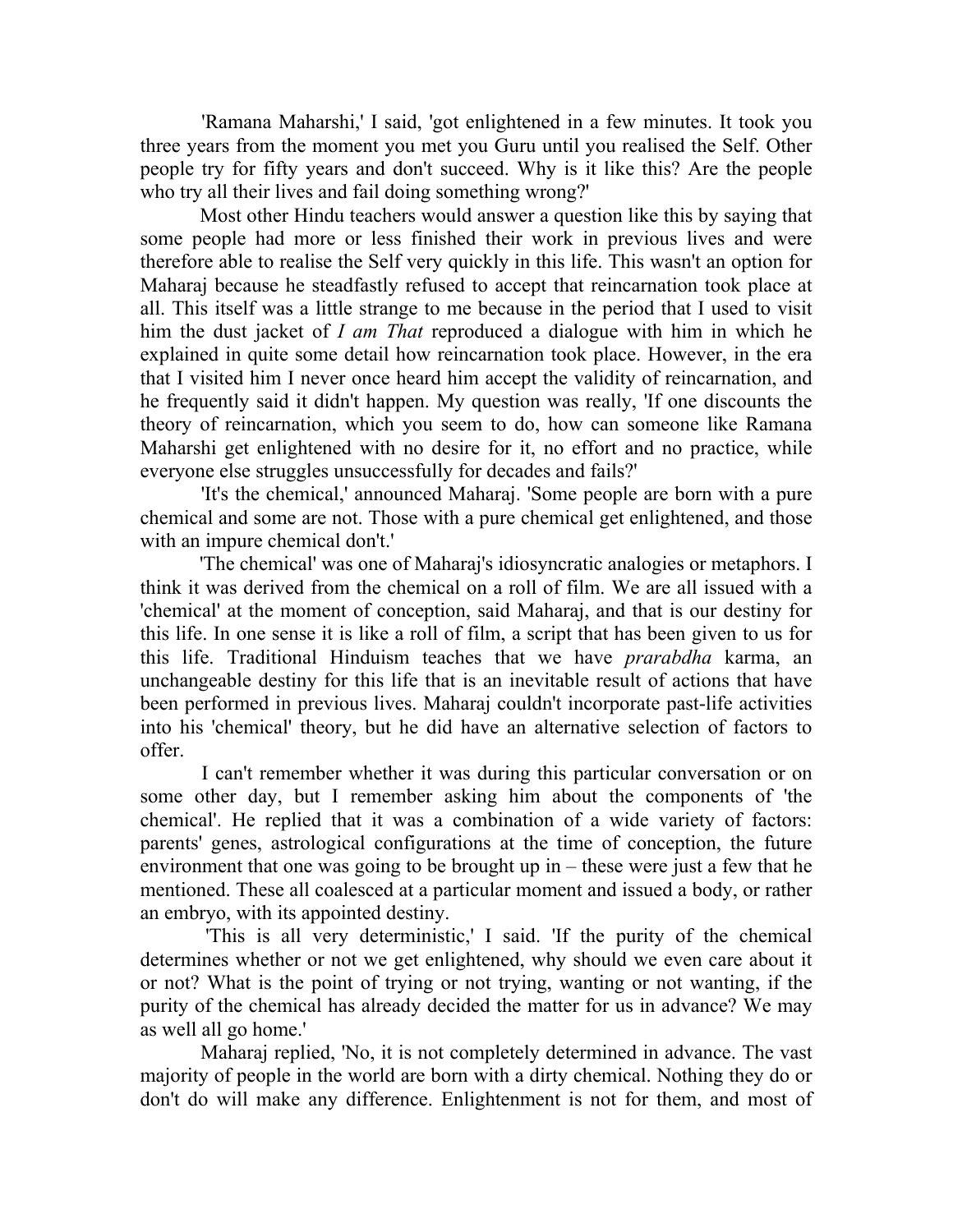them won't even care about such matters. At the other end of the spectrum there will be an extremely small number of very pure beings who will become aware of their true nature without any striving or inclination.'

 He didn't say so, but I assume he would have put Ramana Maharshi in this category.

 'Between these two extremes,' continued Maharaj, 'there are a small number of people whose chemical is only slightly impure. These people have a chance to get enlightened. If they can meet with a Guru who can show them the truth and if their earnestness and seriousness are high enough, they can purify their slightly dirty chemical and find out who they really are. That is why we are all here today. People who come to a teacher with a strong thirst for freedom are the ones who have only a few impurities. They are the ones for whom liberation is possible.'

## Harriet: So did he think that the people who came to him were 'advanced'? There must have been a mixture of all kinds of people. They couldn't all have been candidates for liberation.

David: Yes, there was a very eclectic mix of people there, from curiosity seekers to people who had travelled half way round the world because they were desperate for liberation and thought that Maharaj could help them. I sometimes used to sit next to a homoeopathic doctor who lived a few streets away. He had no interest in liberation and just saw Maharaj as a good source of entertainment.

 'This is the best show in the neighbourhood,' he told me once. 'I just come here because I like watching how Maharaj deals with all the people who come. I don't believe a word he says, but he puts on a good show.'

 This man, incidentally, told me that Maharaj's language in the original Marathi was occasionally very crude and vulgar. He told me that the translators, who were all respectable, middle-class Hindus, were probably too embarrassed to pass on the full force of his vulgarity. At the end of the sessions he would take me aside on the street outside and take great delight in telling me about all the various sexual jokes and innuendos that the translators had omitted tell us. I think the doctor's entertainment included watching his neighbours squirm as they listened to Maharaj's more outrageous remarks.

 Maharaj to some extent determined the sort of people who were likely to come and stay by setting the agenda on what he was willing to talk about and what he wasn't. He wasn't interested in what he called 'kindergarten lessons'. That meant he generally refused to talk about many of the tenets of traditional Hinduism: ritual worship, karma and reincarnation, common practices such as japa, things like that. A large proportion of the foreigners who were there had come because they had read I am That. They wanted to talk about liberation, not traditional Hindu practices and traditions, and Maharaj was happy to oblige them. The people who wanted to talk about other things soon left to find somewhere more suitable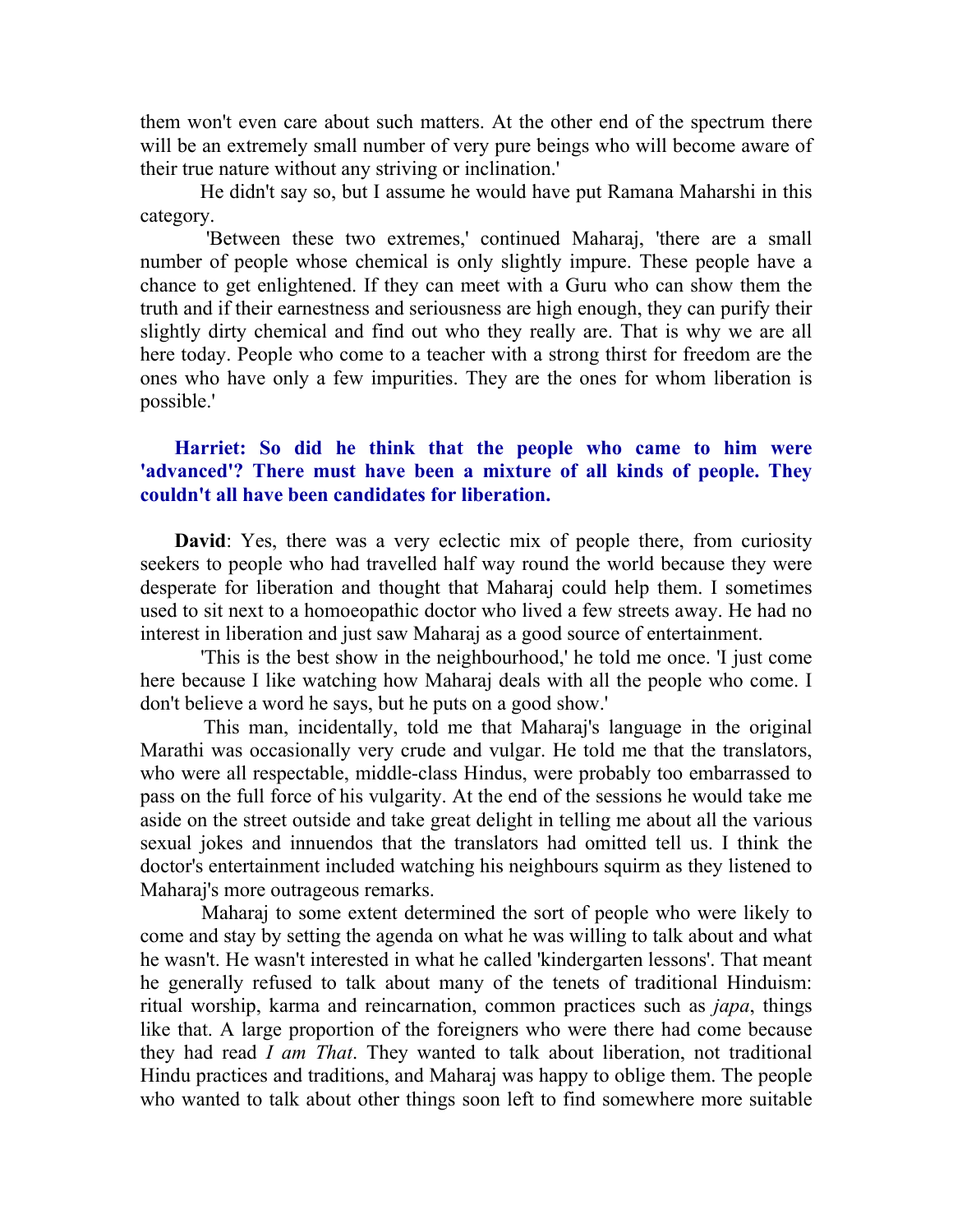for their inclinations and interests. Some, though, came with traditional ideas and beliefs and fell under the spell of Maharaj and his radical teachings, but I think these people were in the minority.

 I remember Mullarpattan telling us one day, 'I was a traditional Ram bhakta when I first arrived here. I thought that if I could have a vision of Ram, I would be sure to join him in Vaikunta [Ram's heavenly realm] when I died. The first day I came, Maharaj told me that Vaikunta didn't exist. I was very shocked to hear a Guru speak like this, but I felt attracted to him and I stayed on. Within a short period of time I dropped all my ideas about the gods and their heavens.'

 Some of the other local people were very much interested in Maharaj's uncompromising teachings on liberation, but during the time that I was there, the foreigners generally outnumbered the locals by about three to one in the morning question-and-answer session. This could have been because many of the Bombay devotees had to go out to work, but even on weekends and holidays, the foreigners always outnumbered the Indians.

 There was a separate session in the evening that was conducted in Marathi. We were never invited to that because there wasn't enough room for everyone, so I have no idea what went on in those sessions.

## Harriet: Did you get the feeling that the foreigners were treated a little differently from the local people?

David: I would just say that we had different attitudes, different backgrounds and, for the most part, different aspirations. When we spoke to Maharaj, his answers reflected these differences.

 One morning a new Indian couple arrived and asked Maharaj in English a series of questions about how to live a detached spiritual life while they were in the middle of all their family and work responsibilities. This is a standard question in India and everyone in the guru business must have a standard answer to it. Maharaj dealt with them very politely and respectfully and talked to them for about fifteen minutes. At the end of that period he asked them to leave. This was a little bit unusual. Usually, when a questioner had finished talking to Maharaj he would go back to his seat and listen to what everyone else had to say.

 On this occasion Maharaj watched them disappear down his staircase. He waited about ten seconds more before bursting into a delighted laughter.

 Slapping his thigh, he said, 'That is the sort of boring conversation I used to have every day before all you foreigners came along!'

 I think he enjoyed talking to people who didn't come along to talk about all their family or work problems. He also knew he could be more irreverent and risqué with the foreigners, which was something he enjoyed.

#### Harriet: Can you give me an example?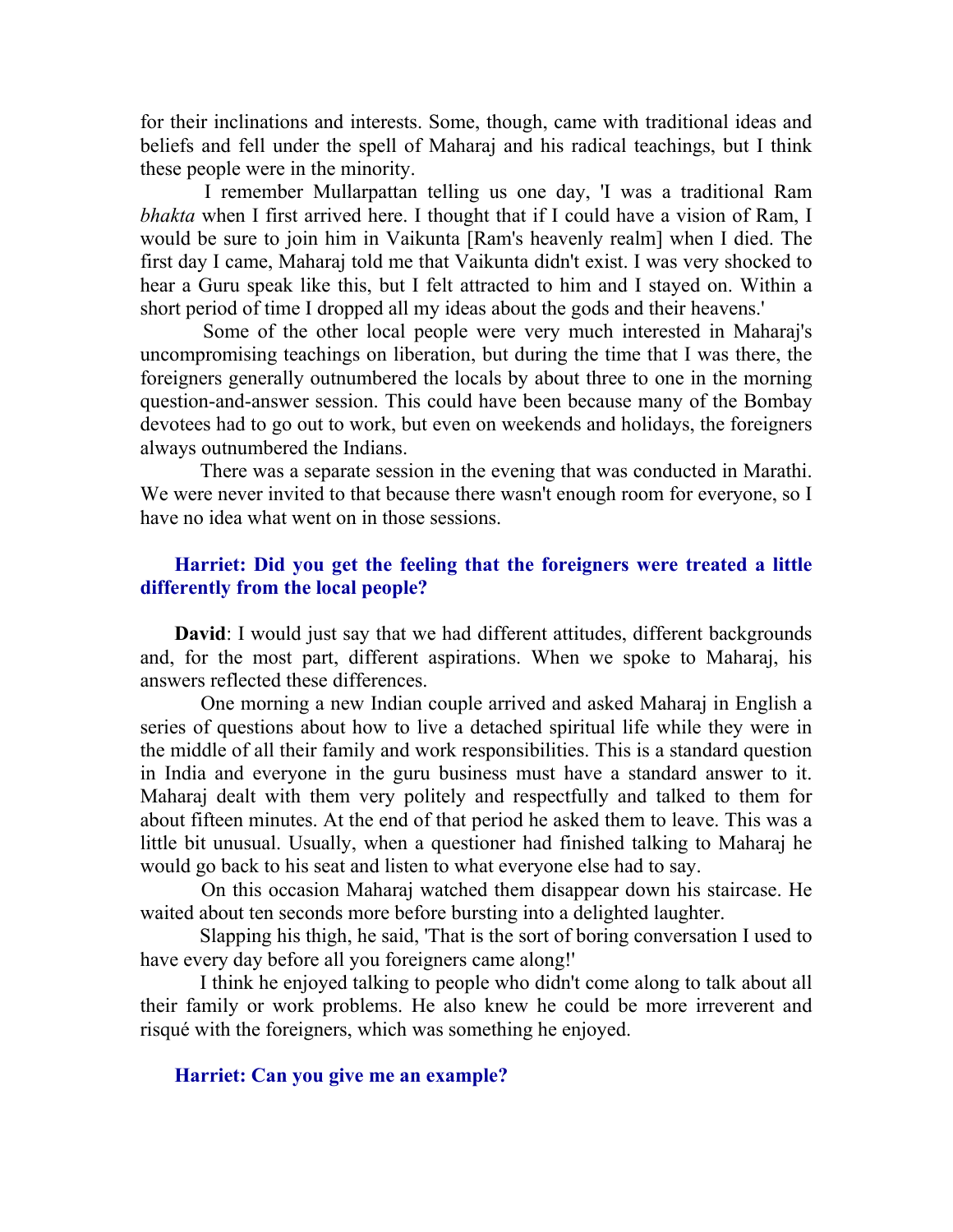David: One morning he looked around and noticed that there were no local people there at all except for the one translator.

 A mischievous look appeared on his face and he said, 'Three things are absolutely necessary for human life: food, oxygen and sex.'

 We all perked up. This was something different from the usual lecture on consciousness. We waited for him to continue, to develop his theme and explain in more detail, but he refused to elaborate.

 Instead he said, 'Come on! Somebody dispute that statement. It's very controversial. Somebody disagree with me.'

It looked like he wanted to start an argument, but about what wasn't clear.

 When no one else seemed interested in disputing his statement, I stepped into the breach to be the fall guy.

 'If you don't breathe for a few minutes, you die,' I began. 'If you don't eat for a few weeks, you die. But I have never heard of anyone dying because they didn't have sex. How can you say that it is essential for human existence?'

Maharaj refused to explain himself. Instead he just repeated himself.

 'Three things are absolutely necessary for human life: food, oxygen and sex.'

 I couldn't see where he was going with the conversation, or where he wanted me to go with it.

 'Are you saying that we should all have sex because if we don't we will all die?'

 I was trying to provoke him into revealing why he had suddenly brought this topic up.

 'No, I'm not saying that at all. I'm simply saying, 'Three things are absolutely necessary for human life: food, oxygen and sex.'

 I tried a couple of other approaches but didn't get anywhere, and no one else in the room seemed willing to pitch in and help out. He just kept on repeating his original statement. After a few minutes he heard footsteps on the stairs. He immediately started talking about consciousness, and as the new visitors, a group of local people, came into the room, he was well into one of his standard explanations. He obviously didn't feel comfortable discussing sex in front of his Marathi devotees. I never did find out what the point of his statement was because he never brought it up again.

## Harriet: From what you are saying, I get the feeling that Maharaj had a great respect for the foreigners who came because they came looking for the truth about themselves, not for some palliative, a practice or belief that would keep them happy for a while.

David: In one sense, yes. I did hear him say a couple of times that he respected the fact that we had all abandoned our lives in the West in order to come to India in search of liberation, but that didn't mean that in practice he treated us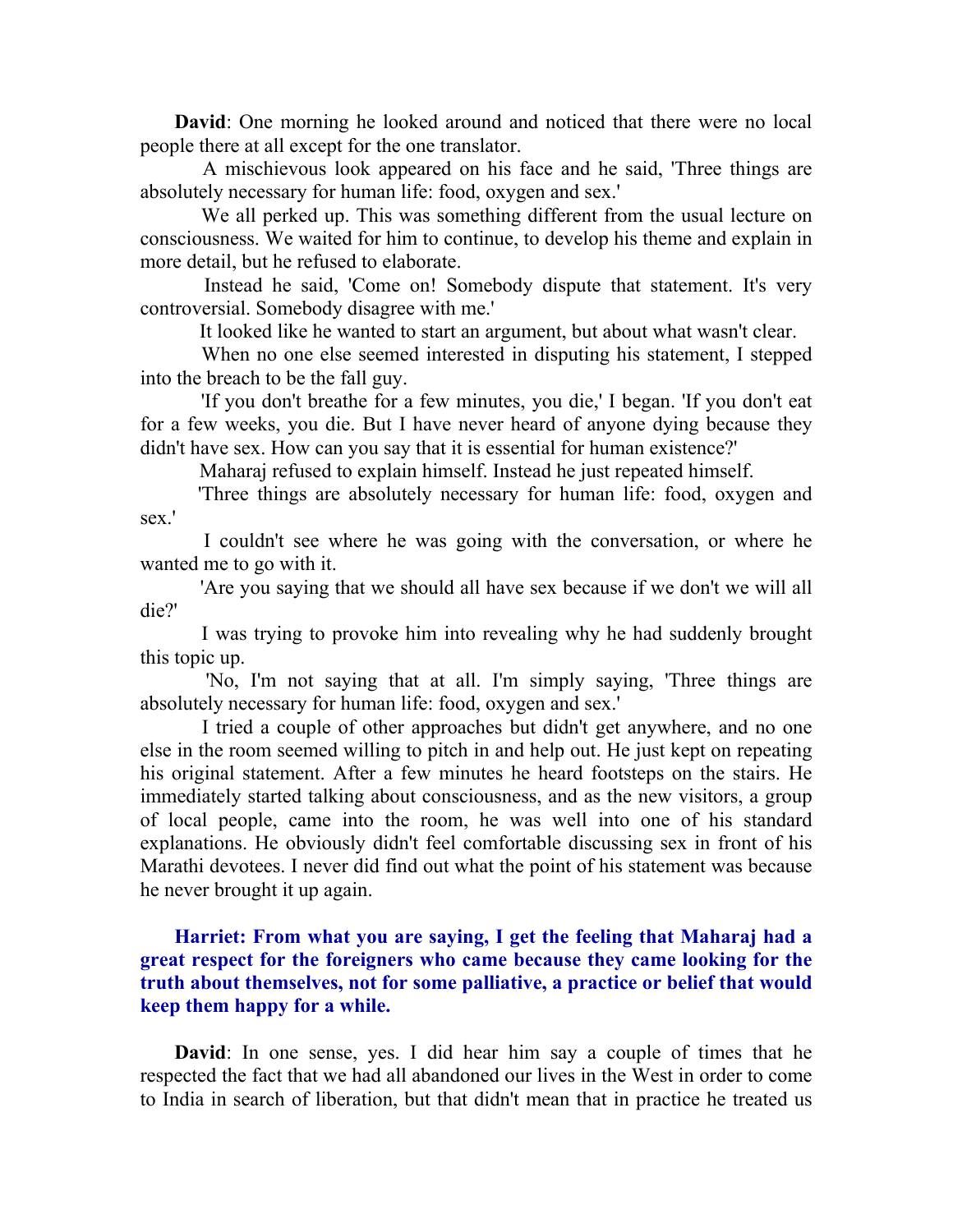respectfully. We all got shouted at on various occasions, and we all got told off from time to time because of things we did or said. We were all a little fearful of him because we never knew when the next eruption would come. We had all come to have the dirt beaten out of us, in the same way that the dhobis clean clothes by smashing them on rocks. Maharaj smashed our egos, our minds and our concepts on the immovable rock of the Self because he knew that in most cases that was the only way to help us.

 I told you a few minutes ago that Maharaj discounted all theories of reincarnation, but he did tell one story that possibly indicated that we had all been searching for God in India before.

 'At the end of the Ramayana,' he said, 'all the animals who had helped Ram to win the war were given rewards. The monkeys were all told that they could go to a monkey heaven. Now, what is heaven to a monkey? Vast quantities of food, lots of fighting, and limitless sex. So, all the monkeys were reborn as human beings in the West in the twentieth century to experience their idea of "heaven". After some time, though, they all began to get bored of all this excess. One by one, they all started coming back to India because they wanted to find Ram and be with him again.'

#### Harriet: What did he shout at you for?

David: I remember one time trying to talk to him about effort. I think I was talking about the various efforts I had made to realise the Self. This was soon after I started going to see him. I didn't realise at the time that the word 'effort' was a no-no in that room. He really didn't like anyone using it. The idea that there was a person who did something to achieve some spiritual state was a complete anathema to him. He seemed to feel that it showed a complete lack of understanding of his teachings.

 When he started to get annoyed with me for using the word, I just ploughed ahead, thinking innocently that he probably hadn't understood what I was trying to say. The more I attempted to describe my 'efforts' and justify them, the more annoyed he got with me. I ended up getting an earful about my wrong understanding and wrong attitude. I was quite taken aback at the time. I had never come across a teacher before who disparaged hard work and effort on the spiritual path. On the contrary, all the others I had encountered had heartily endorsed such activities. That's why I initially thought that there must have been some kind of misunderstanding. I realised later that when Maharaj spoke, he wasn't giving instructions that he wanted you to act on. He was simply telling you who and what you were. You were supposed to understand and experience what he was talking about, not turn it into a practice. Making a practice out of it simply confirmed for him that you hadn't really understood what he was saying. One question that always rubbed him up the wrong way was, 'Yes, Maharaj, I understand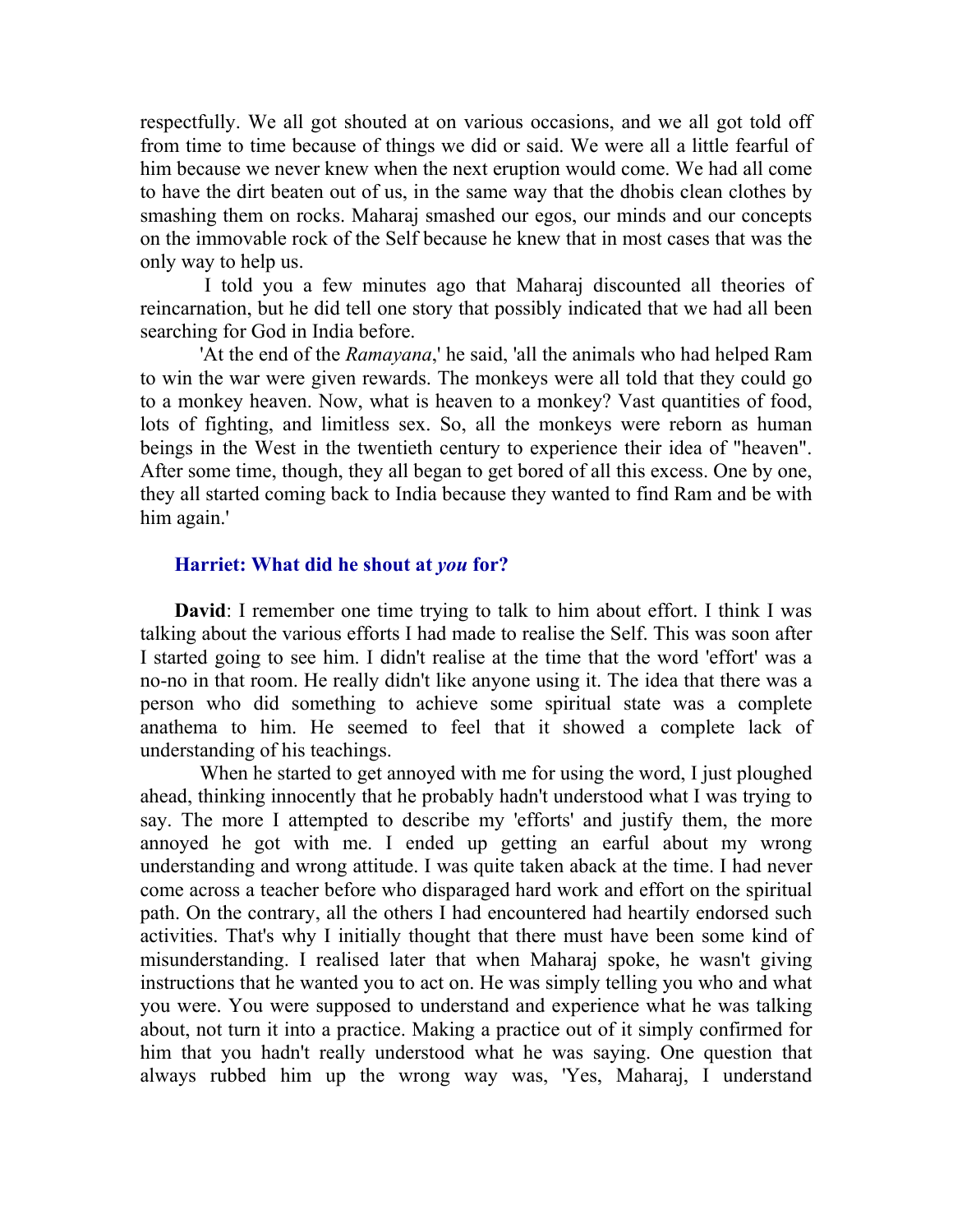intellectually what you are saying, but what do I do to actually experience it?' If you said that, you didn't understand him, or what he was trying to do, at all.

 I have an embarrassing memory of another time he got angry with me. One afternoon my attention was wandering and my mind was embroiled in some larger-than-life ego fantasy. I was off in my own little world, not really listening to what was going on. Maharaj stopped the answer he was giving to someone else, apparently in mid-sentence, turned to me and started shouting at me, demanding to know whether I was listening and understanding what he was saying. I did a little prostration as an apology and put my attention back on what he was talking about. Afterwards, a few people wanted to know why he had suddenly launched such a ferocious attack on me. So far as they were concerned I was just sitting there minding my own business. I definitely deserved that one, though. In retrospect I can say that it increased both my attentiveness and my faith in him. When you know that the teacher in front of you is continuously monitoring all your thoughts and feelings, it makes you clean up your mental act quite a bit.

 On another occasion Maharaj got angry with me simply because one of the translators didn't understand what I had asked. I said that the previous day he had said one thing, whereas this morning he was saying what appeared to be the exact opposite. The translator somehow assumed I was criticising the quality of the translation on the previous day and passed on my critique to Maharaj. He really got angry with me over that, but that one just bounced off me because I realised immediately that it was all due to a misunderstanding. Someone eventually told the translator what I had actually said, and he apologized for all the trouble his comments had caused.

## Harriet: Were the translators all good? I have been told that some were better than others.

David: Yes, there were good ones and not-so-good ones. I think everyone knew who was good and who was not, but that didn't result in the good ones being called on to do the work if they happened to be there. There seemed to be some process of seniority at work. The translators who had been there the longest were called on first, irrespective of ability, and those who might have done a better job would have to wait until these more senior devotees were absent. When I first went a man called Sapre did most of the morning translations. He was very fluent and seemed to have a good grasp of Maharaj's teachings, but he interpolated a lot of his own stuff in his English answers. Two sentences from Maharaj might turn into a two-minute speech from Sapre. Even though most of us didn't know any Marathi, we knew that he must be making up a lot of his stuff simply because he was talking for so long. Several people complained to Maharaj about this, but he always supported Sapre and generally got angry with the people who complained about him. That was the cause of the outburst I just mentioned. Maharaj thought I was yet another person complaining about Sapre's translations.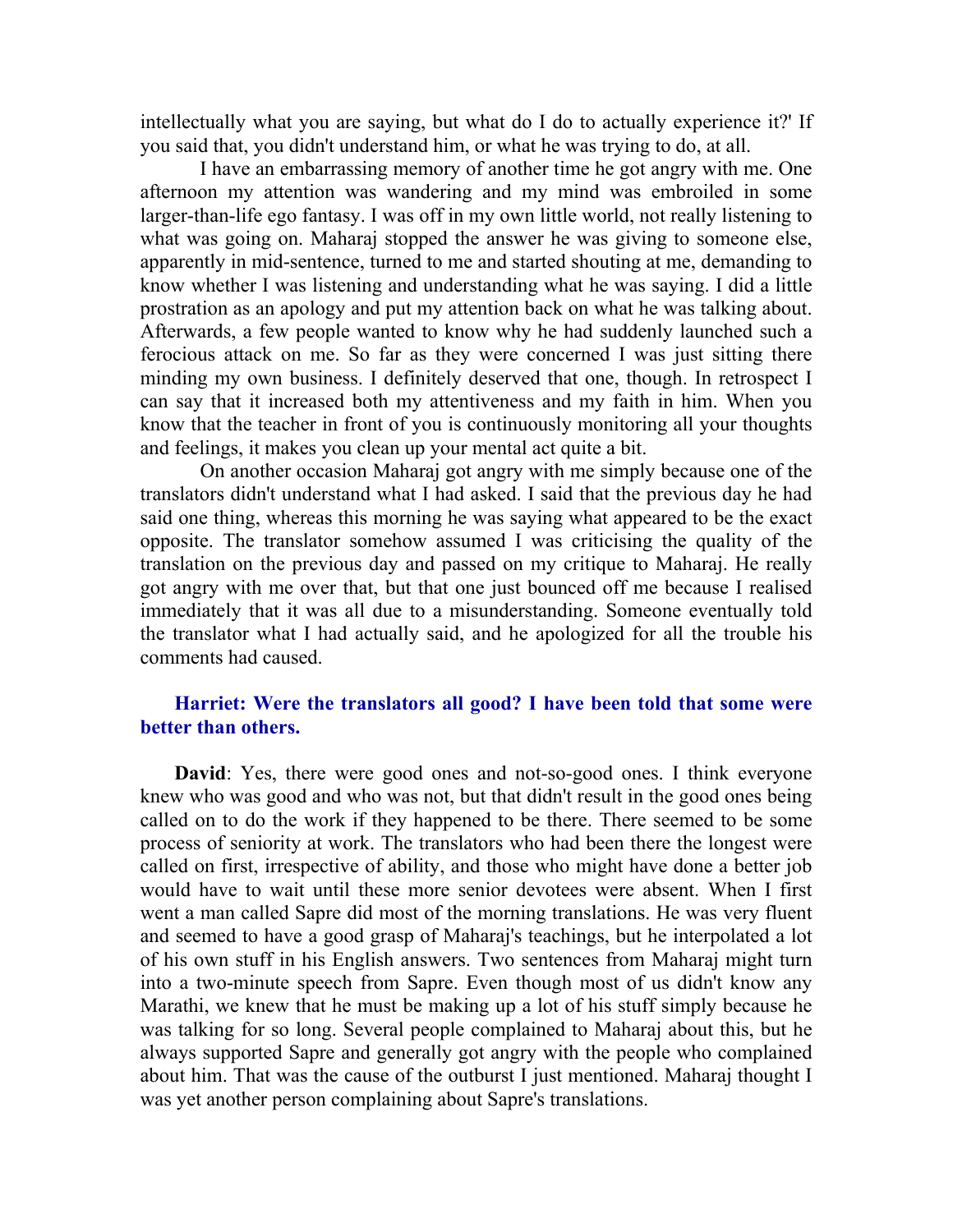Mullarpattan was next down the pecking order. I liked him because he was very literal. Possibly not quite as fluent as some of the others, but he scored points with me because he stuck to the script both ways. I once asked Maharaj a question through him, and when the answer came back, it made absolutely no sense at all. Mullarpattan, though, was beaming at me as if he had just delivered some great pearl of wisdom.

 I thought about it again and it still made no sense, so I said, somewhat apologetically, 'I don't understand any of that answer. It doesn't make any sense to me at all.'

 'I know,' replied Mullarpattan, 'it didn't make any sense to me either. But that's what Maharaj said and that's what I translated.'

 Somewhat relieved, I asked him to tell Maharaj that neither of us had understood what he had said and requested him to explain the topic a little differently. Then we got on with the conversation.

 I really respected Mullarpattan for this. He didn't try to put some sense into the answer, and he didn't tell Maharaj that his answer didn't make any sense. He just translated the words for me in a literal way because those were the words that Maharaj had intended me to hear.

 Right at the bottom, in terms of seniority anyway, was Ramesh Balsekar. He didn't come to see Maharaj until some point in 1978. I thought this was unfortunate because in my opinion, and in the opinion of many of the other foreigners there, he was by far the most skilful of all the translators. He had a good understanding of the way foreign minds worked and expressed themselves, and a good enough intellect and memory to remember and translate a five-minute rambling monologue from a visitor. He was so obviously the best, many of us would wait until it was his turn to translate. That meant there were occasionally some long, embarrassing silences when the other translators were on duty. Everyone was waiting for them to be absent so that Balsekar could translate for them.

 All the translators had their own distinctive style and their own distinctive phrases. When I read Jean Dunne's books in the 1980s I was transported back into Maharaj's room because I would be hearing the words, not just reading them. I would look at a couple of lines, recognise Mullarpattan's style, or whoever else it happened to be, and from then on I would hear the words in my mind as if they were coming out of the translator's mouths.

## Harriet: So all these books are simply a transcription of what the interpreter said on the day of the talk. They are not translations of the original Marathi?

David: I don't know about the other books, but I know that's what Jean did. For a couple of weeks I spent the afternoon in her flat, which was near Chowpatthy Beach. On that particular visit, my own place was too far away, so I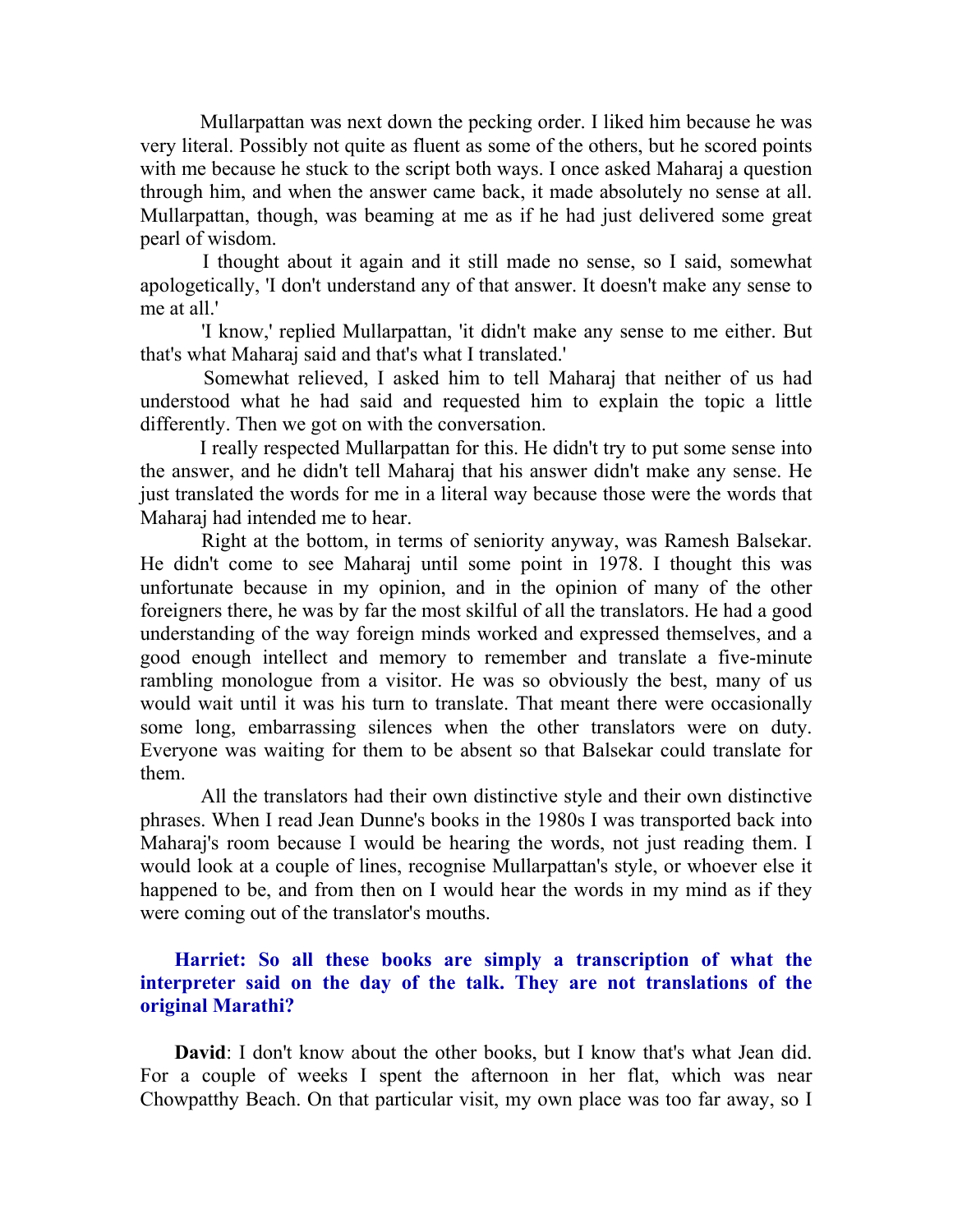just slept there at night. Jean was doing transcriptions for Seeds of Consciousness at the time and she would occasionally ask for my help in understanding difficult words on the tape, or she would ask for an opinion on whether a particular dialogue was worth including. I know from watching her work and from reading her books later that she was working with the interpreter's words only.

#### Harriet: Did she ask Maharaj if she could do this work? How did she get this job?

David: From what I remember, it was the other way round. He asked her to start doing the work. This created a bit of resentment amongst some of the Marathi devotees, some of whom thought they had the rights to Maharaj's words. There was an organisation, a Kendra that had been set up in his name to promote him and his teachings, and certain members seemed a bit miffed that they had been left out of this decision. One of them came to the morning session and actually said to Maharaj that he (i.e. the visitor) alone had the right to publish Maharaj's words because he was the person in the Kendra who was responsible for such things. I thought that this was an absurd position to take: if you set up an organization to promote the teachings of your Guru, and your Guru then appoints someone to bring out a book of his teachings, the organization should try to help not hinder the publication. Maharaj saw things the same way.

 In his usual blunt way he said, 'I decide who publishes my teachings, not you. It's nothing to do with you. I have appointed this woman to do the job and you have no authority to veto that decision.'

The man left and I never saw him again.

#### Harriet: Did you never feel tempted to write about Maharaj yourself? You seem to have written about all the other teachers you have been with.

David: On one of my early visits Maharaj asked me what work I did at Ramanasramam. I told him that I looked after the ashram's library and that I also did some book reviewing for the ashram's magazine.

 He gave me a strong look and said, 'Why don't you write about the teachings?'

 I remember being a little surprised at the time because at that point of my life I hadn't written a single word about Ramana Maharshi or any other teacher. And what is more, I had never felt any interest or inclination in doing so. Maharaj was the first person to tell me that this was what I should be doing with my life.

 As for writing about Maharaj, the opportunity never really arose. In the years that I was visiting him, I wasn't doing any writing at all, and in the 80s and 90s I had lots of other projects and topics to occupy myself with.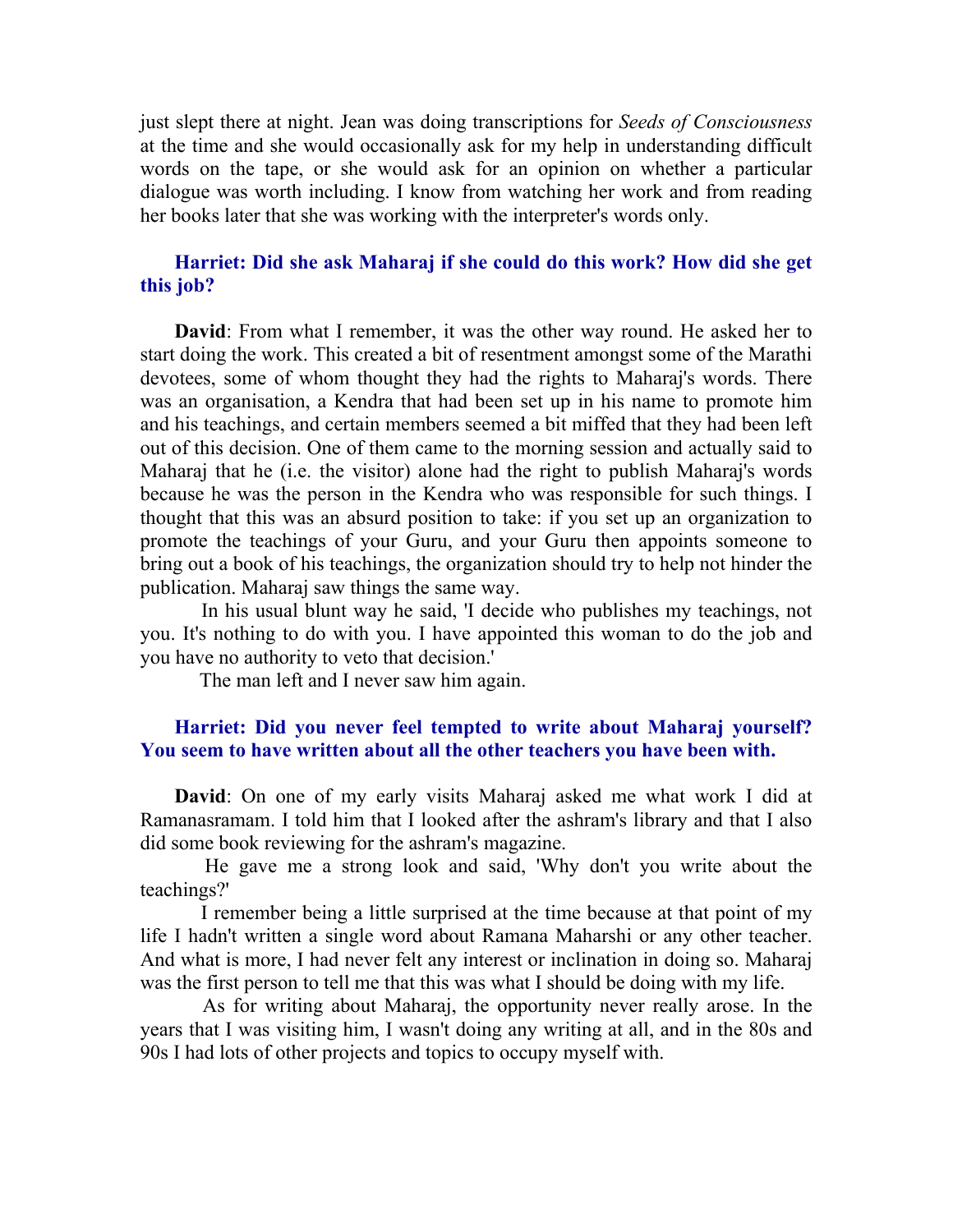## Harriet: You have some good stories to tell, and some interesting interpretations of what you think Maharaj was trying to do with people. I am finding all this interesting, and I am sure other people would if you took the trouble to write it down.

David: Yes, as I have been talking about all these things today, a part of me has been saying, 'You should write this down'. The feeling has been growing as I have talking to you. After you leave, maybe I will start and try to see how much I can remember.

## Harriet: I suppose we should have talked about this much earlier, but how did you first come to hear of Maharaj, and what initially attracted you to him?

David: Sometime in 1977 I gave a book, Cutting Through Spiritual Materialism, by Chogyam Trunga, to a friend of mine, Murray Feldman, and said that he would probably enjoy reading it. I knew he had had a background in Buddhism and had done some Tibetan practices, so I assumed he would like it. He responded by giving me a copy of I am That, saying that he was sure that I would enjoy it. Murray had known about Maharaj for years and had even been to see him when Maurice Frydman was a regular visitor. I remember Murray's vivid description of the two of them together: two old men having intensely animated discussions during which they would both get so heated and excited, they would be having nose-to-nose arguments, with lots of raised voices and arm waving. He had no idea what they were talking about, but he could feel the passion from both sides. In those days, if you visited Maharaj, you were likely to be the only person there. You would get a cup of tea and a very serious one-on-one discussion, with no one else present.

 A few years later I heard Maharaj say, 'I used to have a quiet life, but I am That has turned my house into a railway station platform'.

 Anyway, back to the story. I am digressing before I have even started. I went through the book and I have to admit that I had some resistance to many of the things Maharaj said. I was living at Ramanasramam at the time and practicing Bhagavan's teachings. There were clear similarities between what Maharaj was saying and what Bhagavan had taught, but I kept tripping over the dissimilarities: statements that the 'I am' was not ultimately real, for example. However, the book slowly grew on me, and by the end I was hooked. In retrospect I think I would say that the power that was inherent in the words somehow overcame my intellectual resistance to some of the ideas.

 I went back to the book again and again. It seemed to draw me to itself, but whenever I picked it up, I found I couldn't read more than a few pages at a time. It was not that I found it boring, or that I disagreed with what it was saying. Rather, there was a feeling of satisfied satiation whenever I went through a few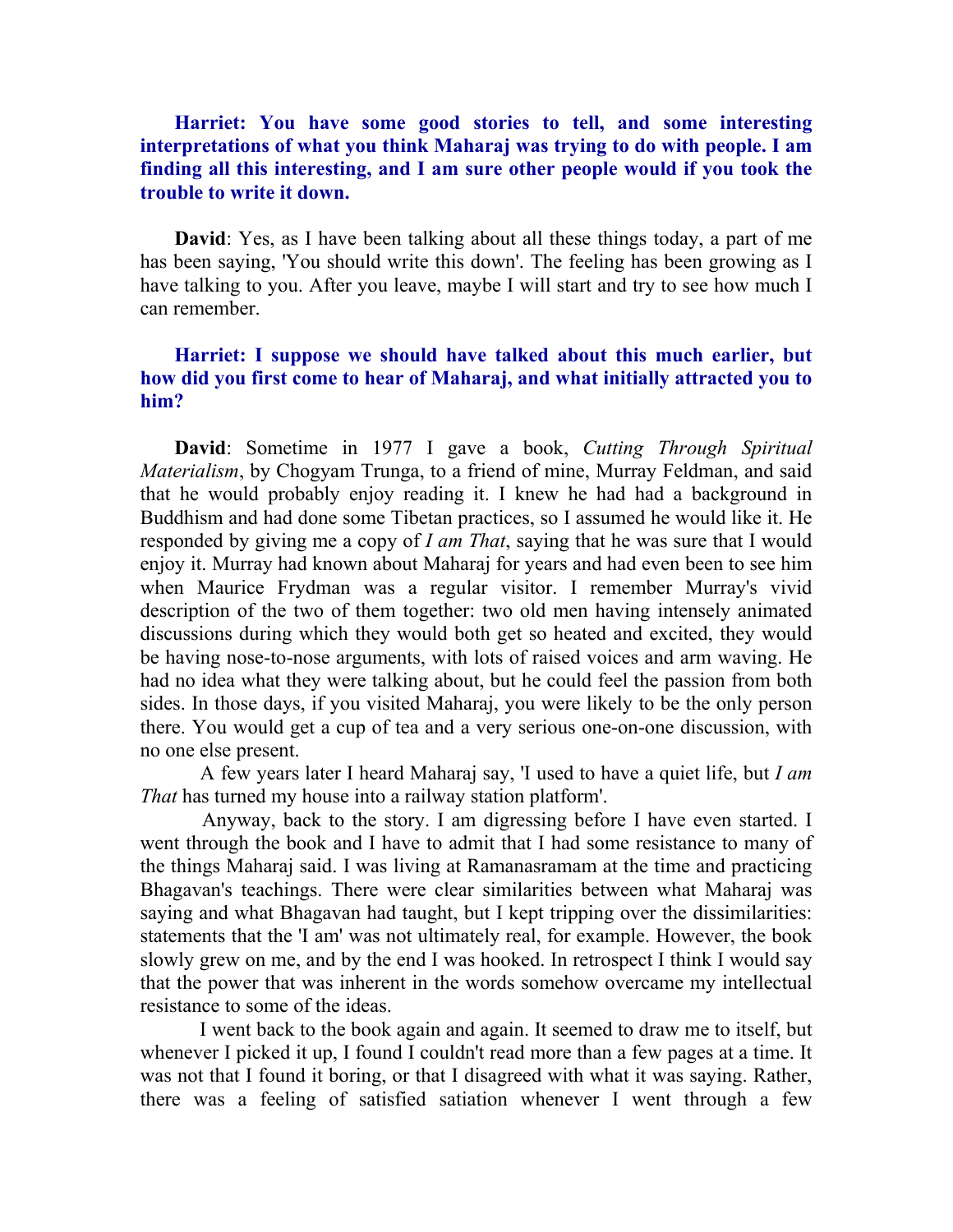paragraphs. I would put the book down and let the words roll around inside me for a while. I wasn't thinking about them or trying to understand them or wondering if I agreed with them. The words were just there, at the forefront of my consciousness, demanding an intense attention.

 I think that it was the words and the teachings that initially fascinated me rather than the man himself because in the first few weeks after I read the book I don't recollect that I had a very strong urge to go to see him. However, all that changed when some of my friends and acquaintances started going to Bombay to sit with him. All of them, without exception, came back with glowing reports. And it wasn't just their reports that impressed me. Some of them came back looking absolutely transfigured. I remember an American woman called Pat who reappeared radiant, glowing with some inner light, after just a two-week visit.

 Papaji used to tell a story about a German girl who went back to Germany and was met by her boyfriend at the airport. The boyfriend, who had never met Papaji and who had never been to India, prostrated full length on the airport floor at her feet.

 He told her afterwards, 'I couldn't help myself. You had undergone such an obvious illuminating transformation, I felt compelled to do it.'

 I know how he felt. I never prostrated to any of the people who had come back from Bombay, but I could recognise the radical transformations that many of them had undergone. Even so, I think it was several months before I decided to go and see for myself what was going on in Bombay.

# Harriet: What took so long? What made you wait?

David: Something has just surfaced in my memory, something I haven't thought about for years. After reading I am That a few times, I developed a great faith in Maharaj's state and power. I knew he was the real thing. I knew that if I went to see him I would accept any advice that he gave me. Around that time I heard reports that a couple of foreigners I knew had been to see him, and that he had advised them both to go back to their respective countries. This alarmed me a bit. I was very attached to being in Tiruvannamalai, and I definitely didn't want to go back to the West. Something inside me knew that if Maharaj told me to go back to England, I would go. I didn't want to leave India, so I held off going to see him for a few months.

 There was another unresolved issue. I wasn't sure at that point whether or not I needed a human Guru. The Ramanasramam party line has always been that Bhagavan can be the Guru for everyone, even people who never met him while he was alive. I seem to remember having a knowledge of all the places in the Ramanasramam books and in *I am That* where the subject of Gurus came up. I would read them quite often, without ever coming to a final conclusion about whether I needed a human Guru or not.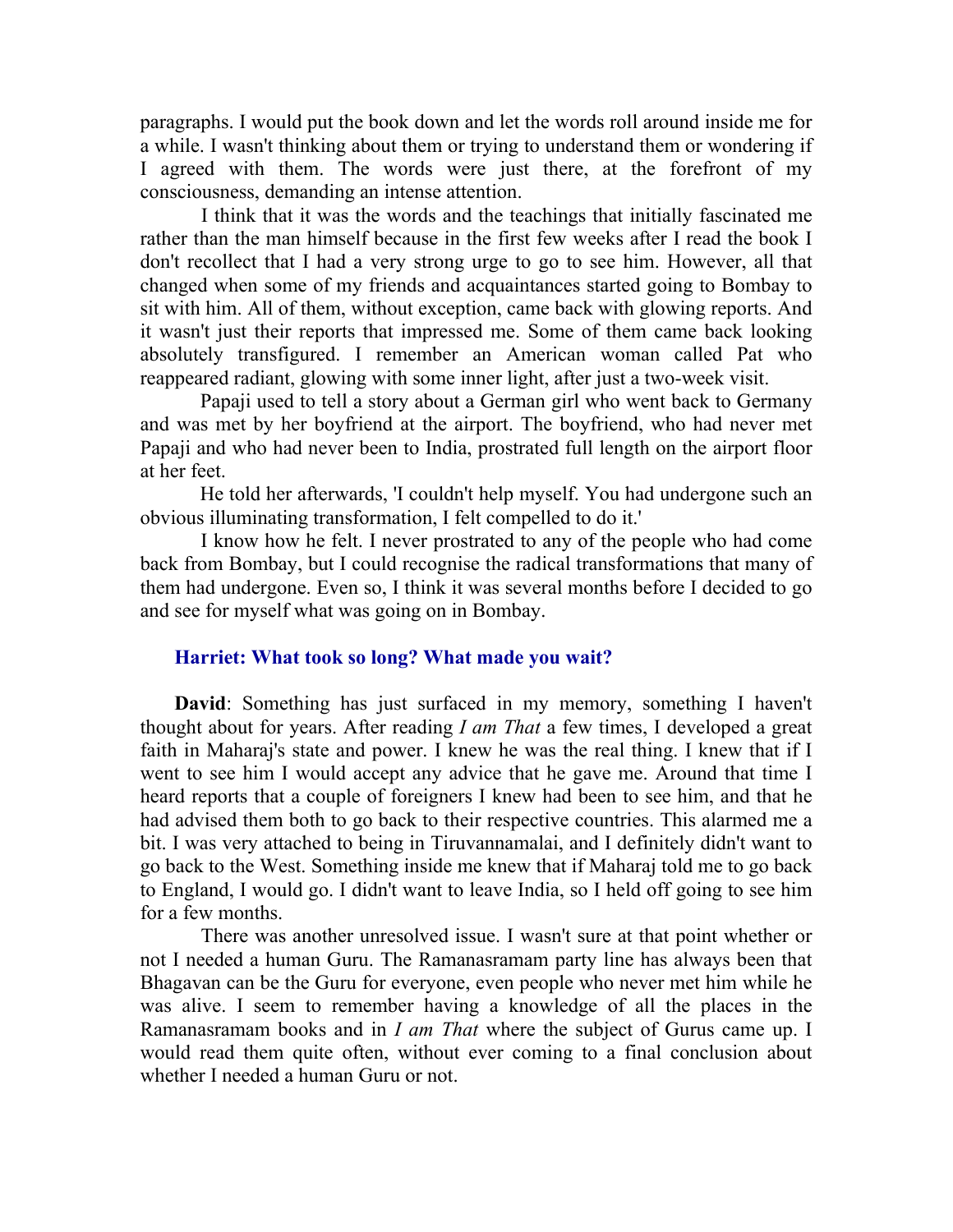## Harriet: So what made you finally overcome your resistance to going to Bombay?

David: An Australian woman, who had been before, suggested we go, and I agreed. I always knew I would go sooner or later. I just needed a push to get me going, and this invitation was it. I am trying to remember when it was. I think it was the middle of 1978, but I can't be more accurate than that.

## Harriet: What were your first impressions? What happened when you arrived?

David: I remember sitting in his room, waiting for him to come upstairs. I was very nervous and apprehensive, but I can't remember why. I recollect trying to start a conversation with the man sitting next to me, but he asked me to be quiet so that he could meditate.

 Maharaj came in and a few minutes later I found myself sitting in front of him, telling him who I was and why I had come. It was an afternoon session and not many people were there. Since I was the only new person present, he called me up to find out who I was and what I wanted.

 I explained that I had come from Ramanasramam, that I had spent two years there, and that I had been practising Bhagavan's teachings on self-enquiry fairly intensively. At this period of my life I often used to meditate eight hours a day, although by the time I met Maharaj this was beginning to tail off a bit.

 Maharaj eventually asked me if I had any questions and I replied, 'Not now. I just want to sit and listen to you for a while.'

 He accepted this and allowed me to disappear to the back of the room. I should say at this point that I had already felt the power and the peace of his presence in the room. It was something very tangible.

#### Harriet: Did you go there with questions that you wanted to ask him? Was there anything that you wanted to talk to him about?

David: I really can't remember. I knew I would end up talking to him, but I didn't have any particular burning question.

## Harriet: How long did it take for you to summon up the courage to start a dialogue with him?

David: I think it was the next day, in the afternoon session. That means I must have sat through two full sessions, just listening to what other people had to say, and to what Maharaj had to say to them.

 Eventually, when there was a lull in the conversation I asked, 'I have been doing self-enquiry, trying to keep attention on the inner feeling of "I", for several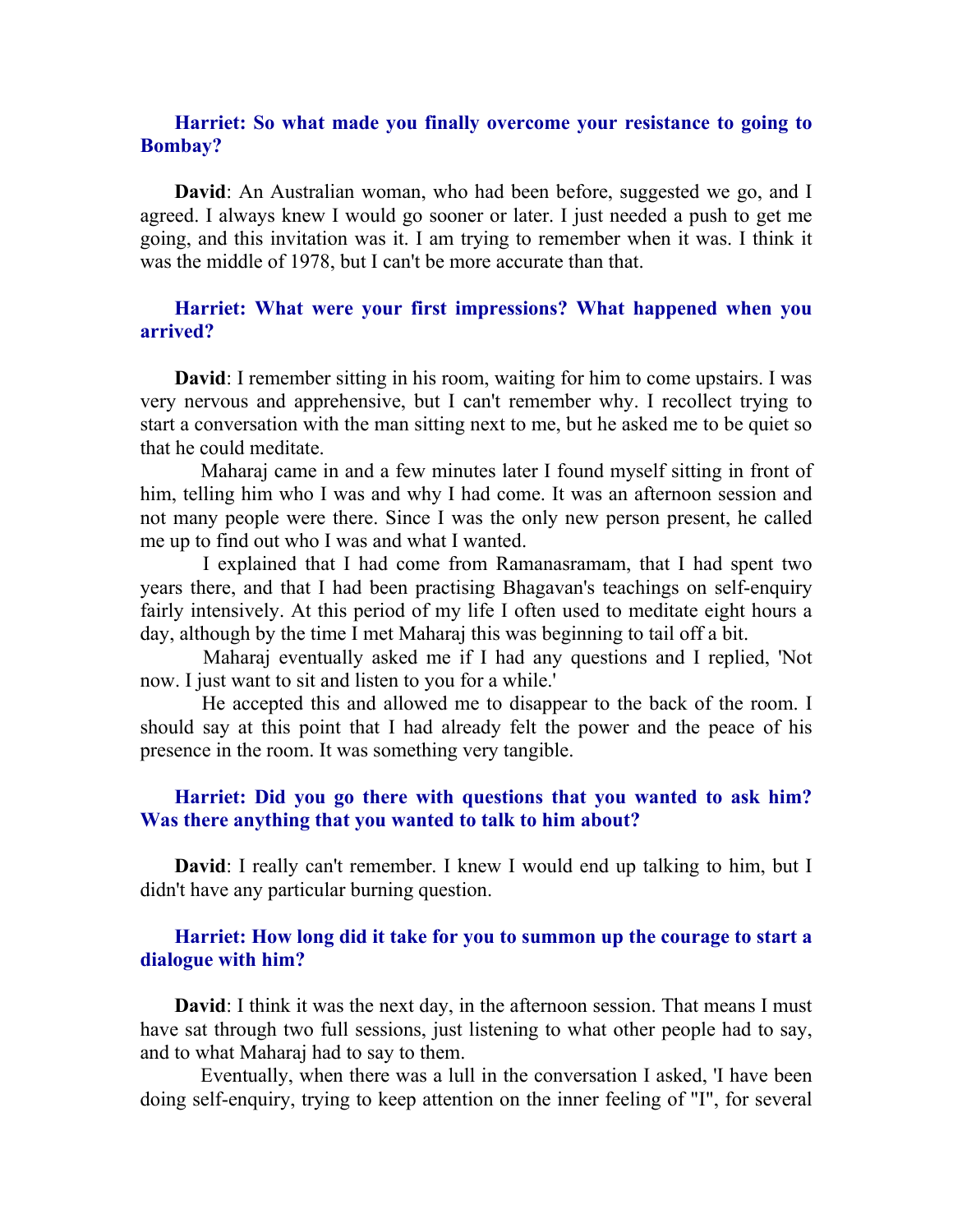years, but no matter how intensively I try to do it, I don't find that my attention stays on the "I" for more than a few seconds. There doesn't seem to be an improvement in my ability to keep my attention on this inner feeling of "I". Do the periods of being aware of the "I" have to get longer and longer until they become more or less continuous?'

 'No,' he replied, 'just having the strong urge to seek this "I" and investigate it is enough. Don't worry about how well or how long you are holding onto it. The strong desire to know the "I" will keep taking you back to it when your attention strays. If something is important to you, it keeps coming up in your mind. If knowing the "I" is important to you, you will find yourself going back to it again and again.'

 After that I think I talked to him almost every day, mostly about various aspects of his teachings on consciousness. He seemed to encourage questions from me, and I always enjoyed quizzing him. However, the exact details of the questions and answers seem to have slipped through the cracks of my memory.

Harriet: All this talk about Ramana Maharshi has reminded me of something else that I wanted to ask. We started off this afternoon with a question about why Maharaj isn't the topic of memoirs, at least book length ones. A few people have written short accounts, but I have never come across a full-length book about living with him. Many of the Ramana Maharshi books are filled with stories of miraculous events that seemed to be taking place around him. Many of his devotees tell stories of how faith in Bhagavan changed their lives or somehow, in an improbable way, transformed their destiny. I know that Bhagavan himself disowned all personal responsibility for these events, but that didn't stop people writing them down and attributing them to Bhagavan's grace.

 I suppose my question is, did similar things happen around Maharaj, and if they did, why did no one ever bother to write them down?

David: I don't know how common such events were, but I know that they did happen. And if similar things did happen to other people, I really don't know why those who know about these events don't want to write them down.

Let me redress the balance by telling one very long and very lovely story.

 At some point in the late 1970s I was asked to take a South American woman called Anna-Marie to Bombay and look after her because she hardly spoke a word of English. Her native language was Spanish and I think she lived in Venezuela, but I have a vague memory that this wasn't her nationality. I was planning to go to Bombay anyway to see Maharaj, so I agreed to take her and look after her. Very early on in our journey – we were still in Madras – I realised that I had been given a bit of a basket case to look after. Anna-Marie was completely incapable of looking after herself, and was incredibly forgetful. Before we had even managed to get on the train to Bombay, she managed to lose all her money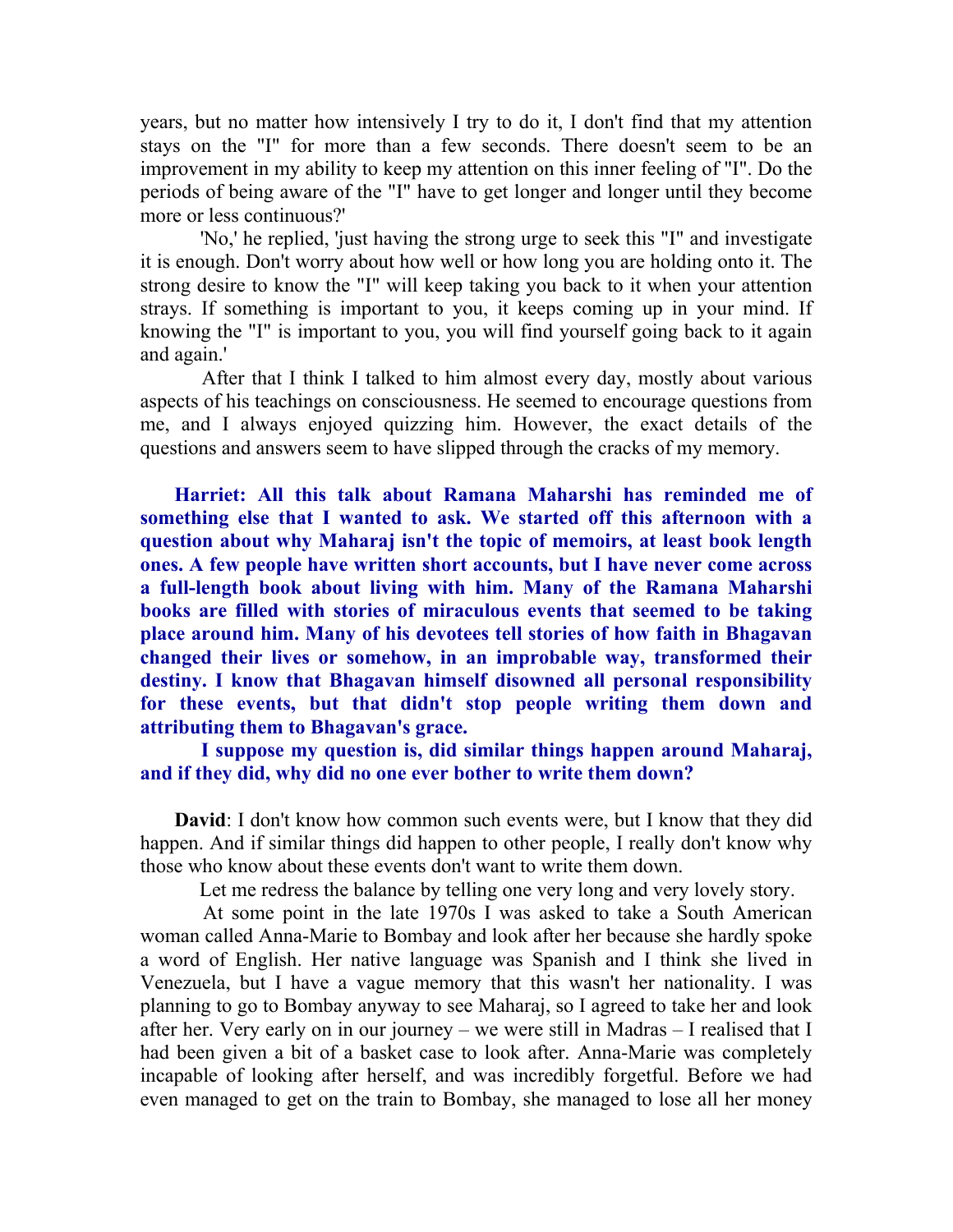and her passport. By retracing our steps, we eventually tracked them down to a bookstore near the station. Miraculously, the manager had found the purse and had kept it with him in case we came back looking for it.

 A few hours into our train journey from Madras to Bombay Anna-Marie went to the bathroom. On Indian trains that means a squat toilet which is just a hole in the floor with footrests on either side of it. Anna-Marie was sitting there, doing her business, when the train jolted on the tracks. Her glasses fell off and disappeared down the hole in the floor. It turned out to be her only pair, and without them she was more or less blind. I realised this later in the day when we stopped at a station further down the line. Anna-Marie was standing on the platform when the train started to pull out of the station. She made no move to get on. When I realised what was happening, I jumped off and pushed her onto the moving train. I had already realised that she was having trouble seeing things, but I didn't realise how bad things really were until I discovered that she couldn't see a moving train, with about twenty-five carriages, that was about ten feet in front of her. I knew that my first priority, once we got to Bombay, would be to get her a new pair of glasses. I remembered that there was an optician quite near to Maharaj's house. I had noticed it on previous trips while I was waiting to catch a bus to go downtown.

 Early the next morning, as soon as the shop opened, I took her in to get her eyes tested and to get her some glasses. The test took a long time, partly because of Anna-Marie's deficiency in English, and partly because the optician couldn't work out what her prescription was.

 After about half an hour he came out and said, 'She needs to go to a specialist eye hospital. I can't find out with my instruments here what her prescription might be. There is something seriously wrong with her eyes, but I don't know what it is. Take her to "Such and Such" Eye Hospital.'

 Whatever the name was, I had never heard of it. He started to give me directions, but since I didn't know Bombay, I wasn't able to follow them. This was when the first 'miracle' of the day happened. It was to be the first of many.

'Don't worry,' said the optician, 'I'll take you there myself.'

 He closed his store – there were no assistants to man the counter while we were away – and we set off on a walk across Bombay. We must have walked over a mile before we finally arrived at the hospital. He took us to the office of an eye surgeon he knew there and explained that his instruments were not sophisticated enough to work out what was wrong with Anna-Marie's eyes. He then left us and went back to his store. I have encountered many acts of kindness in all the years I have been in India, but I still marvel at this shop owner who closed down his store for a couple of hours and then went on a two-mile round-trip walk just to help us out.

 The eye surgeon set to work on Anna-Marie's eyes. Even he was impressed by how complicated her eyes were. He tried her out on several machines and gadgets, but like the optician before him, he failed to come up with a prescription.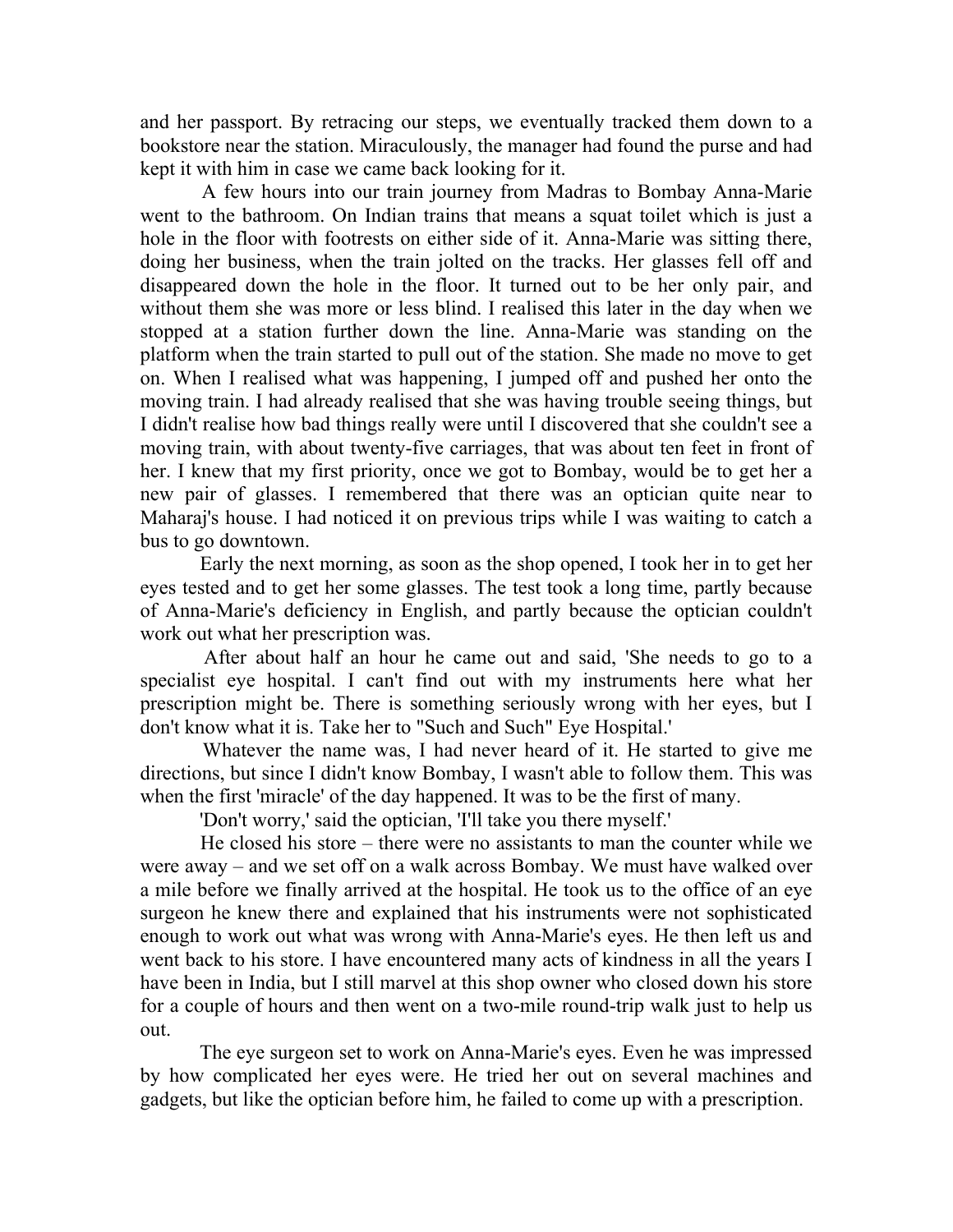'What is wrong with this woman?' he asked. 'How did she end up with eyes like these?'

 I shrugged my shoulders. 'I have no idea. I barely know her and she hardly speaks any English.'

 We went off to a different part of the hospital that, to my untrained eye, seemed to have bigger and fancier machines. This new combination of equipment finally came up with a reading for Anna-Marie. Our curiosity had been piqued by this long complicated process so we tried through sign language and the few English words she knew to discover how Anna-Marie's eyes had come to be so peculiar. After a few false starts she realised what we were asking. It turned out that she had fallen out of a building in South America and had landed on her face. Having watched her behaviour and activities in the previous two days, I found this to be an entirely believable scenario. I don't think I have ever come across someone who was so accident-prone.

 Her eyes had been damaged in the fall and had been stitched in various places. As a result of this surgery there were places on the eyeball that had a very eccentric curvature. This accounted for the first optician's inability to work out what she needed. Even the big eye hospital took almost an hour to figure out what she needed.

 I got to talking to the eye surgeon and discovered that we had a mutual acquaintance in Tiruvannamalai. In fact, he knew quite a few of Bhagavan's devotees. Like the optician before him, he decided to take us under his wing.

'Where will you go to get this prescription fulfilled?' he asked.

 'Well, the first man we went to, the one who brought us here, was very helpful to us. I would like to go back to him to give him the business since he was so kind to us.'

 'No, no,' said the surgeon, 'he only has a little shop. He won't be able to fulfill an order like this. It is too complicated. I will take you to the biggest optician in Bombay.'

 He too closed down his office and took us on another trip across Bombay. As we walked through the front door of the store he was taking us to, everyone jumped to attention. He was clearly a very respected figure in the eye world.

 'These are my friends,' he announced, waving at us. 'They have a difficult prescription to fulfill. Please do it as quickly as possible because this woman can't see anything without glasses. She is virtually blind.'

 He left us in the hands of the manager of the store and went back to the hospital. The manager's big, beaming smile lasted as long as it took him to read the prescription. He put it down on the counter and started to talk to us very apologetically.

 'Normally, we keep lenses for every possible prescription here in the store. We have a huge turnover, so we can afford to make and keep lenses that we have no customers for. Sooner or later somebody will come and buy them, and everyone appreciates the fact that they can get what they want on the spot, without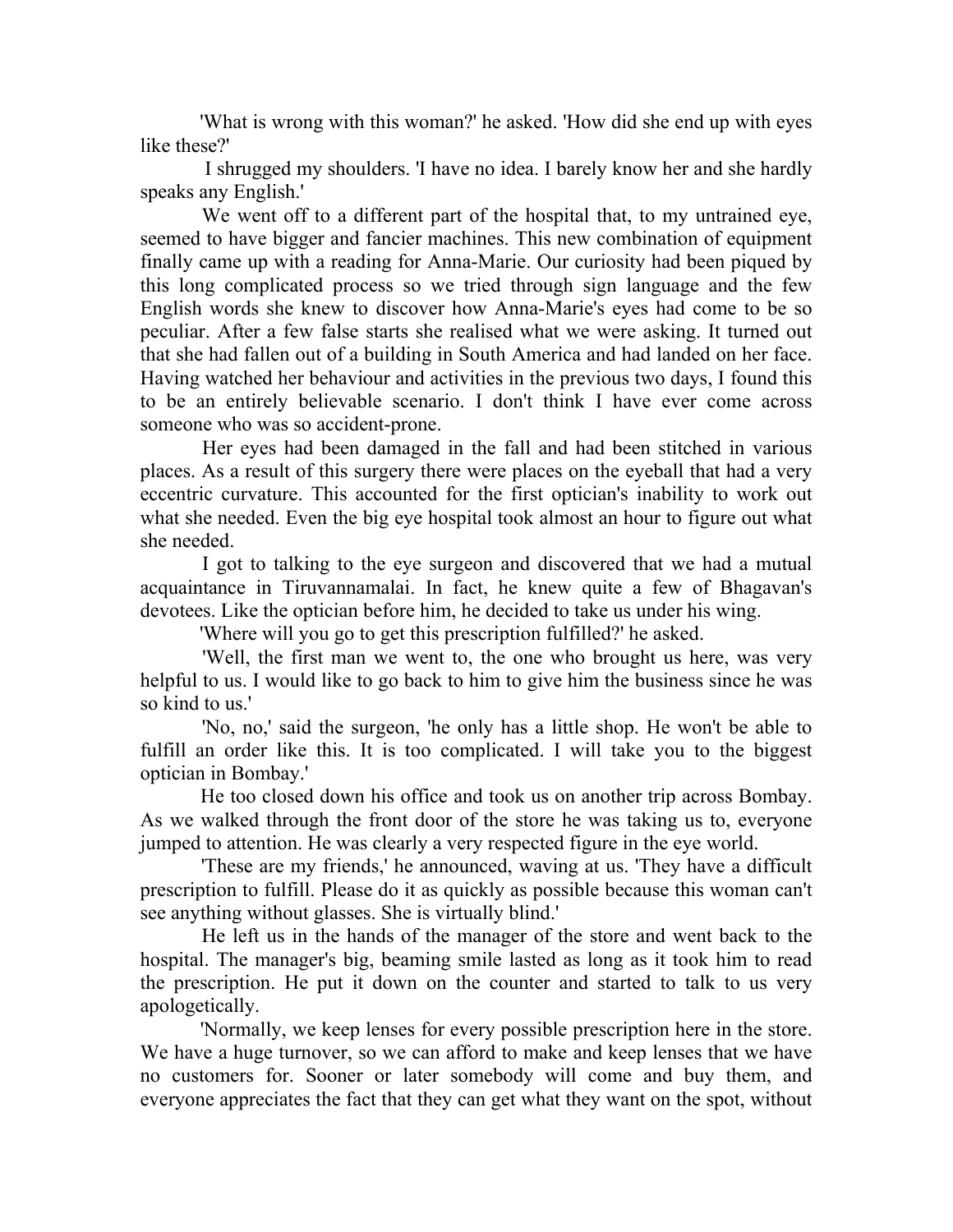having to wait for anything to be made. But this prescription is such a ridiculous combination, no one would ever think of making it or keeping it. Until I saw it myself I would have guessed that nobody in the world had eyes that corresponded with these numbers. We will have to make a special order and that will take a long time because the glass grinders are out on strike at the moment. Even if they go back to work, it will probably be weeks before we can get them to make an order like this because they already have a lot of pending orders. I'm sorry, I can't help you, and nobody else in the city will be able to help you either because this prescription is just too unusual for anyone to stock.'

 This apology took about five minutes to deliver. While it was going on one of the boys from the store, who obviously didn't know any English, picked up the paper and went to the storeroom to look for the lenses. That was his job: to pick up the prescriptions from the front office and find the corresponding lenses in the storeroom. Just as the manager was coming to his conclusion, the boy reappeared with two lenses that exactly corresponded to the numbers on the prescription. The manager was absolutely flabbergasted.

 'This is not possible,' he kept saying. 'No one would make and keep lenses like these.'

 He finally adjusted the impossibility by saying that someone must have ordered these lenses long ago and had forgotten to collect them.

 Because we had been declared friends of the great and famous eye surgeon – we had only known him for about two hours – we were given a massive discount and about half an hour later Anna-Marie walked out of the store wearing what I was absolutely convinced was the only pair of spectacles on planet earth that she could actually see the world through. Now, was there a miracle in there, or were we just the fortunate recipients of an amazingly serendipitous sequence of events?

 'I' decided to pick the initial optician who agrees to close down his store and take us to the one eye surgeon in town who happens to be interested in Ramana, who then takes us, against my wishes, to the only store in Bombay where lenses can be found for Anna-Marie. I am a bit of a sceptic, and in my jaundiced opinion there are too many good things in that sequence to be attributed to chance alone.

 My own belief is that when you go to the Guru, the power of that Guru takes care of any physical problems that may arise. He doesn't do it knowingly; there is just an aura around him that takes care of all these problems. We never even told Maharaj about Anna-Marie's glasses. When we set off that morning, I just assumed that she had fairly normal eyes and that within half an hour or so we would be able to buy some glasses that would bring the world into focus.

 This was not the end of the story. I told you it was a long one. Anna-Marie was sitting with Maharaj every day for about a week, but of course, she couldn't understand a word of what was going on. There was no one there who spoke Spanish. Then, one morning, she appeared very red-eyed and I asked her what was the matter.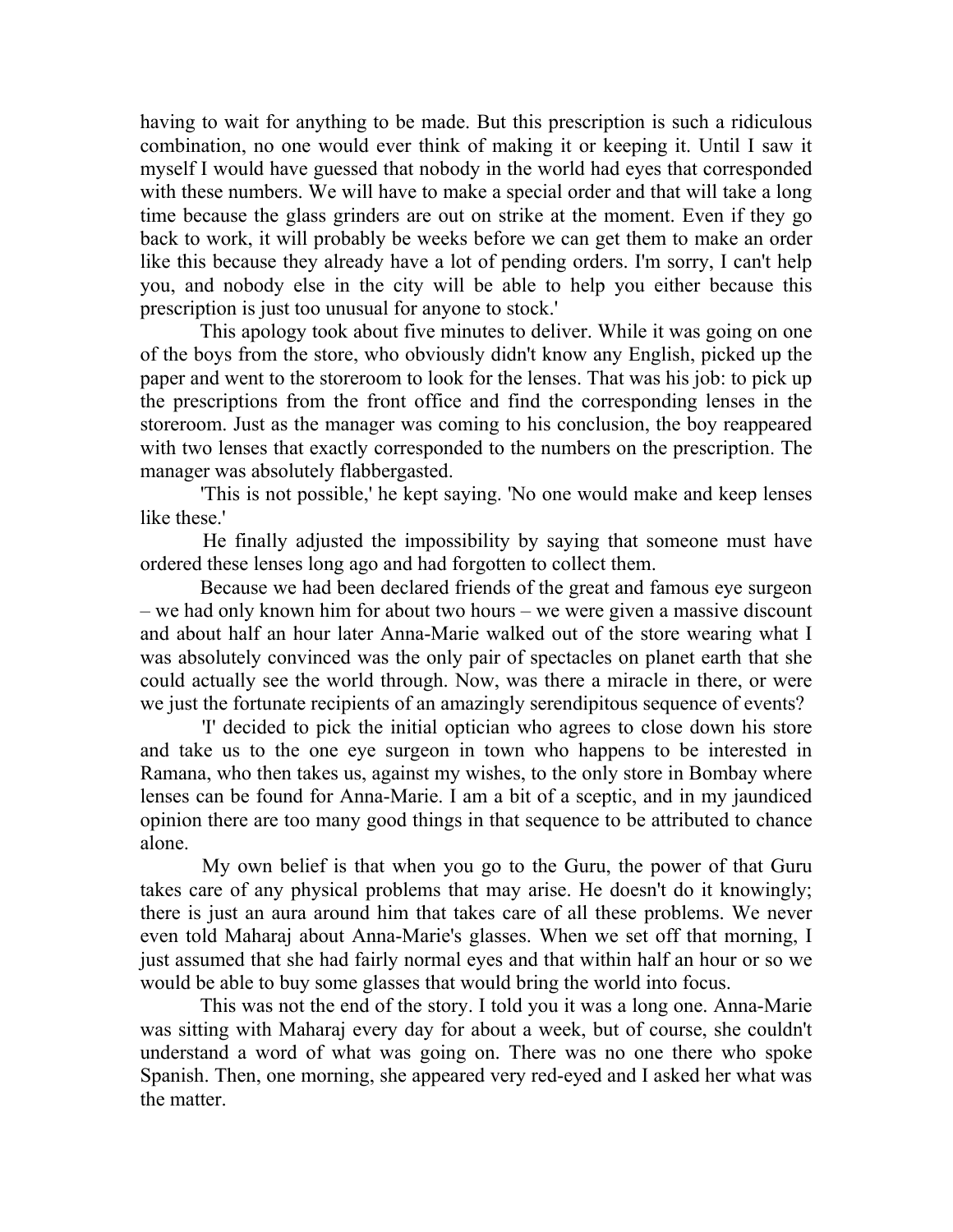'I was up all night,' she said, in very broken English, 'praying for a Spanish translator to come today. There is something I have to tell Maharaj, and I need a translator to do it.'

 Later that morning, as we were all sitting in a café on Grant Road in the interval between the end of the bhajans and the beginning of the question-andanswer session, we noticed a new foreign face at an adjoining table  $-$  a woman who was reading a copy of *I am That*. We introduced ourselves and discovered that, surprise, surprise, she was a professional Spanish-English translator who worked in Bombay and who had recently come across Maharaj's teachings. She had decided in a general sort of way to come and visit Maharaj, but only that morning did her general urge translate into positive action. Anna-Marie, of course, was over the moon. The translator she had spent all night praying for had miraculously manifested on the next table to her about fifteen minutes before the question-and-answer session started.

 We all went back to Maharaj's room, curious to find out what Anna-Marie wanted to say to him. This is more or less what she had to say via the translator.

 'I was living in Venezuela when I had a dream of a mountain and two men. I found out soon afterwards that one of the two men was Ramakrishna, but for a long time I didn't know who the other man was or what the mountain might be. Then, last year, I saw a photo of Ramana Maharshi and realised that this was the second man in the dream. When I did some research to find out more about him, I soon realised that the mountain in the dream was Arunachala. In the dream Ramana Maharshi looked at me in a very special way and transmitted a knowledge of his teachings to me. He didn't do it verbally. He just looked at me, and as he was looking, I just felt that he was filling me up with an understanding of his teachings, a knowledge that I could articulate quite clearly, even though no words had passed between us. I knew that I had to come to India to find out more about him. I persuaded a friend of mine to bring me here, even though I knew that Ramana Maharshi was no longer alive. I knew I had some business here and something was compelling me to come. While I was in Tiruvannamalai I heard about you, and I knew that I had to come and see you as well. That same compulsion that made me come to India to find out about Ramana Maharshi has made me come here as well. I don't know what it is, but I knew that I had to come.'

 Maharaj interceded at this point: 'What were the teachings that were transmitted to you in the dream? What did Ramana Maharshi tell you as he was revealing his teachings in silence?'

 Anna-Marie talked in Spanish for about five minutes without any translation being given by the interpreter. At the end of that period the translator begin to explain what she had said. We all sat there, absolutely dumbfounded. She gave a perfect and fluent five-minute summary of Maharaj's teachings. They were quite clearly not Ramana's teachings but Maharaj's, and this woman was giving a wonderful presentation of them. I think it was one of the best five-minute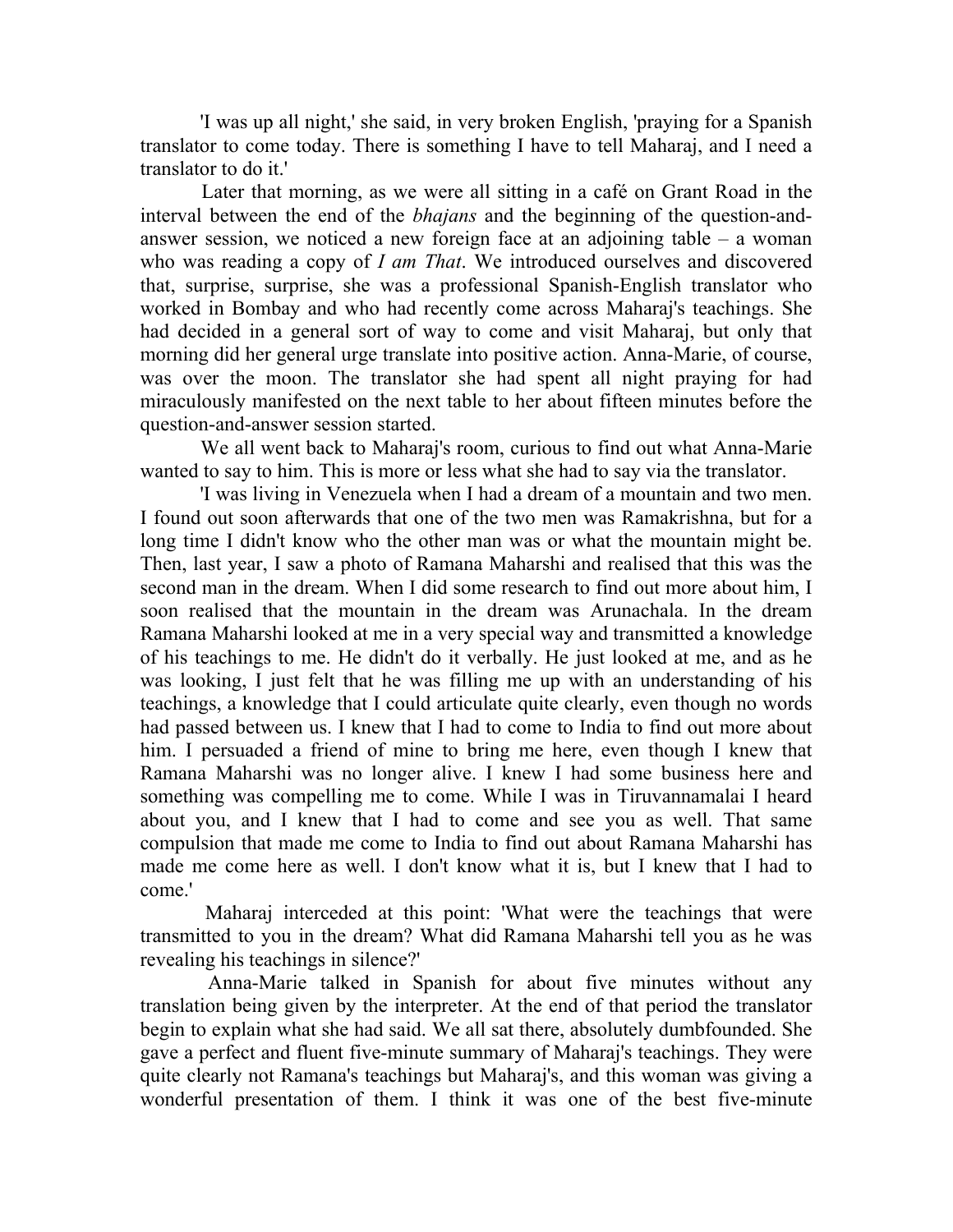summaries of the teachings I had ever heard. And remember, this was from a woman who was on her first visit, someone who had had very little acquaintance with Maharaj's teachings before coming there that day.

 Maharaj seemed to be as impressed as everyone else there. He stood up, took Anna-Marie downstairs and initiated her into the mantra of his lineage by writing it on her tongue with his finger. I mentioned earlier that he would volunteer to give out the mantra if anybody wanted it. If someone asked for it, he would ordinarily whisper it in his or her ear. This is the only case I know in which he gave out the mantra without being first asked, and it is the only instance I know of in which he wrote it with his finger on a devotee's tongue. What does all this mean? I have absolutely no idea. I have long since given up trying to guess or rationalise why Gurus do the things they do.

## Harriet: That's a great story! So you would say that Maharaj was looking after the welfare of devotees, in the same way that other great Gurus were?

David: I would answer a conditional 'yes' to that question. 'Yes' because it is the nature of enlightened beings to be like this – they don't have any choice in the matter because these things go on around them automatically. However, on a more superficial level the answer might be 'no'. If people took their personal problems to him, he might get angry and say that it was none of his business. He didn't perceive himself as someone who dealt with individual people who had problems. I saw several people go to him to tell him that they had had all their money or their passport stolen, and his standard response was to tell them off for being careless. I told him once that I was worried about how much I was sleeping. At the time, though, I did think this was a legitimate spiritual question because I had read many teachers who had said that it was bad to sleep a lot.

 His answer, though, was 'Why are you bringing your medical problems to me? If you think it is a problem, go and see a doctor.'

 In that particular case his advice turned out to be perfectly correct. I discovered later that I was suffering from a major infestation of hookworm, almost certainly as a result of walking around India for years with no footwear. Hookworms eat red blood cells and if they get out of control, they eat more than the body can produce. Eventually, you get very anaemic, which means feeling tired and sleepy all the time. So, in this particular case, what appeared to be a cranky, dismissive answer was the most useful thing he could say. I would say that the Self put the right words into his mouth at the right moment, but at the time neither of us knew just how right they were.

 Despite his generally irritable response when people went to him for personal help, I think he was fully aware that he was looking after all his devotees' well being, even though it may not have looked that way a lot of the time.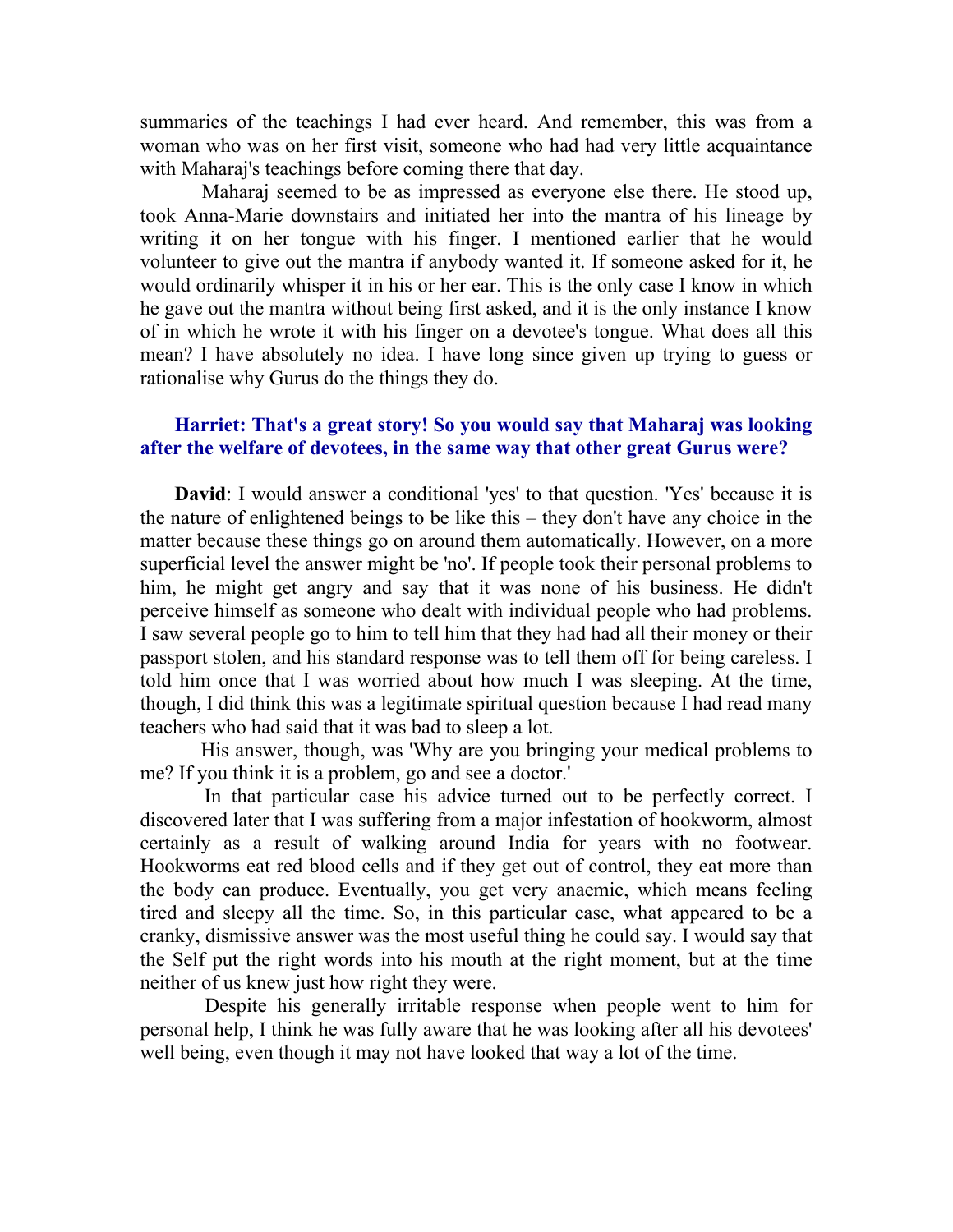## Harriet: Again, can you give me an example of this, or is this just guesswork?

David: I remember a large fat man from Madras who came to see Maharaj with what he said was a problem: 'I have been doing *japa* for many years and I have acquired *siddhis* as a result. If I am very pleased with someone, very good things happen to him or her automatically. I don't think about it or do anything. It just happens by itself. But if I get angry with someone, the opposite happens. Very bad things happen, and sometimes the person even dies. How can I stop these things from happening?'

Maharaj told him, 'All these *siddhis* have come on account of your *japa*. If you stop dong the japa, the siddhis will also stop.'

 'I don't think I can do that,' replied the man. 'The japa has taken me over so completely, it is no longer voluntary. It just happens by itself whether I want it to or not.'

 Maharaj repeated his advice, but the man wasn't interested in carrying it out. He looked very pleased with himself and I got the feeling that he had just come there to show off his accomplishments. My opinion was confirmed when he announced that he was now willing to answer questions from anyone in the room. He hadn't come there to receive advice, he had come to give it out.

 Maharaj asked him to leave and said that if he was really interested in his teachings he could go in the evening to the house of one of his women devotees, a Sanskrit professor who sometimes did translations for him, and she would explain them to him. He was told not to come back to the room. I suspect that Maharaj wanted to keep him away from us because there was something strange and threatening about him. I am not a very psychic kind of person but I could definitely feel an unpleasant energy coming off this man. It was something that made me feel physically queasy. He really did have an aura of bad energy around him. I checked with some of the other people afterwards, and some of them had felt the same way.

 All this took place in a morning session. That evening the Sanskrit professor showed up an hour late, looking very flustered. Maharaj immediately wanted to know what was going on.

 'This man from Madras came to my house and I couldn't get him to leave. I told him that it was time for me to come here, but he wouldn't get up and go. I didn't really want to force him to go. He might have got angry with me, and then I might have died.'

 Maharaj appeared to be outraged. He puffed out his chest like a fighting cock going into battle and announced, very angrily, 'No one can harm my devotees. You are under my protection. This man cannot do you any harm. If he comes to talk to you again, throw him out when it is time for you to come here. Nothing will happen to you.'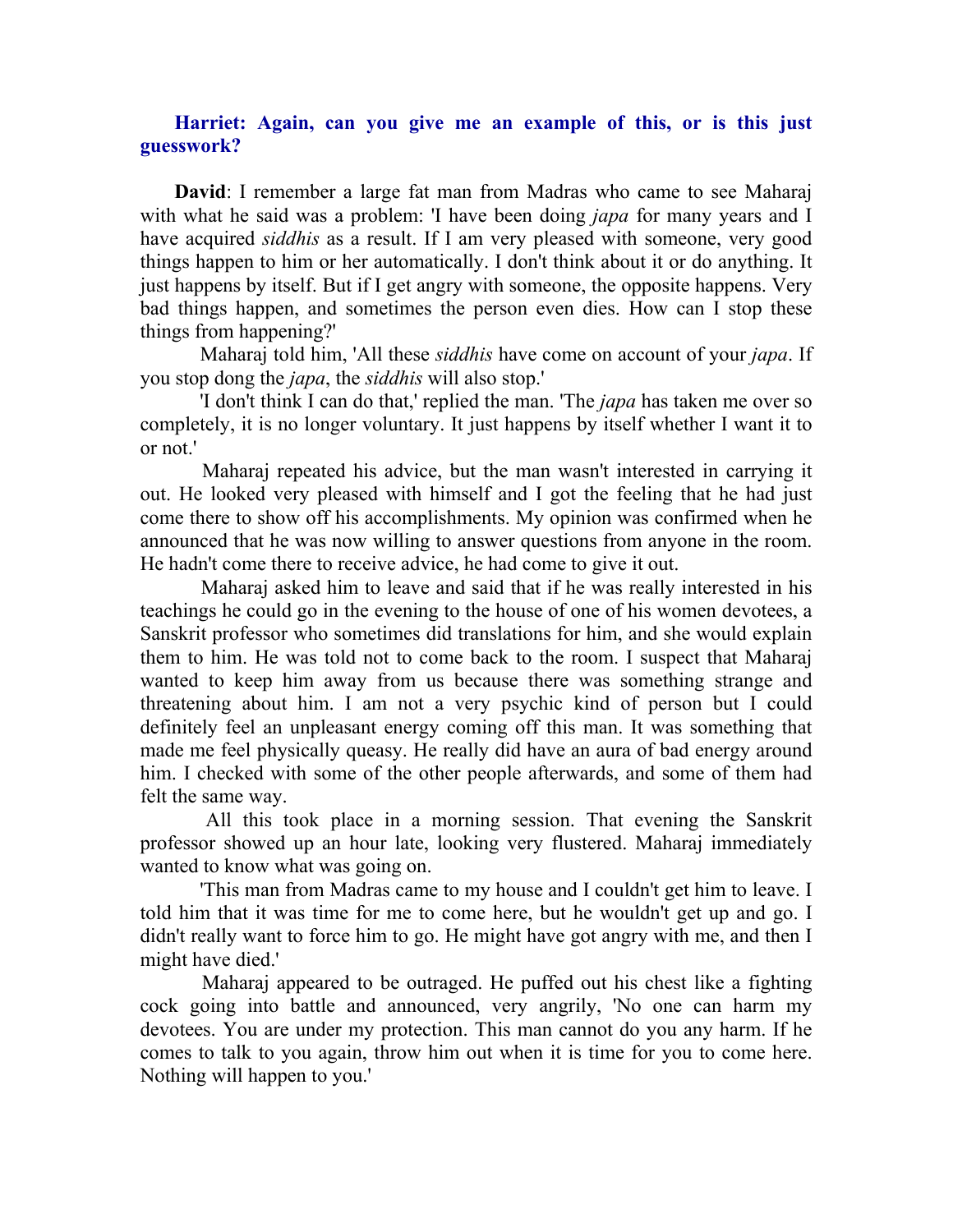This was the only occasion when I heard Maharaj make a strong public declaration that he was protecting and looking after his devotees.

 Maharaj himself had no fear of people like this. He told us once about a yogi who had come to his beedi shop to test his powers. This yogi apparently had many *siddhis* and he came to see if Maharaj, of whom he had heard great things, could match him. Maharaj just went about his business in the shop and refused all challenges to show off what he could do. Eventually, in an attempt to provoke him into doing something, the yogi said that he would curse him and make something very bad happen to him.

 Maharaj apparently looked at him with complete unconcern and said, 'You may be able to pull down a thousand suns from the sky, but you can't harm me and you don't impress me. Now go away.'

## Harriet: What about you? Were there any instances when you felt that he was looking after you, taking care of your physical well being as well as your spiritual health?

David: There is nothing remotely as spectacular as Anna-Marie's visit, but I can tell you the story of one trip I made to see him. There are a few incidents on the way that are nothing to do with what you are asking, but by the time I get to the end, you will realise what it is all about.

 In 1980 I wanted to see Maharaj but I had no money at all. I couldn't afford the train ticket, and I definitely couldn't afford to stay in Bombay for more than a day or two. I accepted an invitation to give a talk about Bhagavan at a seminar in Delhi on condition that I could come back via Bombay. My train ticket was paid for by the organisers, so that took care of the transport arrangements. My meagre funds would allow me two days in Bombay, so I booked the tickets according. In India you have to book your train tickets at least seven to ten days in advance in order to get the train you want.

 I made my speech in Delhi and then took the train to Bombay. On the suburban train that ran from the main Bombay station to Grant Road I had all my money, my passport (actually a temporary travel document that was given to me while I waited for a new passport) and my onward train ticket stolen. It was a classic piece of work. There is always a crush as everyone piles into the carriage at the same time. In the general scrummaging someone managed to slit the bottom of my bag and remove my wallet. My first reaction was actually admiration. It had been such a slick, professional job. The slit was only about half an inch bigger than the size of the wallet, and the whole operation had been in carried out in a couple of seconds while I was trying to ensure that I got onto the train.

 Fortunately, my local train ticket was in my shirt pocket. In those days there was a Rs 10 fine (about 20 cents US at today's rate) for ticketless travel, and I wouldn't have been able to pay it if I had been unable to produce a ticket at my destination. When I arrived at Grant Road, I didn't even have that much money to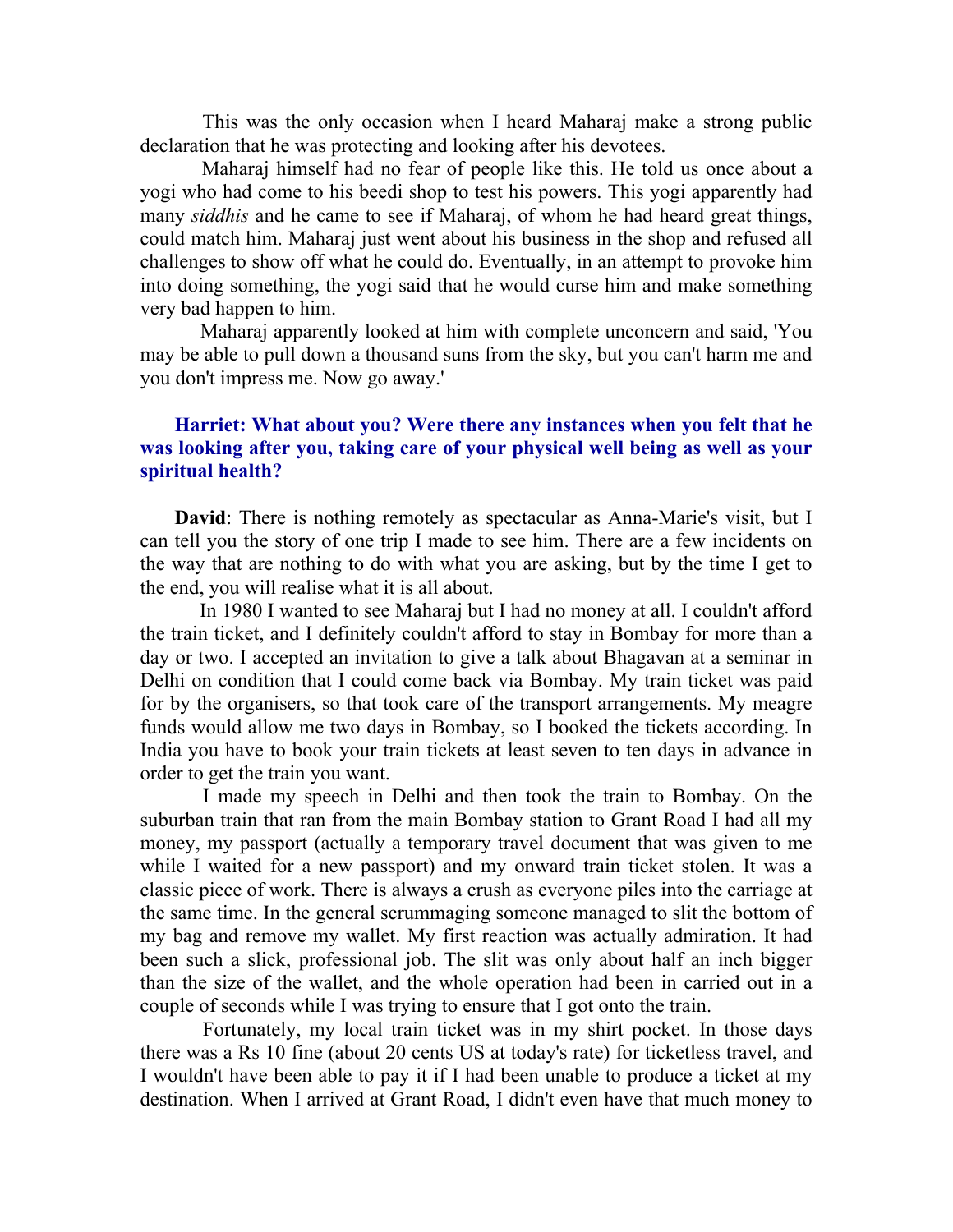my name. I think I had just over a rupee in loose change in one of my trouser pockets. That constituted my entire worldly wealth. I walked to 10th Lane, Khetwadi, the alley where Maharaj lived and invested all my change in a cup of tea and a morning newspaper. It was very early in the morning and I knew that it would be a couple of hours before anyone I knew showed up. I didn't want to go in and tell Maharaj that I had been robbed because I had seen how he had reacted to other people in that situation. I was hoping to float a loan from someone I knew and then find a floor to sleep on, because without a passport, I wouldn't be able to check into a hotel.

 Jean Dunne showed up around the time I expected and I told her what had happened. I knew her well because she had lived in Ramanasramam for a couple of years before she started to visit Maharaj in Bombay. She lent me a few hundred rupees, which I assumed would be enough to have a couple of days in Bombay and get back to Tiruvannamalai. I planned to go to the train station later that morning and get a new copy of my onward ticket issued. Maharaj, though, had other plans for me.

 Someone told him that I had been robbed on the suburban train and I braced myself for the expected lecture. Instead, he was astonishingly sympathetic. He spoke to one of his attendants, a bank officer, and asked him to put me up for the duration of my visit. I ended up in a very nice house in quite a good area of Bombay. Quite a change from the bug-ridden lodges that I usually had to frequent. Later that morning I went to V. T. Station to get a new ticket. Much to my amazement, there was no record of my name on any of the trains that were leaving for Madras. In those days there were no computers; all bookings were made by hand in big ledgers. A very civilised and sympathetic railway official (you don't meet many of them when you are not on Guru business in India!) took a couple of hours off to pore over all the ledgers to find out the details of my ticket. There are about 750 people on each train and I think there were three or four trains leaving for Madras on the day that I planned to leave. After scanning over 2,000 names for me, he regretfully announced that I didn't have a reservation on any of the trains that were leaving that day. I began to suspect that some power wanted me to stay in Bombay because mistakes like this are very rare in the railway booking system. In the twenty-seven years I have been using the trains here, I have never ever arrived at a station and discovered that my booked ticket simply didn't exist. I had no alternative except to go and buy a new ticket, which I did with the funds I had borrowed from Jean. The next train with a vacant berth wasn't leaving for over two weeks, which meant that I had that much time to spend with Maharaj.

 I had come with very little money, expecting a two-day flying visit. Instead, courtesy of Maharaj and a mysterious event in the railway booking office, I had a luxurious two-week stay in a devotee's house.

 I made my way back to Maharaj's house and found that someone had told him about the talk on Ramana Maharshi's teachings I had given in Delhi a few days earlier. That was something else that I wanted to keep quiet about. Maharaj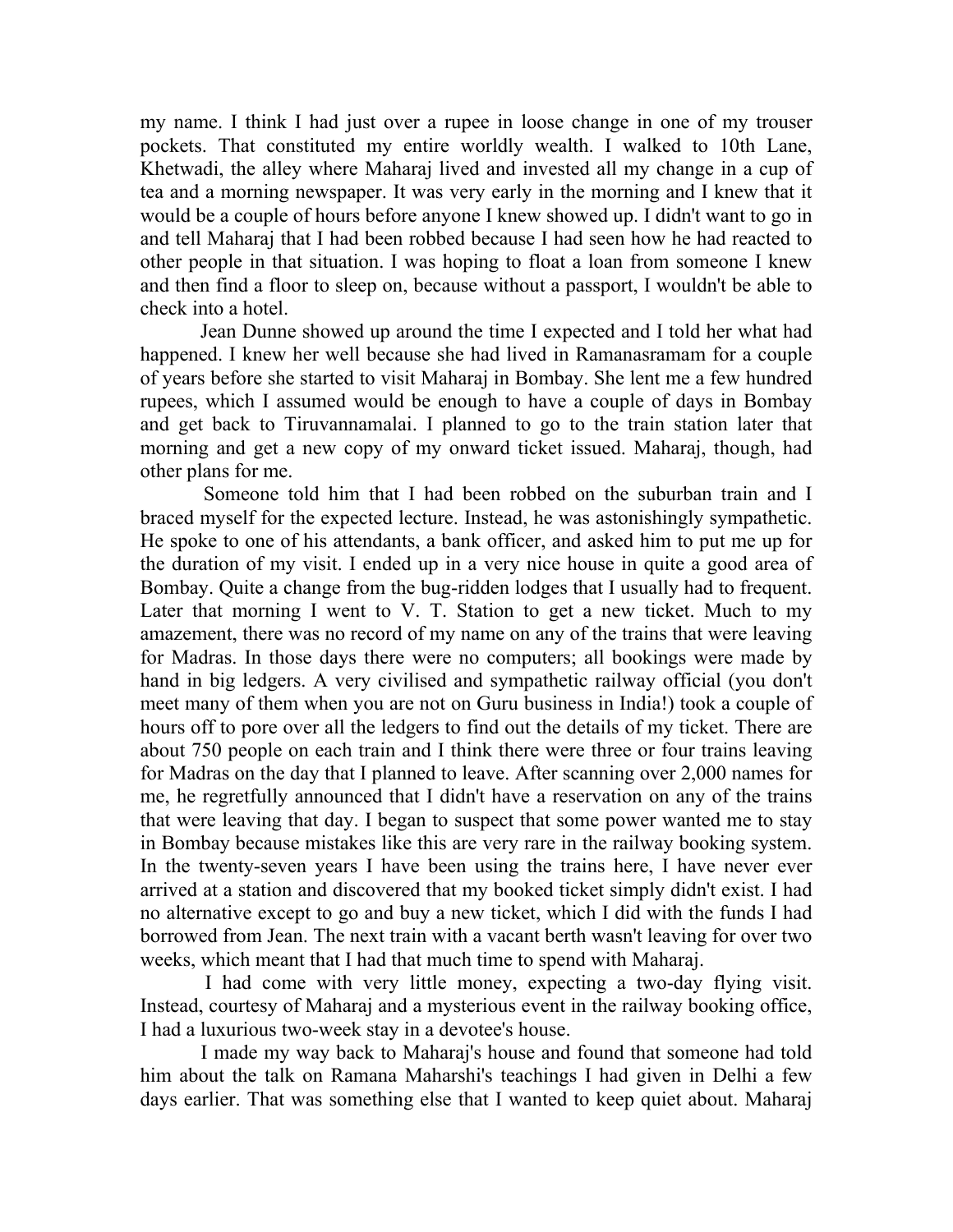had strong views on unenlightened people giving public speeches about enlightenment. I had only agreed to do it so that I would have a chance of coming to see him, but I suspected that this wouldn't be a good enough excuse for him.

 I discovered that he had found out about the talk because when I walked into his room he called me and asked me to come to the front of the room. I went up and sat facing him in the place where the questioners would usually sit.

'No, no,' he said, 'sit next to me, facing all the other people.'

My spirits sank. I knew that I wouldn't enjoy whatever he had in mind.

 'Look at my little room,' he began. 'Only about thirty people come to listen to hear me speak. But David here has just been giving spiritual talks in Delhi. Hundreds of people apparently came to listen to him, so he must be much better at it than me. So today David will give a talk for us.'

 This was worse than anything I could have imagined when he called me up. I tried unsuccessfully to wriggle out of his invitation, but when I realised that he wasn't going to back down, I gave a five-minute summary of the paper I had read out in Delhi. It was about the unity between the practices of surrender and self-enquiry in Bhagavan's teachings. One of the translators asked me to go slowly so that he could give a running translation for Maharaj. Through the duration of the talk Maharaj was glaring at me very intently. I think that he was waiting to pounce on me if I made some comment that he didn't agree with. I made it to the end of my summary without being interrupted by any scathing comments from Maharaj. I thought that this in itself was quite a major accomplishment.

 After my conclusion he looked at me and said in a fairly mild tone, 'I can't quarrel with anything you said. Everything you said was correct.'

 Then he fired himself up and said very strongly and forcefully, 'But don't go around giving talks about how to get enlightened unless you are in that state yourself. Otherwise, you will end up like that Wolter Keers.'

 I have already told you what he thought of Wolter Keers and his teaching activities. That was a fate I was determined to avoid. All this took place twentythree years ago. I haven't given a public talk since then.

 I need to fast forward a bit here and get to the end of the story. I arrived back in Tiruvannamalai more than two weeks later. I had no income, no prospect of receiving any money from anyone, and I had a debt of several hundred rupees that I owed to Jean. I went to work the next morning in the ashram library and found an orange envelope on my desk with my name on it. I opened it and found a bundle of rupee notes inside. I counted them and discovered that it was exactly the same amount that had been stolen from me in Bombay: not a rupee more, not a rupee less. There was no mention of who had put the money there, and no one ever came forward to say that he or she was the person responsible. So far as I was aware, no one in Tiruvannamalai even knew about the theft. I hadn't told anyone, and I had been back in Tiruvannamalai less than twenty-four hours when the envelope appeared.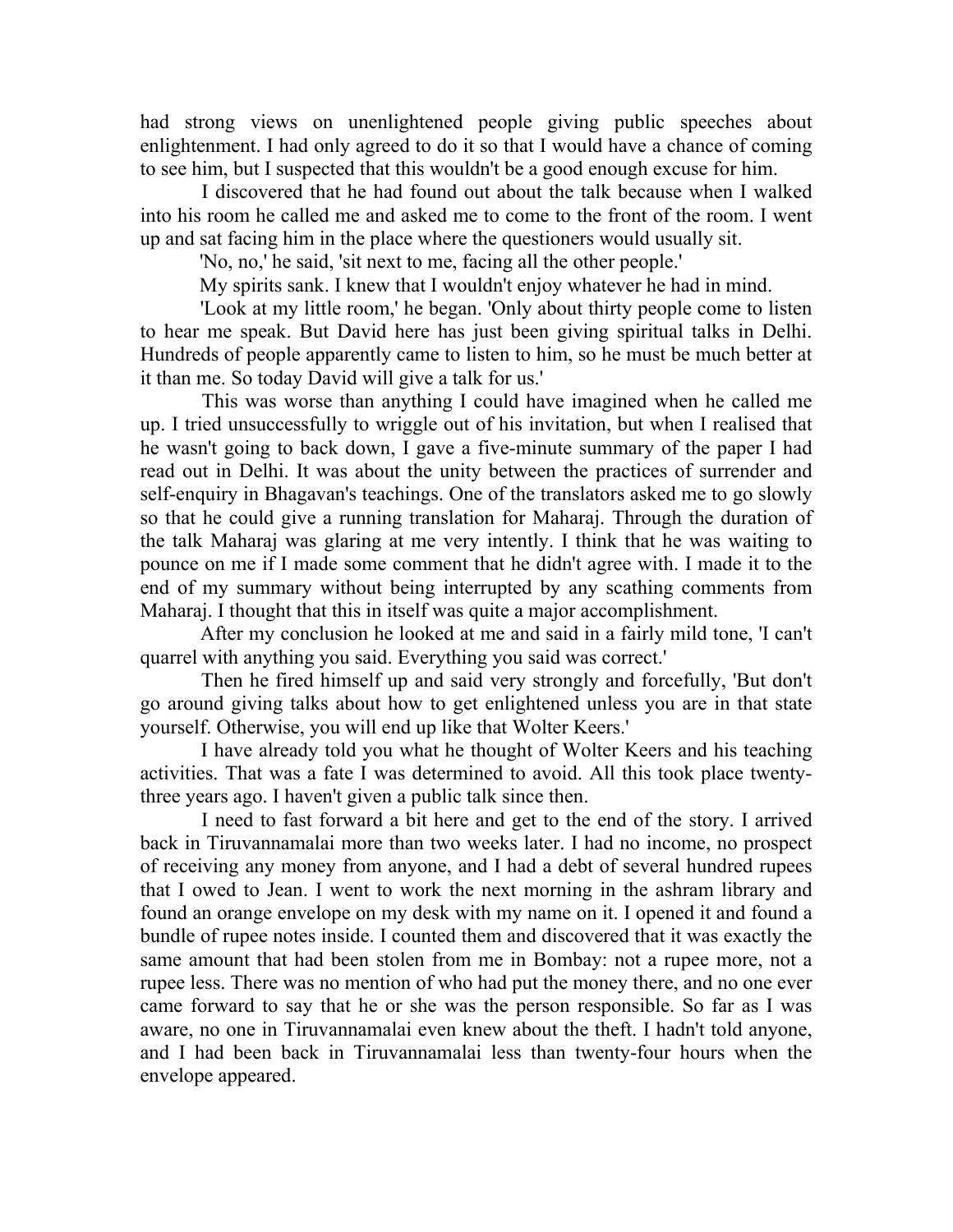I think this whole episode was orchestrated by the power that looks after the affairs of devotees who have a strong urge to be with a Guru. This power took me to Bombay, stole my money and ticket, removed all traces of my booking from the railway ledgers, arranged excellent accommodation for me for more than two weeks, brought me back to Tiruvannamalai, where it then returned all my money to me via an anonymous donor.

## Harriet: Where did you normally stay when you went to Bombay? What did other visiting devotees do for accommodation? Where did you all eat and sleep? I ask this because there was no ashram or centre where all of Maharaj's devotees could stay.

David: It depended on how well off you were. Bombay has always been an expensive place to live in. If you didn't have much money, your choice was very restricted. Some of my friends used to stay at a Buddhist ashram, but that involved participating in a lot of their rituals, which was something many of us didn't want to do because some of the timings clashed with Maharaj's sessions. There were some other cheap options that were either a long way away or which also involved participating in some activity you didn't want to, or submitting to strange rules that were not convenient. I avoided all these places and always stayed at a cheap lodge that was about 200 yards from Maharaj's house, on the same alley. It was called the Poornima, and many of us who were short of money ended up there. I seem to remember that it was Rs 22 for a double room, an amazing price for Bombay even in those days. A couple of streets away there was a place that served cheap lunches to local people who were working in the area. It was made of mud and there were no chairs or tables. However, you could get a great lunch there – chapattis, dhal, and vegetables – for Rs 1.40. I can't remember the exchange rate in those days. I think it may have been about twelve rupees to the dollar. That should give you some idea of the prices.

 Maharaj would always ask where you were staying when you first went to see him. If you said 'Poornima' he knew you were either short of funds or being very careful about spending them. He clearly approved of people who didn't waste money, and who got good bargains when they went out shopping. He had spent his whole life being a businessman who knew the value of a rupee, and it irked him considerably to see foreigners wasting money or getting cheated.

 One morning when I was there visitors were offering flowers and sweets to him. People would bring flowers to decorate the portraits for the Guru *puja* that took place every morning, and some people brought sweets that would be distributed as *prasad* at the end of it. That day, three foreign women were standing in front of him with flowers that had stems, which meant that they were hoping he would put them in the vases that were kept near him. He asked the first one how much she had paid, and when she told him he was shocked. He got angry with her, said that she had been cheated, and refused to accept the flowers. The second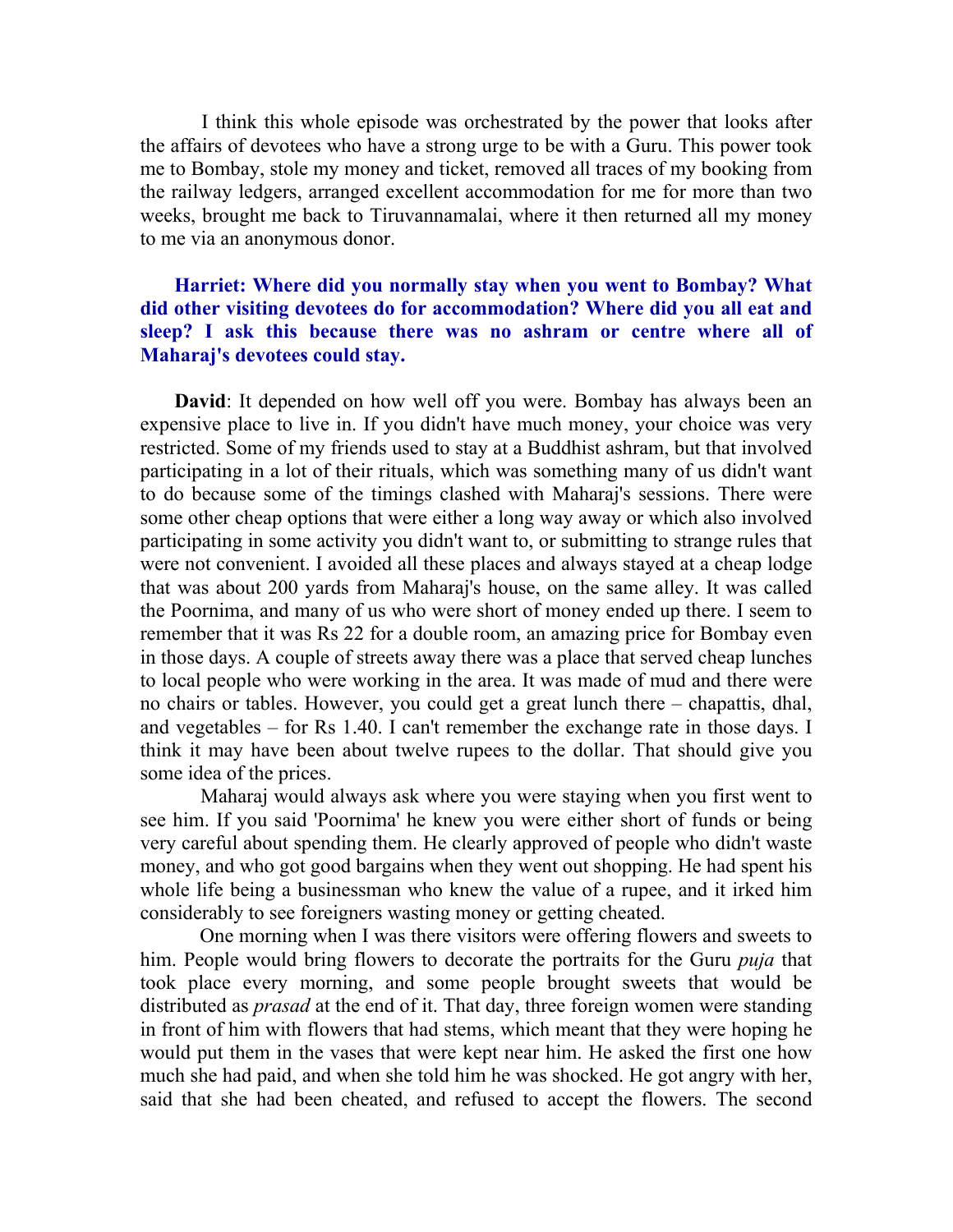woman suffered the same fate. The third woman's flowers were accepted because she had done a little bargaining and had got the price down to a reasonable amount. Devotion didn't seem to be a factor when it came to getting your flowers accepted. The best way to get your flowers in his vase was to bargain ferociously for them and get a price that would satisfy him.

 Now the subject of flowers has come up, I have to digress a little mention the bhajan and the Guru puja that took place between the meditation and the question-and-answer session. It was the only occasion when Maharaj would allow people to garland him. After he had been garlanded, he would stand in the middle of the room, banging cymbals to the tune of the bhajan that was being sung. Mostly, his eyes would be closed. At the beginning he would start off with small finger cymbals one or two inches in diameter. As the bhajan hotted up he would move on to bigger and bigger cymbals which would be passed on to him by an attendant. The biggest pair were almost the size of garbage can lids. They were huge and the noise they made was ear-splitting. You could hear them several streets away. When Maharaj moved on to this biggest set of cymbals, he would already be wearing so many garlands, they would be sticking out in front of him, sometimes to a distance of about two feet. It wasn't possible to bang the biggest cymbals without utterly destroying the garlands. Maharaj would bang away with his eyes closed, and every time the cymbals came together petals would fly off in all directions. By the time it was all over, the floor would be covered with fragments of the flowers he had shattered and sprayed all over the room. It was a beautiful sight and I never got tired of watching him smash his cymbals together and spray flowers in all directions.

 Let's get back to his parsimonious habits. I stayed at the Poornima on a visit I made in 1979. I was spending two weeks with Maharaj before flying back to England to visit my family for the first time since I had come to India in 1976. My mother had sent me a ticket, feeling, possibly with some reason, that if she didn't pay for my trip, I might never come home again. I had accumulated orders for copies of I am That from friends in England. The British price was about ten times the price of the Bombay price, so all the Maharaj devotees I knew in England had put in orders for cheap copies. I appeared in Maharaj's room with this huge pile of books and asked him to sign them all for the people who were waiting for them in England.

 He looked at me very suspiciously and said, 'I thought you had no money. How could you afford to buy all these books?'

 I explained: 'They are not for me. They are for people in England who don't want to pay the British price. They have sent me money to bring them Indian copies.'

When I told him the retail price in London he was truly horrified.

'Take as many as you can! No one should pay that price for a book!'

He pulled out his pen and happily autographed all the books.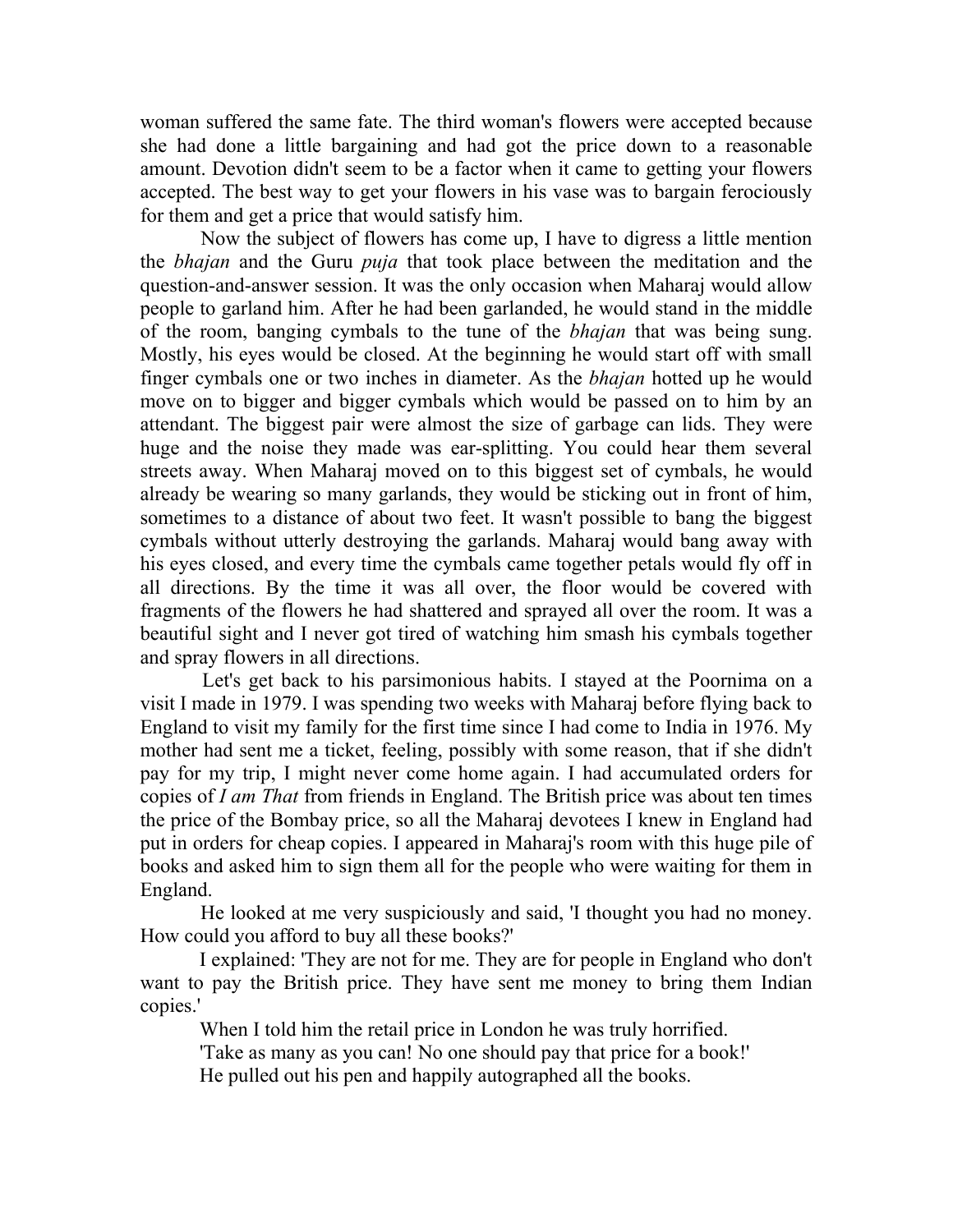## Harriet: Did you carry on going to see him until he passed away? Were you there in the final days?

David: No, and I didn't want to be. I didn't want sit there watching him slowly die. I wanted to keep my memory of a man who was a perpetual dynamo, an amazingly vital centre of force and energy. I knew that he didn't regard himself as the body, but I didn't want to be there, watching the cancer slowly reduce him to an invalid. I can't remember the date of my last visit, but I do remember that he was still talking without much trouble.

 I haven't explained how Maharaj kept the traffic flowing through his room. You need to know about this to understand what comes after. Because of the restricted space available, Maharaj would generally only allow people to spend about two weeks with him. New people were coming every day and there simply wasn't enough room for everyone to sit on the floor.

 When Maharaj saw that it was getting congested, he would pick out a few of the people who had been there the longest and ask them to leave, saying, 'You can leave now. New people have come and there is no room.'

 The selected people would then have to leave, but if they were still interested, they could come back after another couple of months and put in another two weeks there. That was the system that many of us followed: two weeks there followed by two or more months somewhere else. Usually, when I arrived, I would tell him that I had a return ticket to Madras in two weeks' time. He trusted me to leave on the appointed day.

 On my final visit, though, I have a memory that I was trying to stay few days longer than I had originally intended. I do remember that for a couple of days I would sit in a back corner, hoping he wouldn't notice me, because he knew that my time was up. One morning I couldn't get to my corner seat in time because something delayed me. I found myself sitting quite close to him, effectively blocking his view of some of the people who were immediately behind me. I should mention that I am 6'2" and that my back is disproportionately long for my size. I have short legs and a long back, which means that when I sit on the floor with a straight back the top of my head is the same distance from the floor as someone who is about 6'4". Of course, on that particular morning Maharaj wanted to have a conversation with the person who was sitting immediately behind me, someone who was a lot shorter than I was. I tried unsuccessfully to squirm out of the way, and Maharaj tried to peer round me but it was no use because there wasn't any extra floor space for me to manoeuvre in. We were packed in like sardines in a can.

 Eventually Maharaj looked at me and said, with some irritation, 'Why are you still sitting here taking up floor space? I can't see the people behind you. You are full of the knowledge. You are so full of the knowledge it is coming out of your ears and making a mess on my carpet. You can go now and make space for other people.'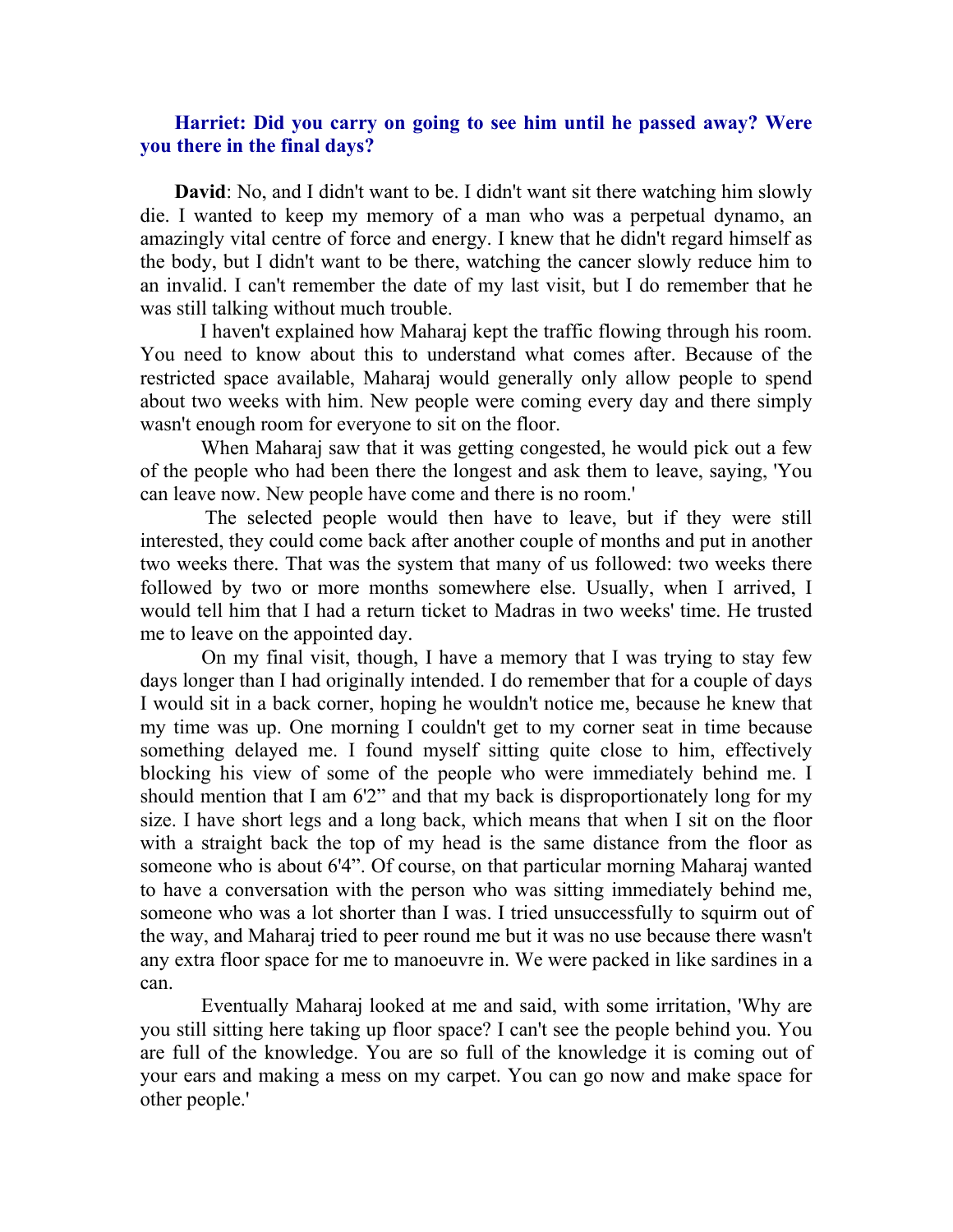That was the last time he spoke to me. I took his irascible remarks to be a blessing and a benediction, a sort of graduation certificate. I left that day and never went back.

 Over the next few months I kept receiving reports about his failing health but I never felt tempted to go back one more time. That is, until he suddenly appeared in one of my dreams telling me to come and see him. It was such a forceful dream, it woke me up. I lay there in my bed, wondering if it really was him telling me to come, or whether it was just my subconscious manifesting a secret wish to go and see him one more time. I fell asleep without resolving the issue one way or the other.

 A few minutes later he reappeared in my next dream, glaring at me: 'I just told you to come. Why didn't you believe me?'

 I woke up and knew that he wanted me to come. Maybe he wanted one last chance to assault my stubborn ego. I didn't go and I can't give any satisfactory excuses for my refusal to respond to this dream. This was just before he passed away in 1981. I could give any number of reasons, but none of them rings true to me or satisfies me. When I study my memory of this event, I can't find any excuses that will pass muster in my conscience. I didn't go, and to this day I can't remember what stopped me.

#### Harriet: Did the dreams continue? Did he ask you to come again?

David: No, it was only on that one night. However, after he did die I started to have vivid and regular dreams in which I was visiting him in his room. I would go up the steps and find him there, sitting in his usual seat, and giving out teachings in his usual way. My dream logic would try to work out why he was still there, still teaching. In the dream one part of me knew that he had died, but another part was witnessing him still alive, still teaching in his usual corner. In these dreams I would sometimes come to the conclusion that he hadn't really died at all, that he had faked his death, waited until all the crowds had left, and then gone back to teaching with a small group of people who were somehow in on the game. My dream brain invented all kinds of stories such as these, but even in the dreams they never really convinced me. I knew something was wrong, but I couldn't quite figure out what it was.

 These dreams went on all through the 1980s and well into the 1990s. The last dream in this sequence was different. I found Maharaj teaching a small group of people inside the main room of the Ramanasramam dispensary. This was unusual because I had never before dreamed of him anywhere outside his room. Also, the people were different. They were not the Indian faces who populated his room in the earlier dreams. They were all foreigners, all people I knew well. This time there was no doubt, no confusion about why or whether he was still alive.